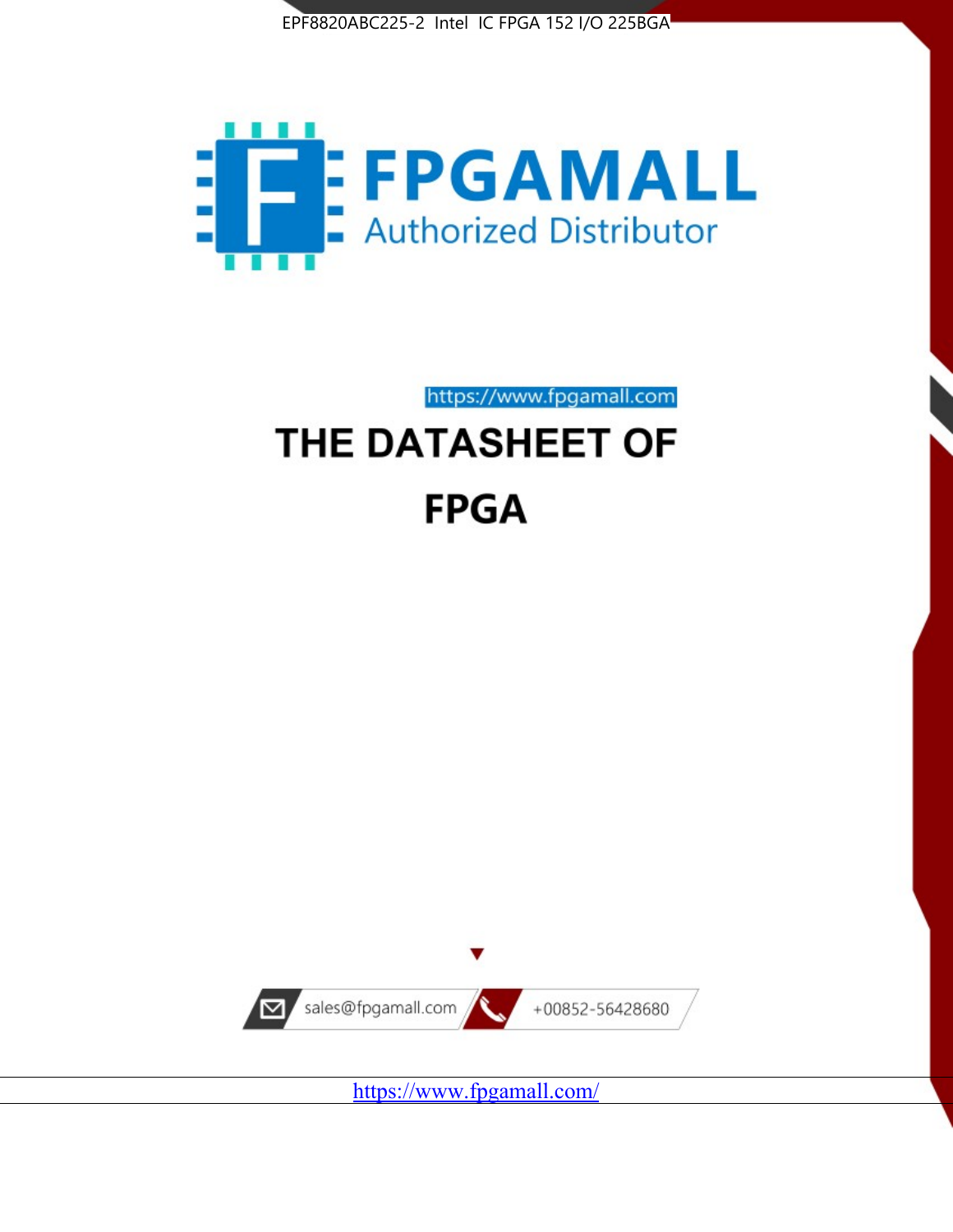EPF8820ABC225-2 Intel IC FPGA 152 I/O 225BGA



# **FLEX 8000**

**Programmable Logic Device Family**

#### **January 2003, ver. 11.1 Data Sheet**

## Features...

Low-cost, high-density, register-rich CMOS programmable logic device (PLD) family (see Table 1)

- 2,500 to 16,000 usable gates
- 282 to 1,500 registers
- System-level features
	- In-circuit reconfigurability (ICR) via external configuration devices or intelligent controller
	- Fully compliant with the peripheral component interconnect Special Interest Group (PCI SIG) *PCI Local Bus Specification, Revision 2.2* for 5.0-V operation
	- Built-in Joint Test Action Group (JTAG) boundary-scan test (BST) circuitry compliant with IEEE Std. 1149.1-1990 on selected devices
	- MultiVolt<sup>™</sup> I/O interface enabling device core to run at  $5.0 V$ , while I/O pins are compatible with 5.0-V and 3.3-V logic levels
	- Low power consumption (typical specification is 0.5 mA or less in standby mode)
- Flexible interconnect
	- FastTrack<sup>®</sup> Interconnect continuous routing structure for fast, predictable interconnect delays
	- Dedicated carry chain that implements arithmetic functions such as fast adders, counters, and comparators (automatically used by software tools and megafunctions)
	- Dedicated cascade chain that implements high-speed, high-fan-in logic functions (automatically used by software tools and megafunctions)
	- Tri-state emulation that implements internal tri-state nets
- Powerful I/O pins
- Programmable output slew-rate control reduces switching noise

| <b>Feature</b>            | <b>EPF8282A</b><br><b>EPF8282AV</b> | <b>EPF8452A</b> | <b>EPF8636A</b> | <b>EPF8820A</b> | <b>EPF81188A</b> | <b>EPF81500A</b> |  |  |  |  |
|---------------------------|-------------------------------------|-----------------|-----------------|-----------------|------------------|------------------|--|--|--|--|
| Usable gates              | 2.500                               | 4.000           | 6,000           | 8.000           | 12.000           | 16.000           |  |  |  |  |
| <b>Flipflops</b>          | 282                                 | 452             | 636             | 820             | 1.188            | 1,500            |  |  |  |  |
| Logic array blocks (LABs) | 26                                  | 42              | 63              | 84              | 126              | 162              |  |  |  |  |
| Logic elements (LEs)      | 208                                 | 336             | 504             | 672             | 1.008            | 1,296            |  |  |  |  |
| Maximum user I/O pins     | 78                                  | 120             | 136             | 152             | 184              | 208              |  |  |  |  |

#### *Table 1. FLEX 8000 Device Features*

#### **Altera Corporation 1**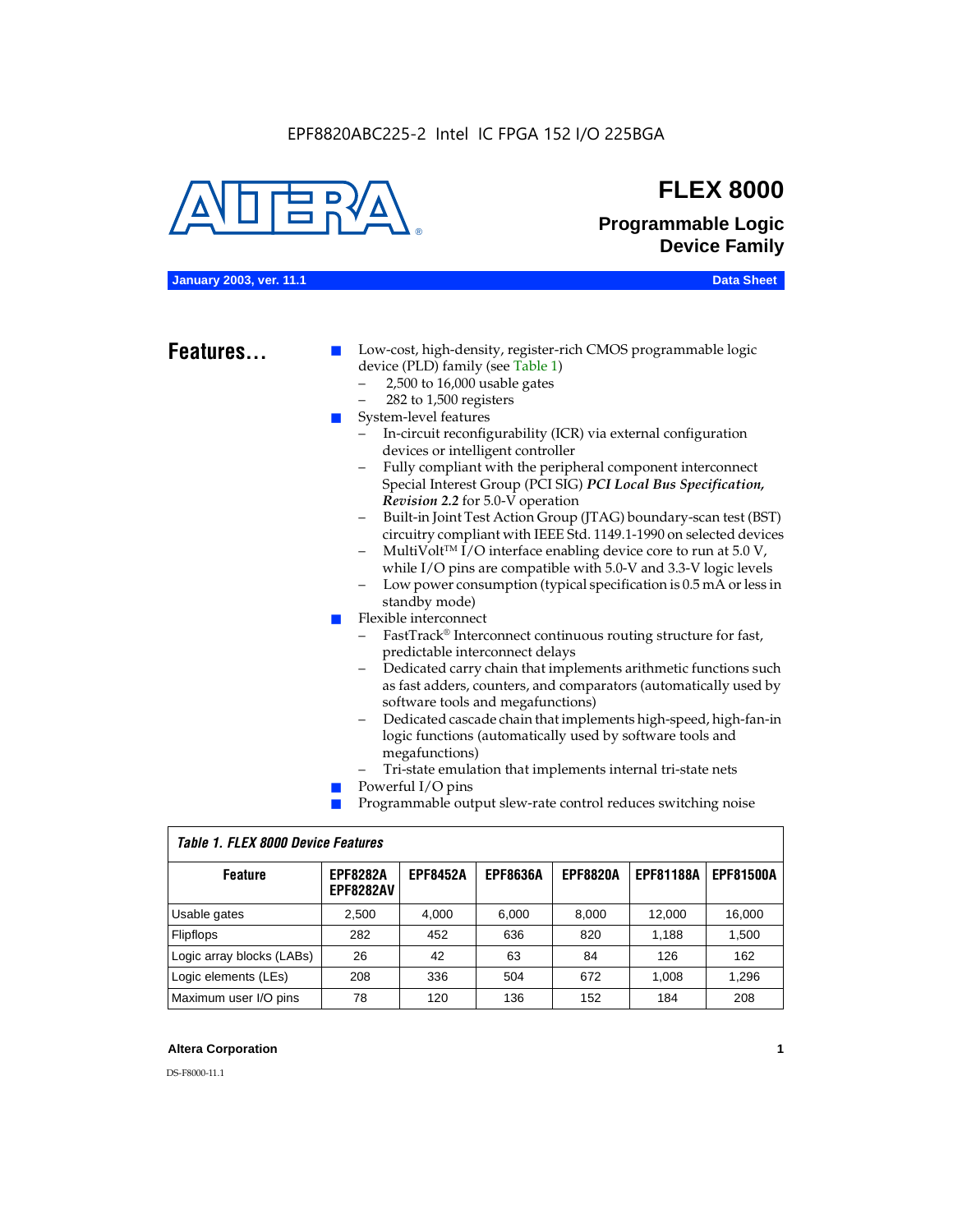#### EPF8820ABC225-2 Intel IC FPGA 152 I/O 225BGA

#### **FLEX 8000 Programmable Logic Device Family Data Sheet**

| <b>JTAG BST circuitry</b> | Yes | No | Yes | Yes                                                          | No | Yes |
|---------------------------|-----|----|-----|--------------------------------------------------------------|----|-----|
| and More                  |     |    |     | Peripheral register for fast setup and clock-to-output delay |    |     |

#### **...and More Features**

Fabricated on an advanced SRAM process

■ Available in a variety of packages with 84 to 304 pins (see Table 2) Software design support and automatic place-and-route provided by the Altera® MAX+PLUS® II development system for Windows-based PCs, as well as Sun SPARCstation, HP 9000 Series 700/800, and IBM RISC System/6000 workstations

Additional design entry and simulation support provided by EDIF 2 0 0 and 3 0 0 netlist files, library of parameterized modules (LPM), Verilog HDL, VHDL, and other interfaces to popular EDA tools from manufacturers such as Cadence, Exemplar Logic, Mentor Graphics, OrCAD, Synopsys, Synplicity, and Veribest

| Table 2. FLEX 8000 Package Options & I/O Pin Count<br>Note (1) |                           |                               |                            |                            |                              |                              |                               |                              |                              |                               |                              |                               |
|----------------------------------------------------------------|---------------------------|-------------------------------|----------------------------|----------------------------|------------------------------|------------------------------|-------------------------------|------------------------------|------------------------------|-------------------------------|------------------------------|-------------------------------|
| <b>Device</b>                                                  | 84-<br>Pin<br><b>PLCC</b> | $100 -$<br>Pin<br><b>TOFP</b> | 144-<br>Pin<br><b>TQFP</b> | 160-<br>Pin<br><b>POFP</b> | $160 -$<br>Pin<br><b>PGA</b> | $192 -$<br>Pin<br><b>PGA</b> | $208 -$<br>Pin<br><b>PQFP</b> | $225 -$<br>Pin<br><b>BGA</b> | $232 -$<br>Pin<br><b>PGA</b> | $240 -$<br>Pin<br><b>PQFP</b> | $280 -$<br>Pin<br><b>PGA</b> | $304 -$<br>Pin<br><b>ROFP</b> |
| EPF8282A                                                       | 68                        | 78                            |                            |                            |                              |                              |                               |                              |                              |                               |                              |                               |
| EPF8282AV                                                      |                           | 78                            |                            |                            |                              |                              |                               |                              |                              |                               |                              |                               |
| EPF8452A                                                       | 68                        | 68                            |                            | 120                        | 120                          |                              |                               |                              |                              |                               |                              |                               |
| EPF8636A                                                       | 68                        |                               |                            | 118                        |                              | 136                          | 136                           |                              |                              |                               |                              |                               |
| EPF8820A                                                       |                           |                               | 112                        | 120                        |                              | 152                          | 152                           | 152                          |                              |                               |                              |                               |
| EPF81188A                                                      |                           |                               |                            |                            |                              |                              | 148                           |                              | 184                          | 184                           |                              |                               |
| EPF81500A                                                      |                           |                               |                            |                            |                              |                              |                               |                              |                              | 181                           | 208                          | 208                           |

#### *Note:*

(1) FLEX 8000 device package types include plastic J-lead chip carrier (PLCC), thin quad flat pack (TQFP), plastic quad flat pack (PQFP), power quad flat pack (RQFP), ball-grid array (BGA), and pin-grid array (PGA) packages.

# **General Description**

Altera's Flexible Logic Element MatriX (FLEX®) family combines the benefits of both erasable programmable logic devices (EPLDs) and fieldprogrammable gate arrays (FPGAs). The FLEX 8000 device family is ideal for a variety of applications because it combines the fine-grained architecture and high register count characteristics of FPGAs with the high speed and predictable interconnect delays of EPLDs. Logic is implemented in LEs that include compact 4-input look-up tables (LUTs) and programmable registers. High performance is provided by a fast, continuous network of routing resources.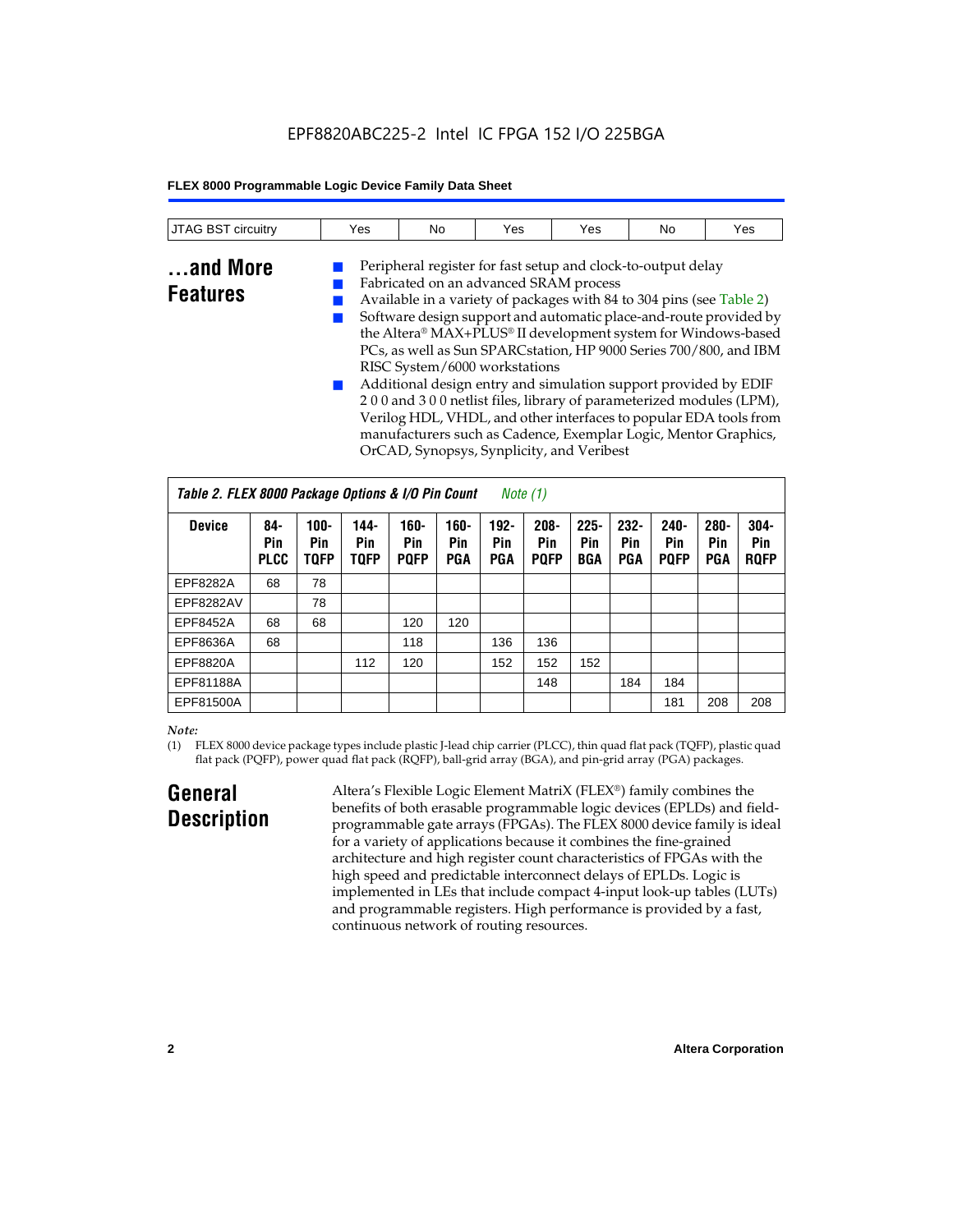FLEX 8000 devices provide a large number of storage elements for applications such as digital signal processing (DSP), wide-data-path manipulation, and data transformation. These devices are an excellent choice for bus interfaces, TTL integration, coprocessor functions, and high-speed controllers. The high-pin-count packages can integrate multiple 32-bit buses into a single device. Table 3 shows FLEX 8000 performance and LE requirements for typical applications.

| Tadie J. Flea Quuu Feituitiiaiige |                 |       |                    |     |            |  |  |  |  |  |  |
|-----------------------------------|-----------------|-------|--------------------|-----|------------|--|--|--|--|--|--|
| <b>Application</b>                | <b>LEs Used</b> |       | <b>Speed Grade</b> |     |            |  |  |  |  |  |  |
|                                   |                 | $A-2$ | A-3                | A-4 |            |  |  |  |  |  |  |
| 16-bit loadable counter           | 16              | 125   | 95                 | 83  | <b>MHz</b> |  |  |  |  |  |  |
| 16-bit up/down counter            | 16              | 125   | 95                 | 83  | <b>MHz</b> |  |  |  |  |  |  |
| 24-bit accumulator                | 24              | 87    | 67                 | 58  | <b>MHz</b> |  |  |  |  |  |  |
| 16-bit address decode             | 4               | 4.2   | 4.9                | 6.3 | ns         |  |  |  |  |  |  |
| 16-to-1 multiplexer               | 10              | 6.6   | 7.9                | 9.5 | ns         |  |  |  |  |  |  |

*Table 3. FLEX 8000 Performance*

All FLEX 8000 device packages provide four dedicated inputs for synchronous control signals with large fan-outs. Each I/O pin has an associated register on the periphery of the device. As outputs, these registers provide fast clock-to-output times; as inputs, they offer quick setup times.

The logic and interconnections in the FLEX 8000 architecture are configured with CMOS SRAM elements. FLEX 8000 devices are configured at system power-up with data stored in an industry-standard parallel EPROM or an Altera serial configuration devices, or with data provided by a system controller. Altera offers the EPC1, EPC1213, EPC1064, and EPC1441 configuration devices, which configure FLEX 8000 devices via a serial data stream. Configuration data can also be stored in an industry-standard  $32 K \times 8$  bit or larger configuration device, or downloaded from system RAM. After a FLEX 8000 device has been configured, it can be reconfigured in-circuit by resetting the device and loading new data. Because reconfiguration requires less than 100 ms, realtime changes can be made during system operation. For information on how to configure FLEX 8000 devices, go to the following documents:

- Configuration Devices for APEX & FLEX Devices Data Sheet
- $BitBlaster$  Serial Download Cable Data Sheet
- ByteBlasterMV Parallel Port Download Cable Data Sheet
- *Application Note 33 (Configuring FLEX 8000 Devices)*
- *Application Note 38 (Configuring Multiple FLEX 8000 Devices)*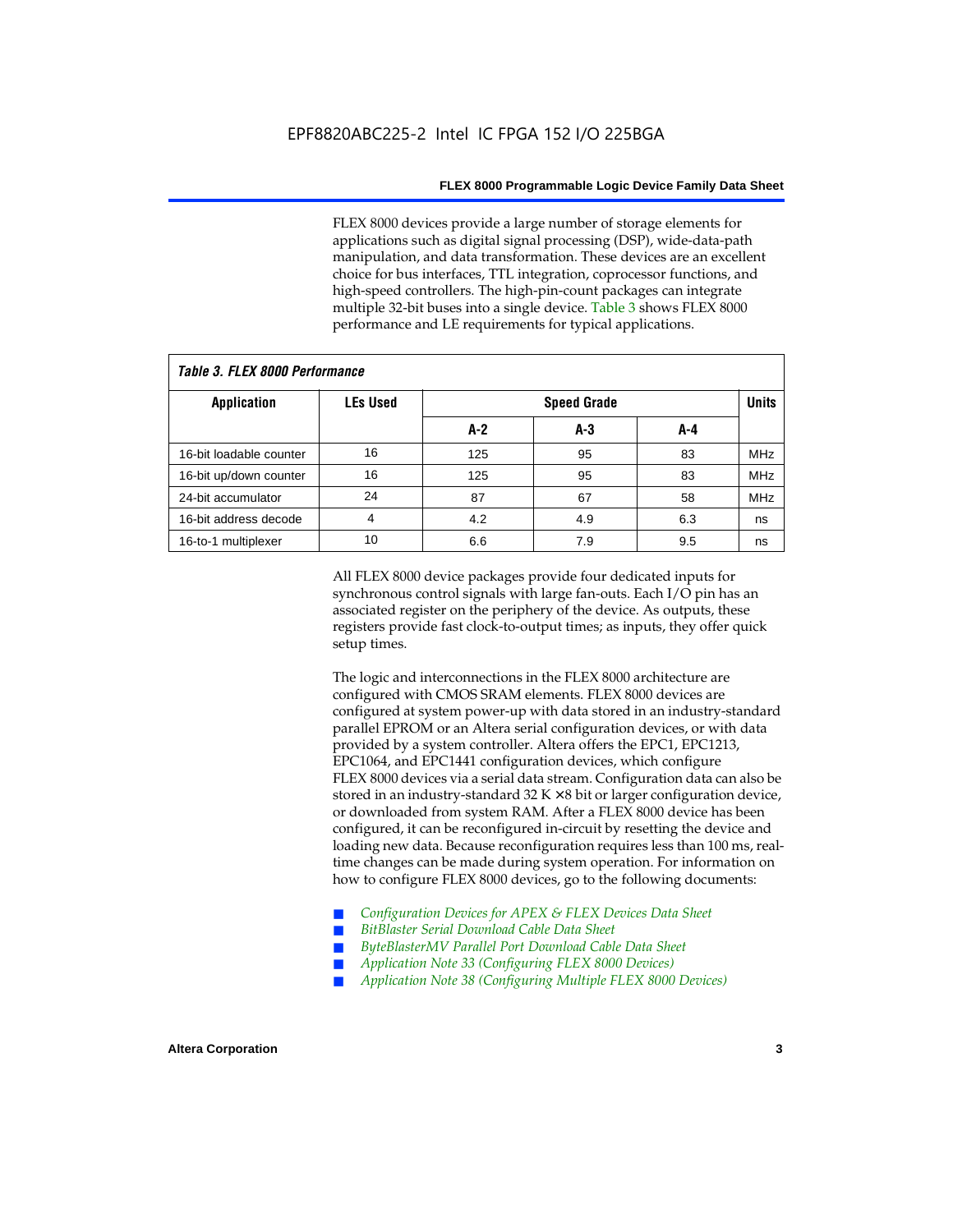FLEX 8000 devices contain an optimized microprocessor interface that permits the microprocessor to configure FLEX 8000 devices serially, in parallel, synchronously, or asynchronously. The interface also enables the microprocessor to treat a FLEX 8000 device as memory and configure the device by writing to a virtual memory location, making it very easy for the designer to create configuration software.

The FLEX 8000 family is supported by Altera's MAX+PLUS II development system, a single, integrated package that offers schematic, text—including the Altera Hardware Description Language (AHDL), VHDL, and Verilog HDL—and waveform design entry, compilation and logic synthesis, simulation and timing analysis, and device programming. The MAX+PLUS II software provides EDIF 2 0 0 and 3 0 0, library of parameterized modules (LPM), VHDL, Verilog HDL, and other interfaces for additional design entry and simulation support from other industrystandard PC- and UNIX workstation-based EDA tools. The MAX+PLUS II software runs on Windows-based PCs and Sun SPARCstation, HP 9000 Series 700/800, and IBM RISC System/6000 workstations.

The MAX+PLUS II software interfaces easily with common gate array EDA tools for synthesis and simulation. For example, the MAX+PLUS II software can generate Verilog HDL files for simulation with tools such as Cadence Verilog-XL. Additionally, the MAX+PLUS II software contains EDA libraries that use device-specific features such as carry chains, which are used for fast counter and arithmetic functions. For instance, the Synopsys Design Compiler library supplied with the MAX+PLUS II development system includes DesignWare functions that are optimized for the FLEX 8000 architecture.



For more information on the MAX+PLUS II software, go to the *MAX+PLUS II Programmable Logic Development System & Software Data Sheet*.

# **Functional Description**

The FLEX 8000 architecture incorporates a large matrix of compact building blocks called logic elements (LEs). Each LE contains a 4-input LUT that provides combinatorial logic capability and a programmable register that offers sequential logic capability. The fine-grained structure of the LE provides highly efficient logic implementation.

Eight LEs are grouped together to form a logic array block (LAB). Each FLEX 8000 LAB is an independent structure with common inputs, interconnections, and control signals. The LAB architecture provides a coarse-grained structure for high device performance and easy routing.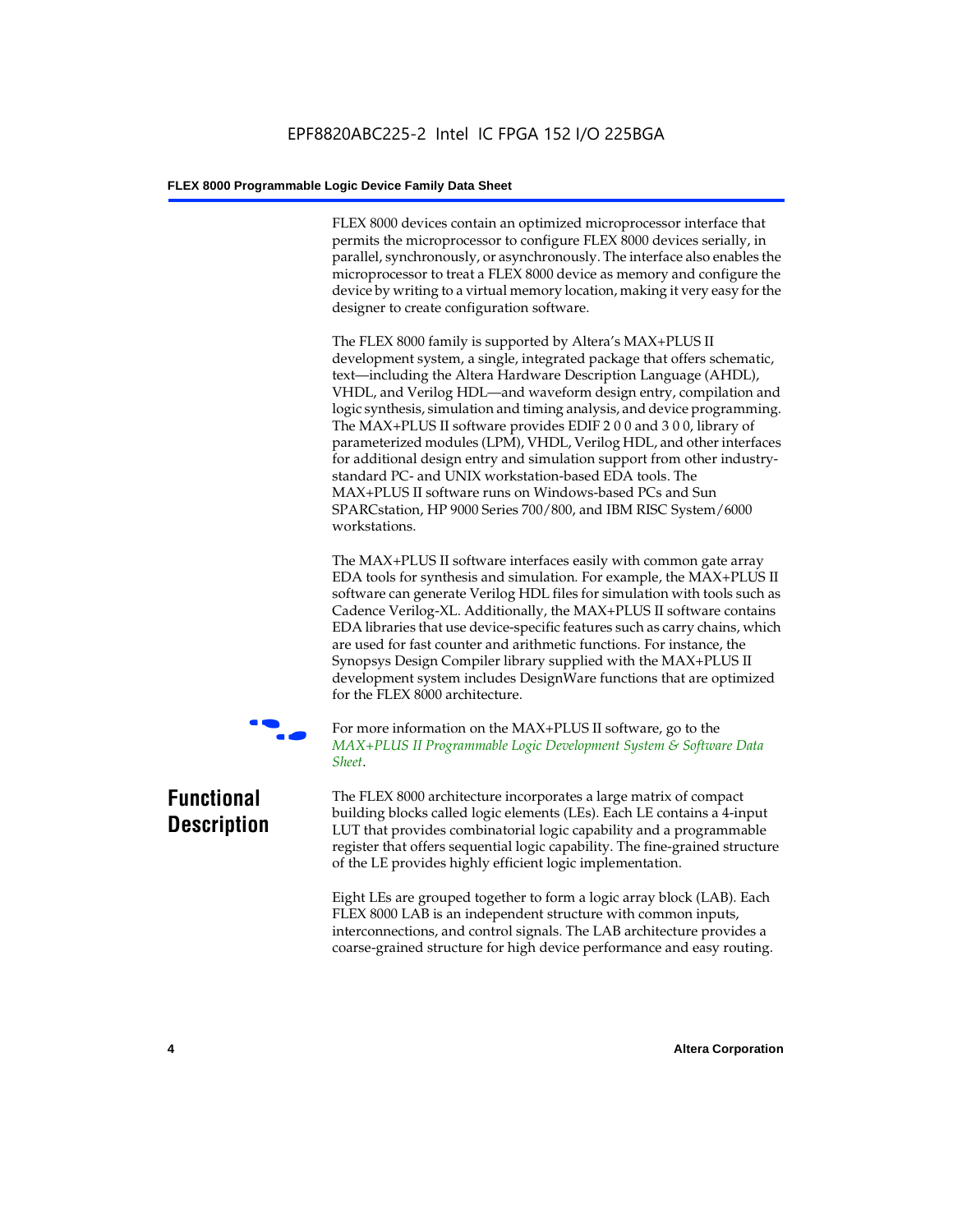Figure 1 shows a block diagram of the FLEX 8000 architecture. Each group of eight LEs is combined into an LAB; LABs are arranged into rows and columns. The I/O pins are supported by I/O elements (IOEs) located at the ends of rows and columns. Each IOE contains a bidirectional I/O buffer and a flipflop that can be used as either an input or output register.



Signal interconnections within FLEX 8000 devices and between device pins are provided by the FastTrack Interconnect, a series of fast, continuous channels that run the entire length and width of the device. IOEs are located at the end of each row (horizontal) and column (vertical) FastTrack Interconnect path.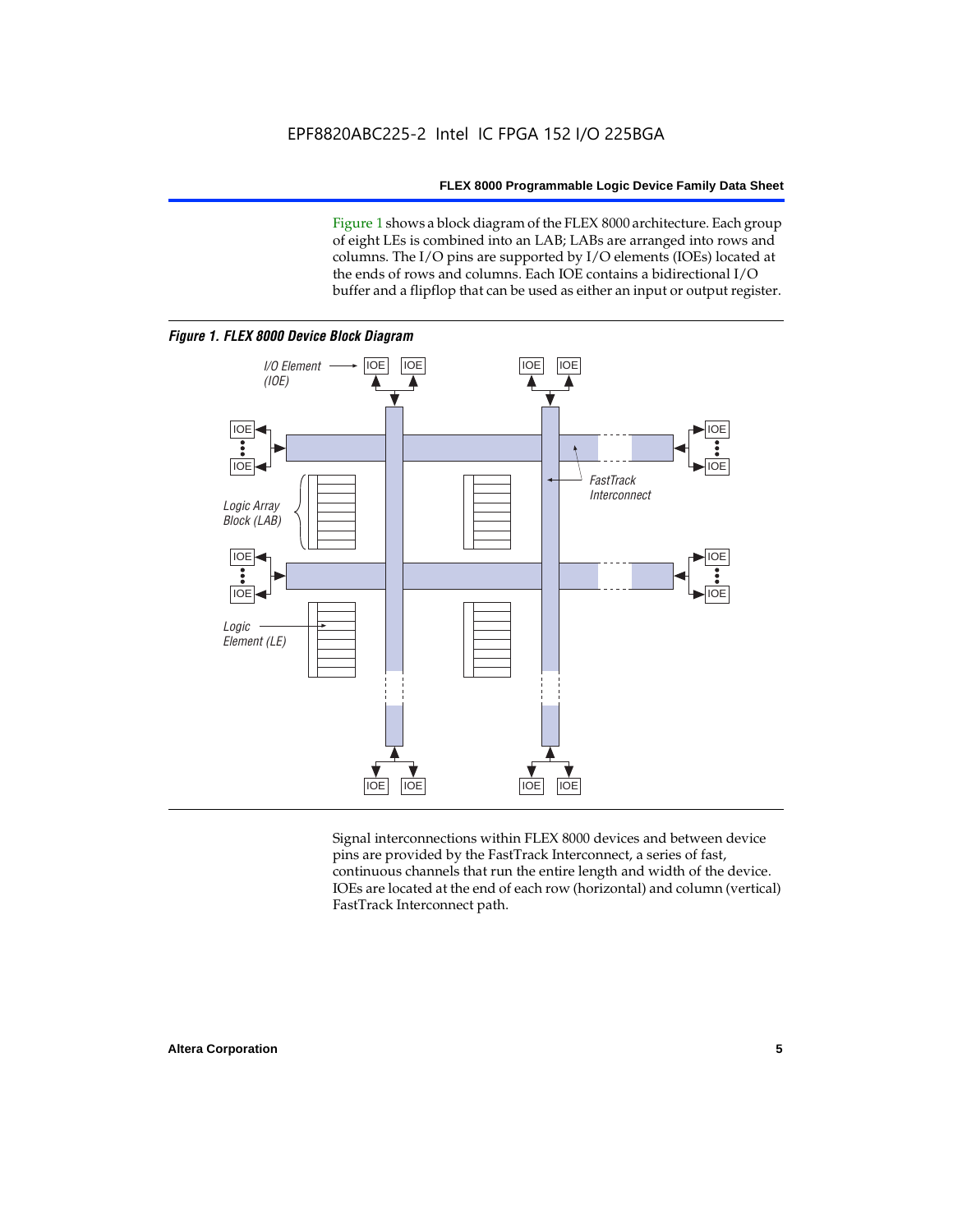#### **Logic Array Block**

A logic array block (LAB) consists of eight LEs, their associated carry and cascade chains, LAB control signals, and the LAB local interconnect. The LAB provides the coarse-grained structure of the FLEX 8000 architecture. This structure enables FLEX 8000 devices to provide efficient routing, high device utilization, and high performance. Figure 2 shows a block diagram of the FLEX 8000 LAB.



**6 Altera Corporation**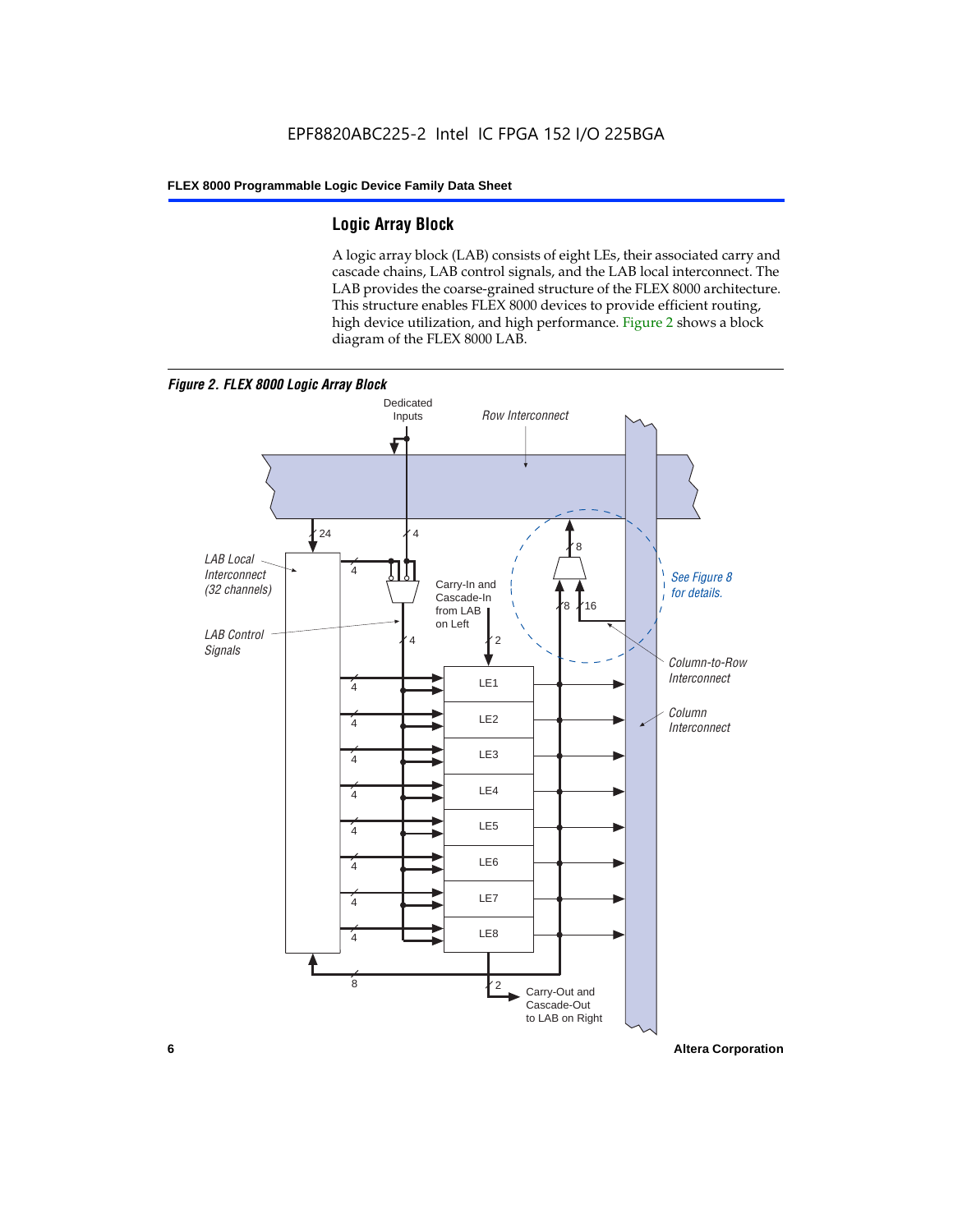Each LAB provides four control signals that can be used in all eight LEs. Two of these signals can be used as clocks, and the other two for clear/preset control. The LAB control signals can be driven directly from a dedicated input pin, an I/O pin, or any internal signal via the LAB local interconnect. The dedicated inputs are typically used for global clock, clear, or preset signals because they provide synchronous control with very low skew across the device. FLEX 8000 devices support up to four individual global clock, clear, or preset control signals. If logic is required on a control signal, it can be generated in one or more LEs in any LAB and driven into the local interconnect of the target LAB.

#### **Logic Element**

The logic element (LE) is the smallest unit of logic in the FLEX 8000 architecture, with a compact size that provides efficient logic utilization. Each LE contains a 4-input LUT, a programmable flipflop, a carry chain, and cascade chain. Figure 3 shows a block diagram of an LE.



The LUT is a function generator that can quickly compute any function of four variables. The programmable flipflop in the LE can be configured for D, T, JK, or SR operation. The clock, clear, and preset control signals on the flipflop can be driven by dedicated input pins, general-purpose I/O pins, or any internal logic. For purely combinatorial functions, the flipflop is bypassed and the output of the LUT goes directly to the output of the LE.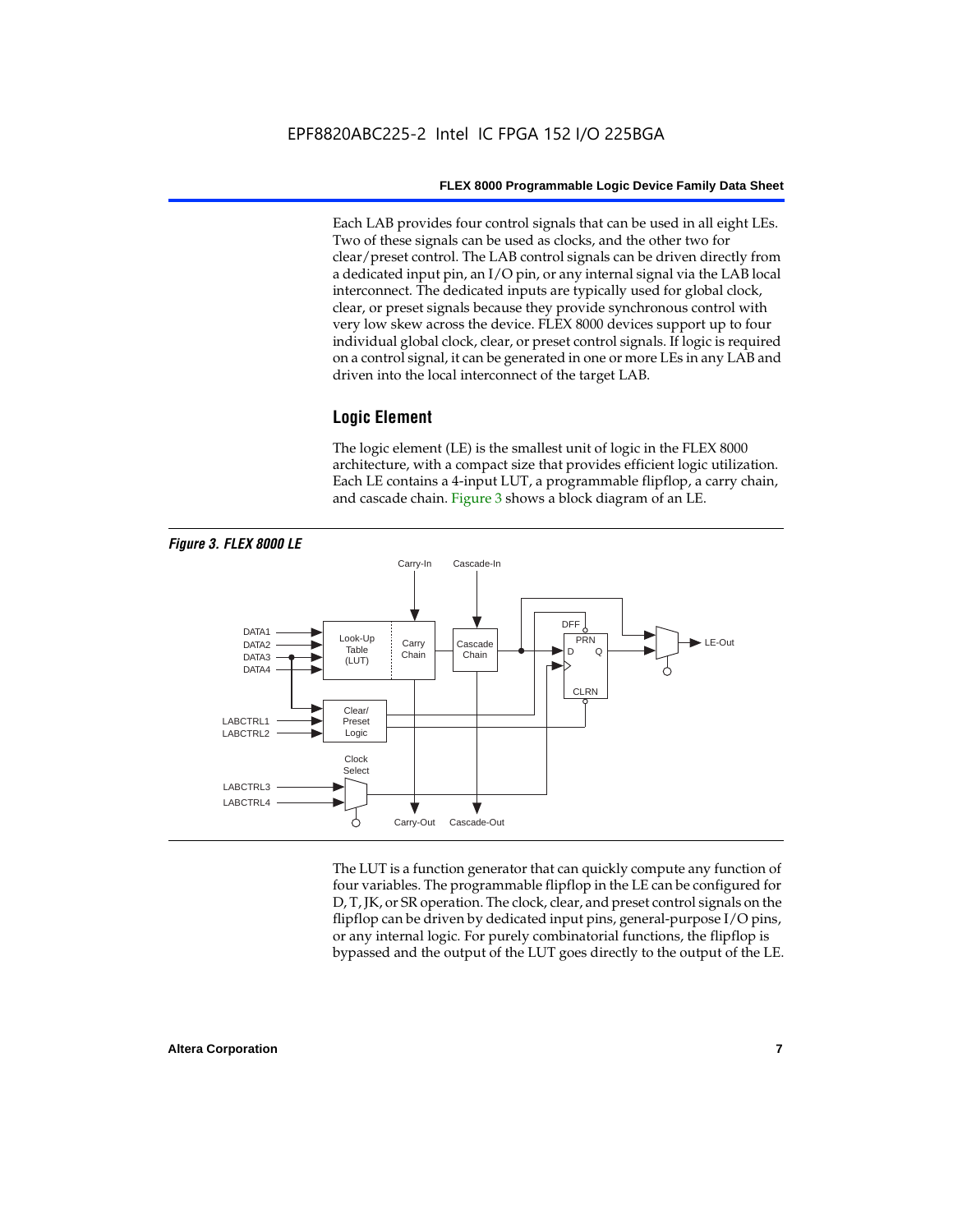The FLEX 8000 architecture provides two dedicated high-speed data paths—carry chains and cascade chains—that connect adjacent LEs without using local interconnect paths. The carry chain supports highspeed counters and adders; the cascade chain implements wide-input functions with minimum delay. Carry and cascade chains connect all LEs in an LAB and all LABs in the same row. Heavy use of carry and cascade chains can reduce routing flexibility. Therefore, the use of carry and cascade chains should be limited to speed-critical portions of a design.

#### *Carry Chain*

The carry chain provides a very fast (less than 1 ns) carry-forward function between LEs. The carry-in signal from a lower-order bit moves forward into the higher-order bit via the carry chain, and feeds into both the LUT and the next portion of the carry chain. This feature allows the FLEX 8000 architecture to implement high-speed counters and adders of arbitrary width. The MAX+PLUS II Compiler can create carry chains automatically during design processing; designers can also insert carry chain logic manually during design entry.

Figure 4 shows how an *n*-bit full adder can be implemented in *n* + 1 LEs with the carry chain. One portion of the LUT generates the sum of two bits using the input signals and the carry-in signal; the sum is routed to the output of the LE. The register is typically bypassed for simple adders, but can be used for an accumulator function. Another portion of the LUT and the carry chain logic generate the carry-out signal, which is routed directly to the carry-in signal of the next-higher-order bit. The final carry-out signal is routed to another LE, where it can be used as a general-purpose signal. In addition to mathematical functions, carry chain logic supports very fast counters and comparators.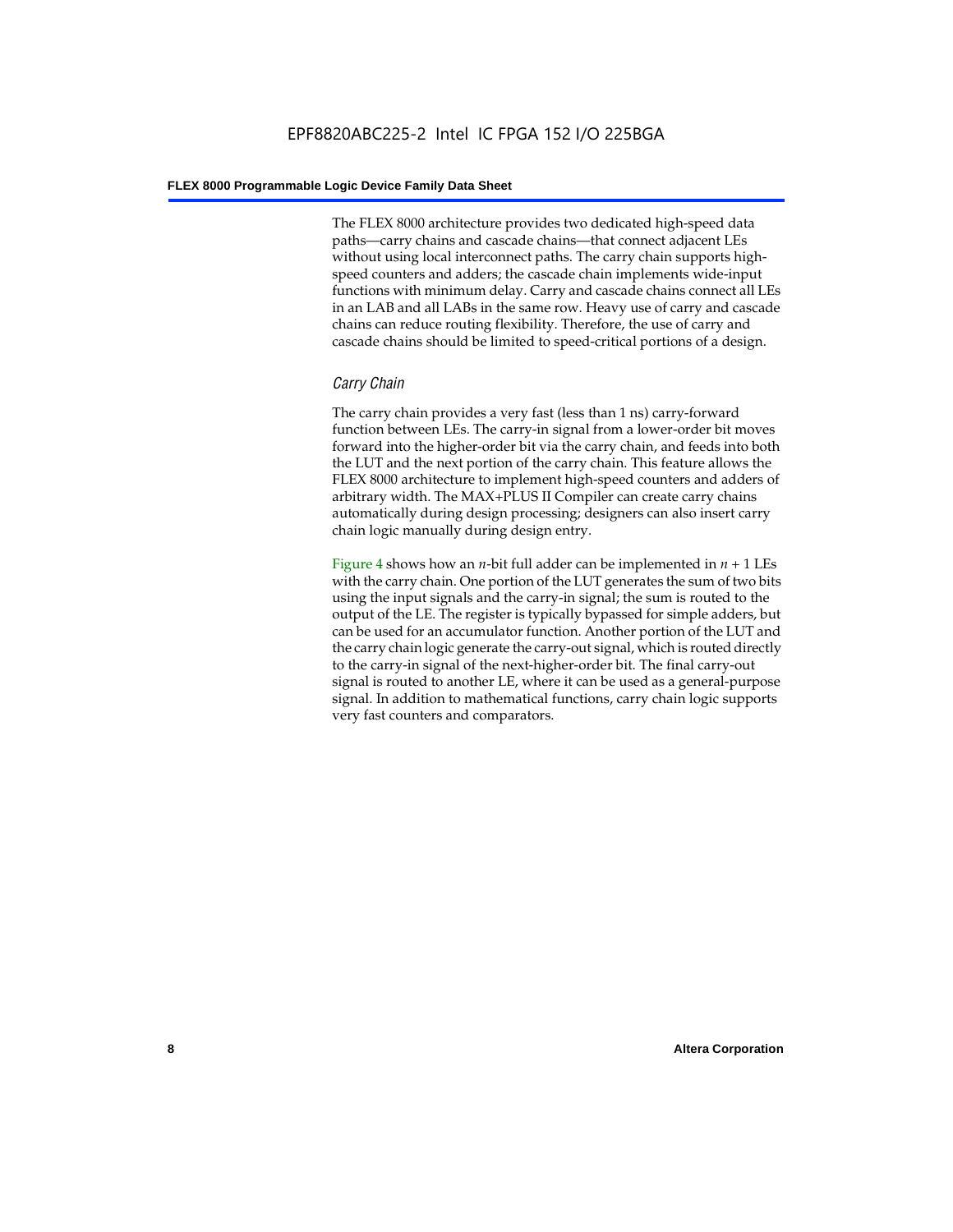

*Figure 4. FLEX 8000 Carry Chain Operation*

#### *Cascade Chain*

With the cascade chain, the FLEX 8000 architecture can implement functions that have a very wide fan-in. Adjacent LUTs can be used to compute portions of the function in parallel; the cascade chain serially connects the intermediate values. The cascade chain can use a logical AND or logical OR (via De Morgan's inversion) to connect the outputs of adjacent LEs. Each additional LE provides four more inputs to the effective width of a function, with a delay as low as 0.6 ns per LE.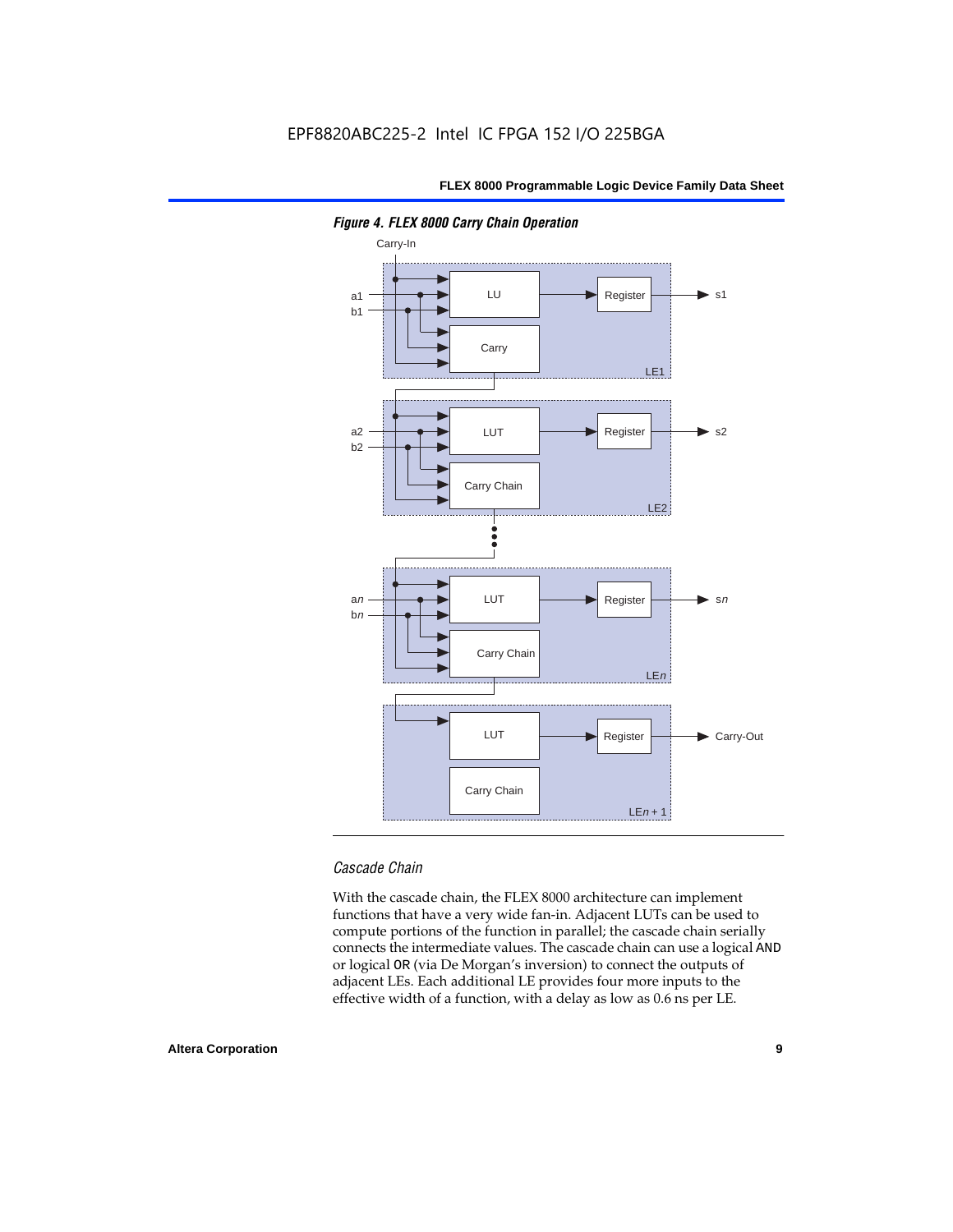The MAX+PLUS II Compiler can create cascade chains automatically during design processing; designers can also insert cascade chain logic manually during design entry. Cascade chains longer than eight LEs are automatically implemented by linking LABs together. The last LE of an LAB cascades to the first LE of the next LAB.

Figure 5 shows how the cascade function can connect adjacent LEs to form functions with a wide fan-in. These examples show functions of 4*n* variables implemented with *n* LEs. For a device with an A-2 speed grade, the LE delay is 2.4 ns; the cascade chain delay is 0.6 ns. With the cascade chain, 4.2 ns is needed to decode a 16-bit address.



*Figure 5. FLEX 8000 Cascade Chain Operation*

#### *LE Operating Modes*

The FLEX 8000 LE can operate in one of four modes, each of which uses LE resources differently. See Figure 6. In each mode, seven of the ten available inputs to the LE—the four data inputs from the LAB local interconnect, the feedback from the programmable register, and the carry-in and cascade-in from the previous LE—are directed to different destinations to implement the desired logic function. The three remaining inputs to the LE provide clock, clear, and preset control for the register. The MAX+PLUS II software automatically chooses the appropriate mode for each application. Design performance can also be enhanced by designing for the operating mode that supports the desired application.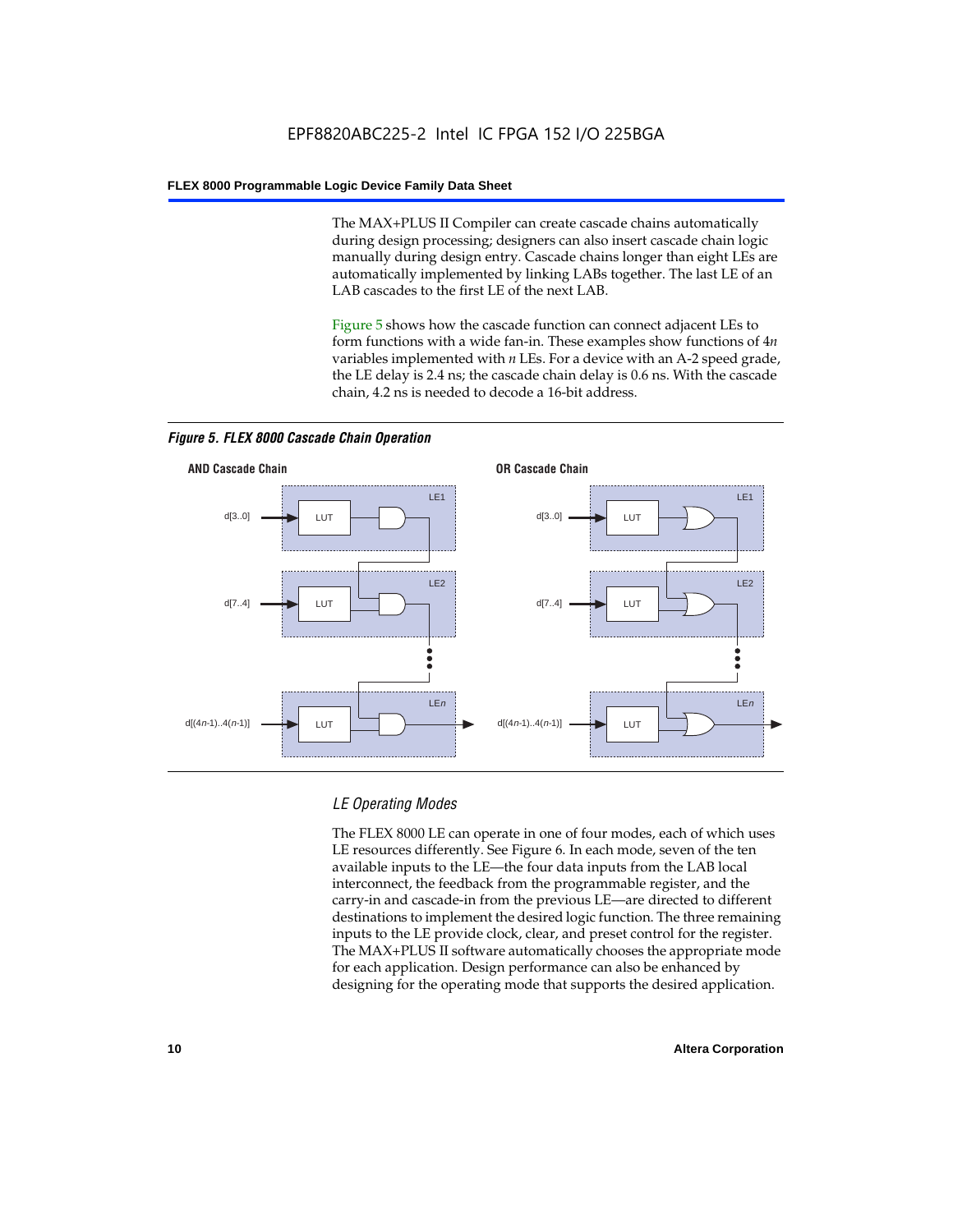#### *Figure 6. FLEX 8000 LE Operating Modes*



#### **Arithmetic Mode**



#### **Up/Down Counter Mode**



#### **Clearable Counter Mode**

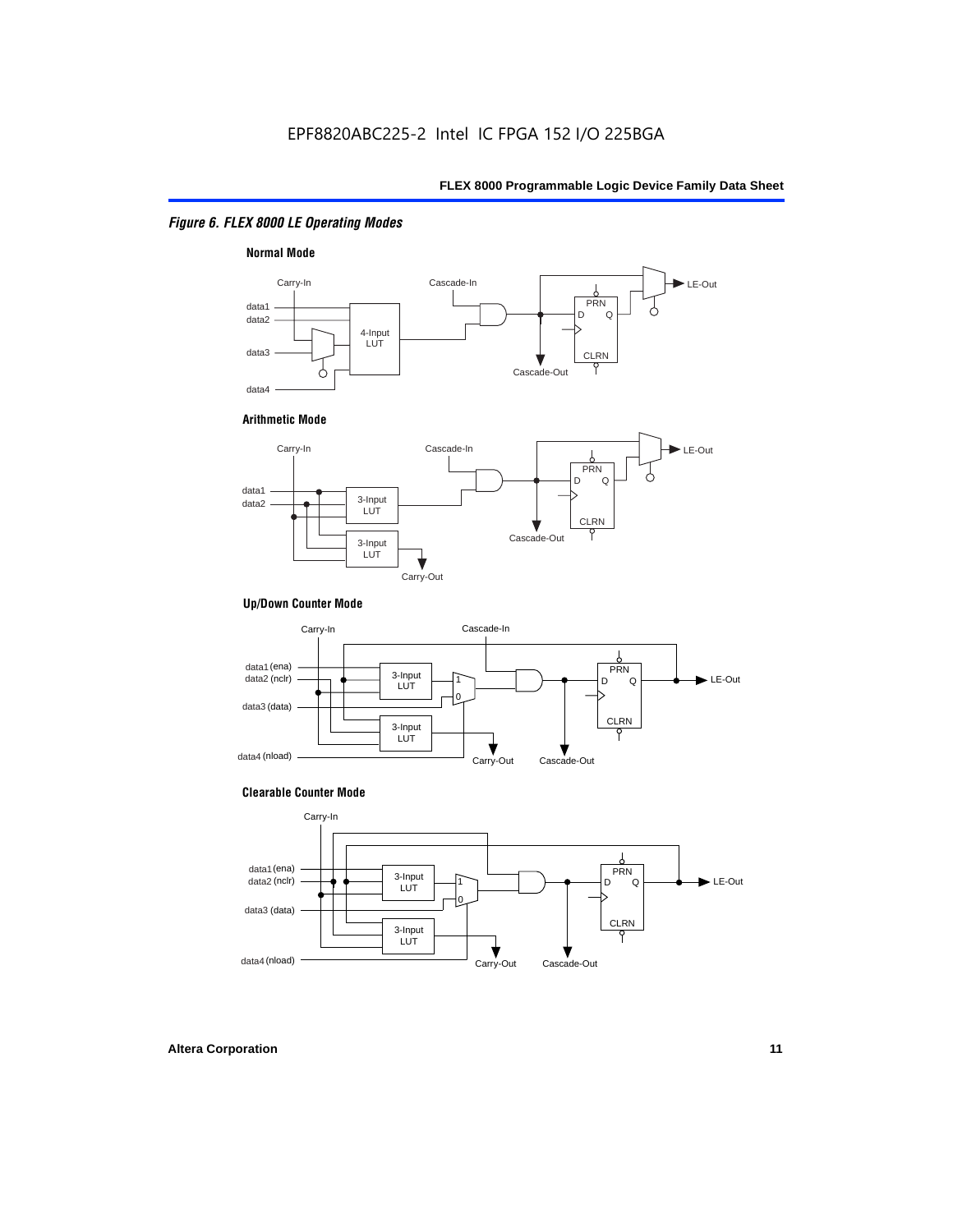#### **Normal Mode**

The normal mode is suitable for general logic applications and wide decoding functions that can take advantage of a cascade chain. In normal mode, four data inputs from the LAB local interconnect and the carry-in signal are the inputs to a 4-input LUT. Using a configurable SRAM bit, the MAX+PLUS II Compiler automatically selects the carry-in or the DATA3 signal as an input. The LUT output can be combined with the cascade-in signal to form a cascade chain through the cascade-out signal. The LE-Out signal—the data output of the LE—is either the combinatorial output of the LUT and cascade chain, or the data output  $(Q)$  of the programmable register.

#### **Arithmetic Mode**

The arithmetic mode offers two 3-input LUTs that are ideal for implementing adders, accumulators, and comparators. One LUT provides a 3-bit function; the other generates a carry bit. As shown in Figure 6, the first LUT uses the carry-in signal and two data inputs from the LAB local interconnect to generate a combinatorial or registered output. For example, in an adder, this output is the sum of three bits: a, b, and the carry-in. The second LUT uses the same three signals to generate a carry-out signal, thereby creating a carry chain. The arithmetic mode also supports a cascade chain.

#### **Up/Down Counter Mode**

The up/down counter mode offers counter enable, synchronous up/down control, and data loading options. These control signals are generated by the data inputs from the LAB local interconnect, the carry-in signal, and output feedback from the programmable register. Two 3-input LUTs are used: one generates the counter data, and the other generates the fast carry bit. A 2-to-1 multiplexer provides synchronous loading. Data can also be loaded asynchronously with the clear and preset register control signals, without using the LUT resources.

#### **Clearable Counter Mode**

The clearable counter mode is similar to the up/down counter mode, but supports a synchronous clear instead of the up/down control; the clear function is substituted for the cascade-in signal in the up/down counter mode. Two 3-input LUTs are used: one generates the counter data, and the other generates the fast carry bit. Synchronous loading is provided by a 2-to-1 multiplexer, and the output of this multiplexer is ANDed with a synchronous clear.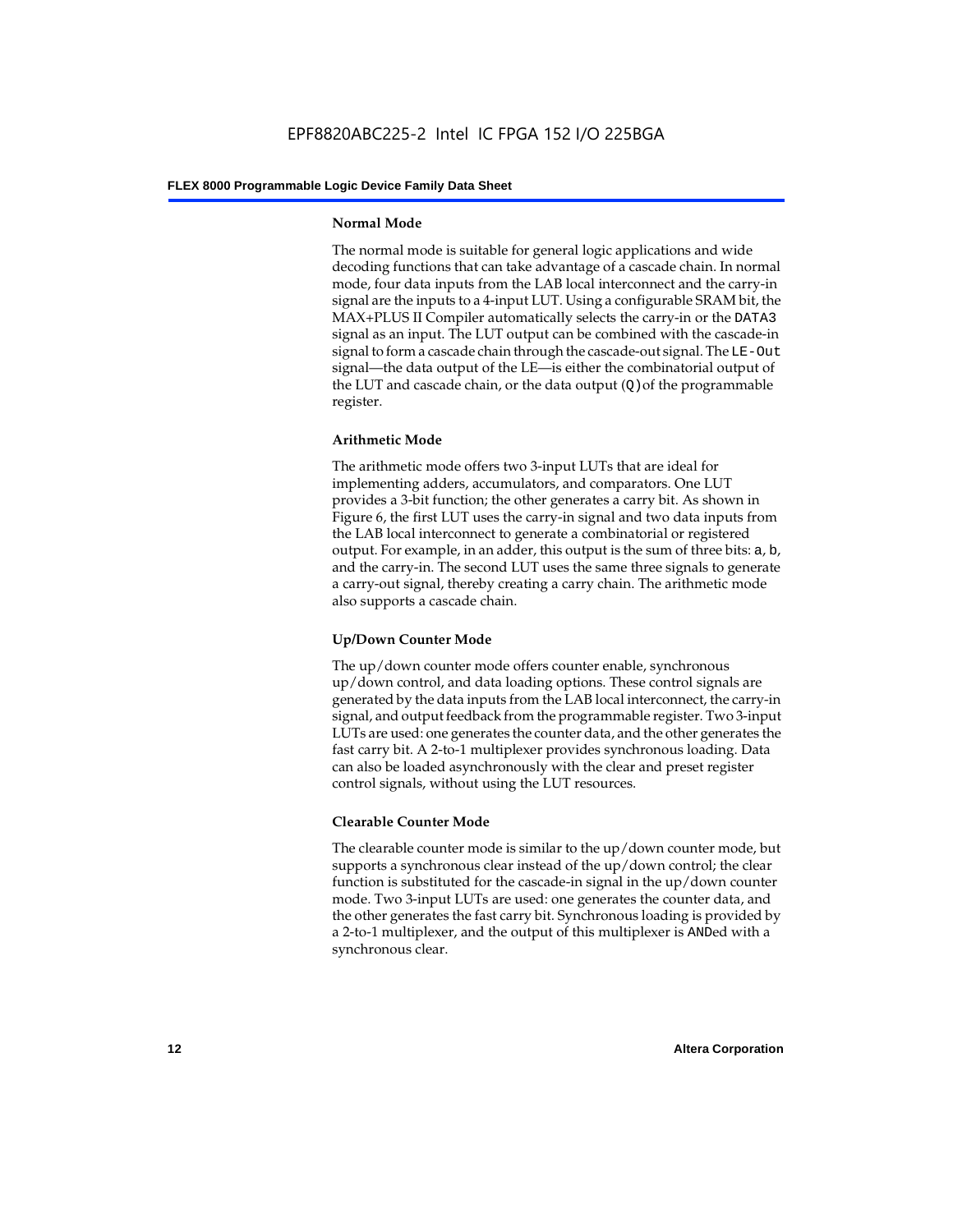#### *Internal Tri-State Emulation*

Internal tri-state emulation provides internal tri-stating without the limitations of a physical tri-state bus. In a physical tri-state bus, the tri-state buffers' output enable signals select the signal that drives the bus. However, if multiple output enable signals are active, contending signals can be driven onto the bus. Conversely, if no output enable signals are active, the bus will float. Internal tri-state emulation resolves contending tri-state buffers to a low value and floating buses to a high value, thereby eliminating these problems. The MAX+PLUS II software automatically implements tri-state bus functionality with a multiplexer.

#### *Clear & Preset Logic Control*

Logic for the programmable register's clear and preset functions is controlled by the DATA3, LABCTRL1, and LABCTRL2 inputs to the LE. The clear and preset control structure of the LE is used to asynchronously load signals into a register. The register can be set up so that LABCTRL1 implements an asynchronous load. The data to be loaded is driven to DATA3; when LABCTRL1 is asserted, DATA3 is loaded into the register.

During compilation, the MAX+PLUS II Compiler automatically selects the best control signal implementation. Because the clear and preset functions are active-low, the Compiler automatically assigns a logic high to an unused clear or preset.

The clear and preset logic is implemented in one of the following six asynchronous modes, which are chosen during design entry. LPM functions that use registers will automatically use the correct asynchronous mode. See Figure 7.

- Clear only
- Preset only
- Clear and preset
- Load with clear
- Load with preset
- Load without clear or preset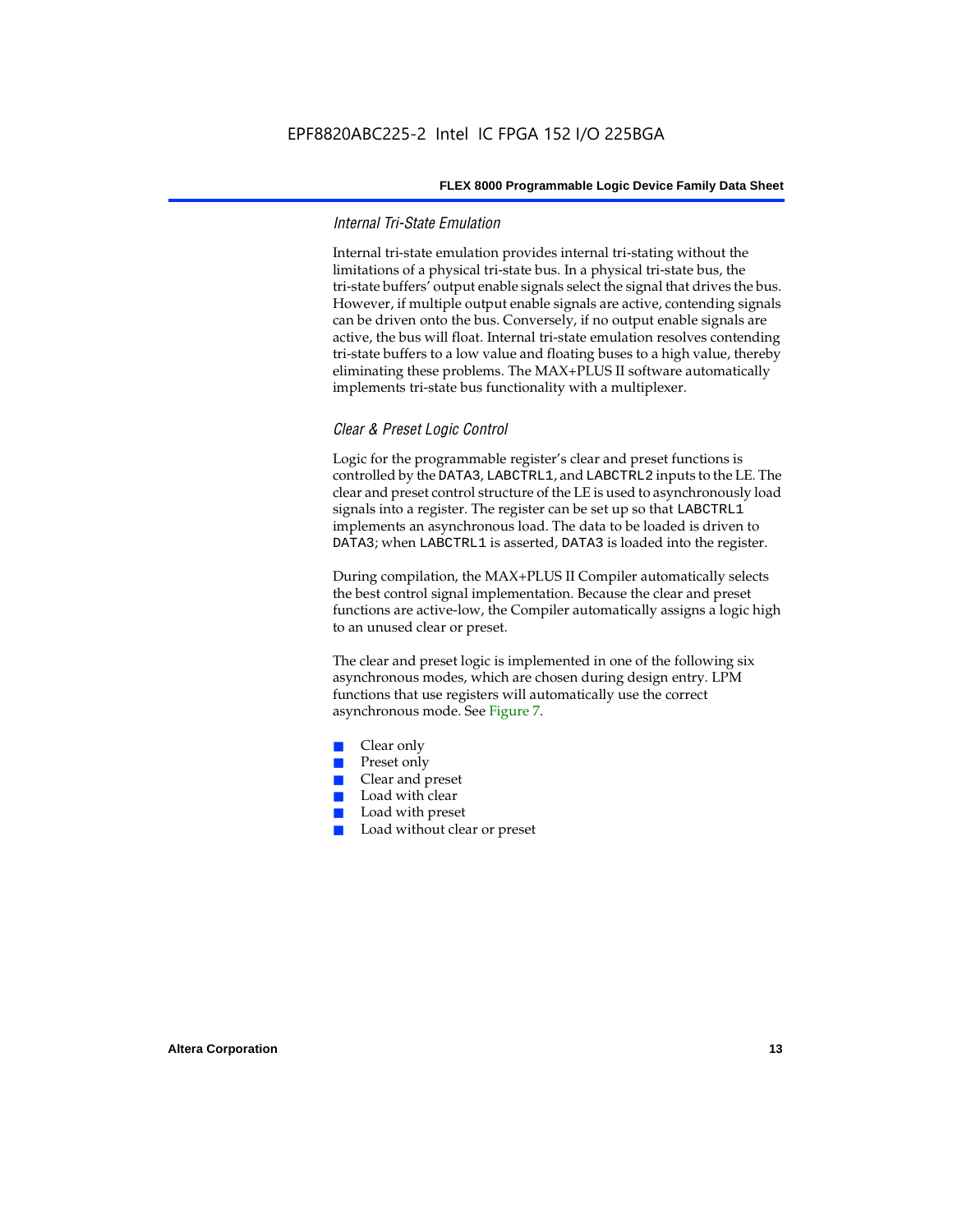#### *Figure 7. FLEX 8000 LE Asynchronous Clear & Preset Modes*



#### **Asynchronous Load with Clear**



#### **Asynchronous Load with Preset**



#### **Asynchronous Load without Clear or Preset**

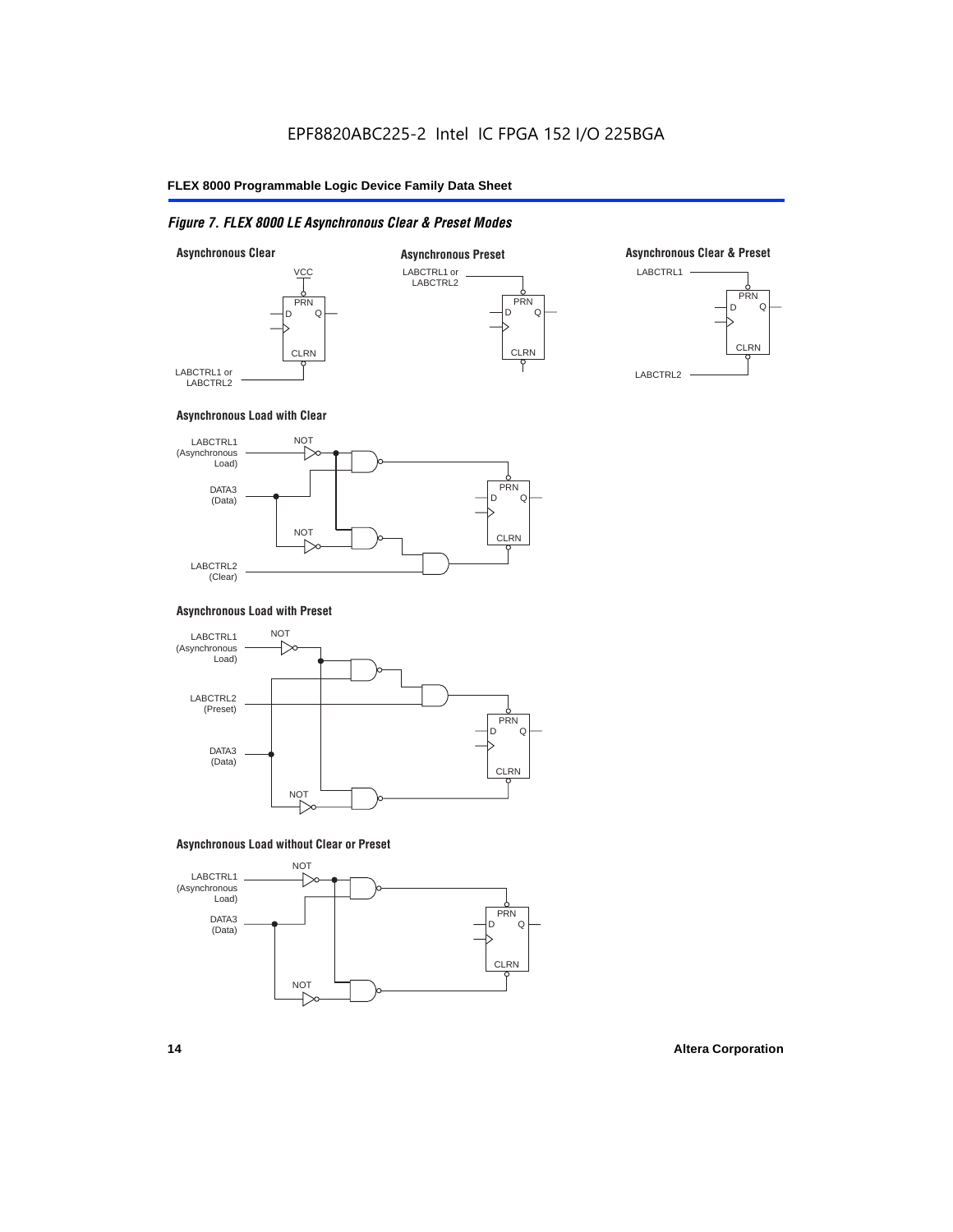#### **Asynchronous Clear**

A register is cleared by one of the two LABCTRL signals. When the CLRn port receives a low signal, the register is set to zero.

#### **Asynchronous Preset**

An asynchronous preset is implemented as either an asynchronous load or an asynchronous clear. If DATA3 is tied to VCC, asserting LABCTRLl asynchronously loads a 1 into the register. Alternatively, the MAX+PLUS II software can provide preset control by using the clear and inverting the input and output of the register. Inversion control is available for the inputs to both LEs and IOEs. Therefore, if a register is preset by only one of the two LABCTRL signals, the DATA3 input is not needed and can be used for one of the LE operating modes.

#### **Asynchronous Clear & Preset**

When implementing asynchronous clear and preset, LABCTRL1 controls the preset and LABCTRL2 controls the clear. The DATA3 input is tied to VCC; therefore, asserting LABCTRL1 asynchronously loads a 1 into the register, effectively presetting the register. Asserting LABCTRL2 clears the register.

#### **Asynchronous Load with Clear**

When implementing an asynchronous load with the clear, LABCTRL1 implements the asynchronous load of DATA3 by controlling the register preset and clear. LABCTRL2 implements the clear by controlling the register clear.

#### **Asynchronous Load with Preset**

When implementing an asynchronous load in conjunction with a preset, the MAX+PLUS II software provides preset control by using the clear and inverting the input and output of the register. Asserting LABCTRL2 clears the register, while asserting LABCTRL1 loads the register. The MAX+PLUS II software inverts the signal that drives the DATA3 signal to account for the inversion of the register's output.

#### **Asynchronous Load without Clear or Preset**

When implementing an asynchronous load without the clear or preset, LABCTRL1 implements the asynchronous load of DATA3 by controlling the register preset and clear.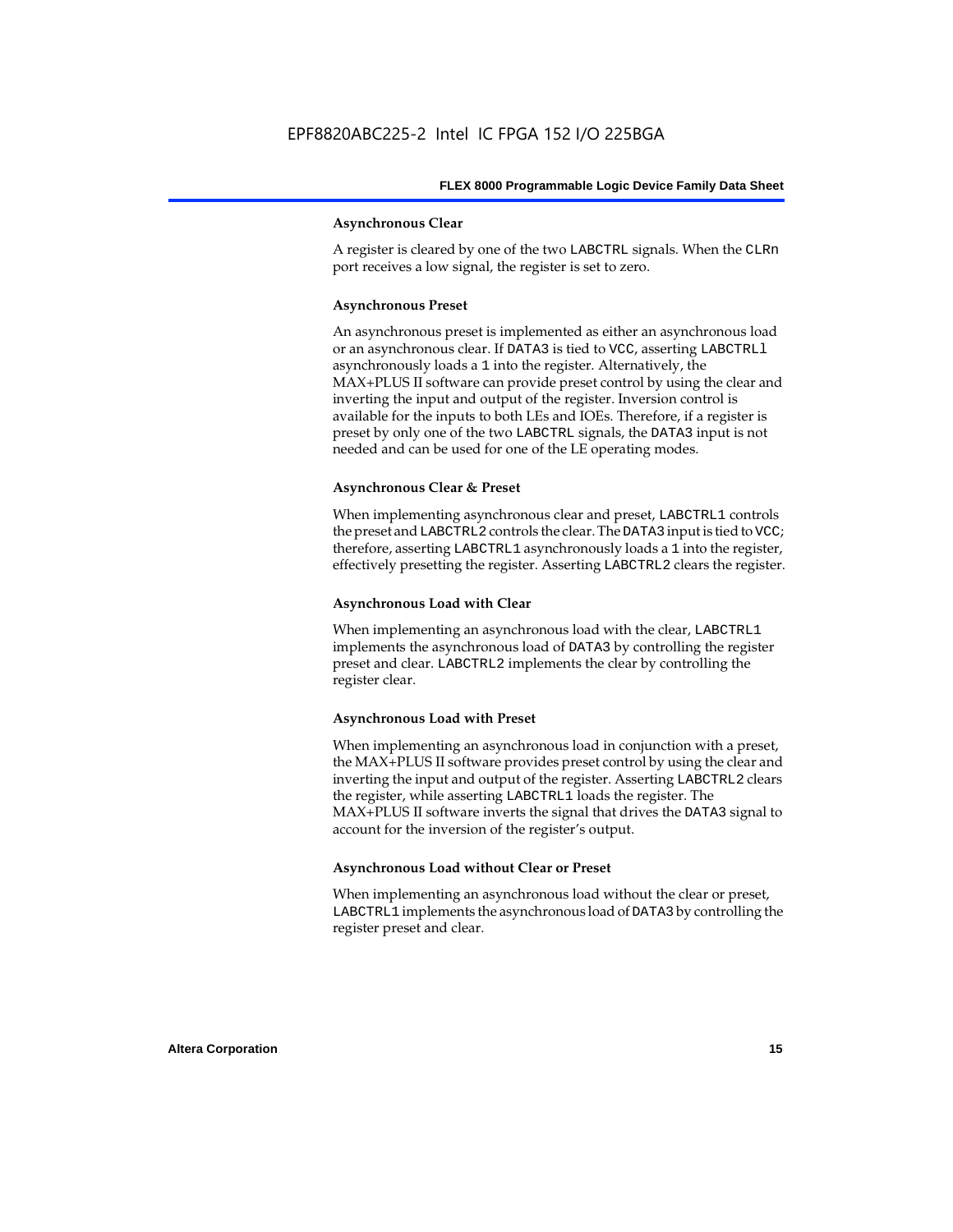#### **FastTrack Interconnect**

In the FLEX 8000 architecture, connections between LEs and device I/O pins are provided by the FastTrack Interconnect, a series of continuous horizontal (row) and vertical (column) routing channels that traverse the entire FLEX 8000 device. This device-wide routing structure provides predictable performance even in complex designs. In contrast, the segmented routing structure in FPGAs requires switch matrices to connect a variable number of routing paths, which increases the delays between logic resources and reduces performance.

The LABs within FLEX 8000 devices are arranged into a matrix of columns and rows. Each row of LABs has a dedicated row interconnect that routes signals both into and out of the LABs in the row. The row interconnect can then drive I/O pins or feed other LABs in the device. Figure 8 shows how an LE drives the row and column interconnect.

*Figure 8. FLEX 8000 LAB Connections to Row & Column Interconnect*





(1) See Table 4 for the number of row channels.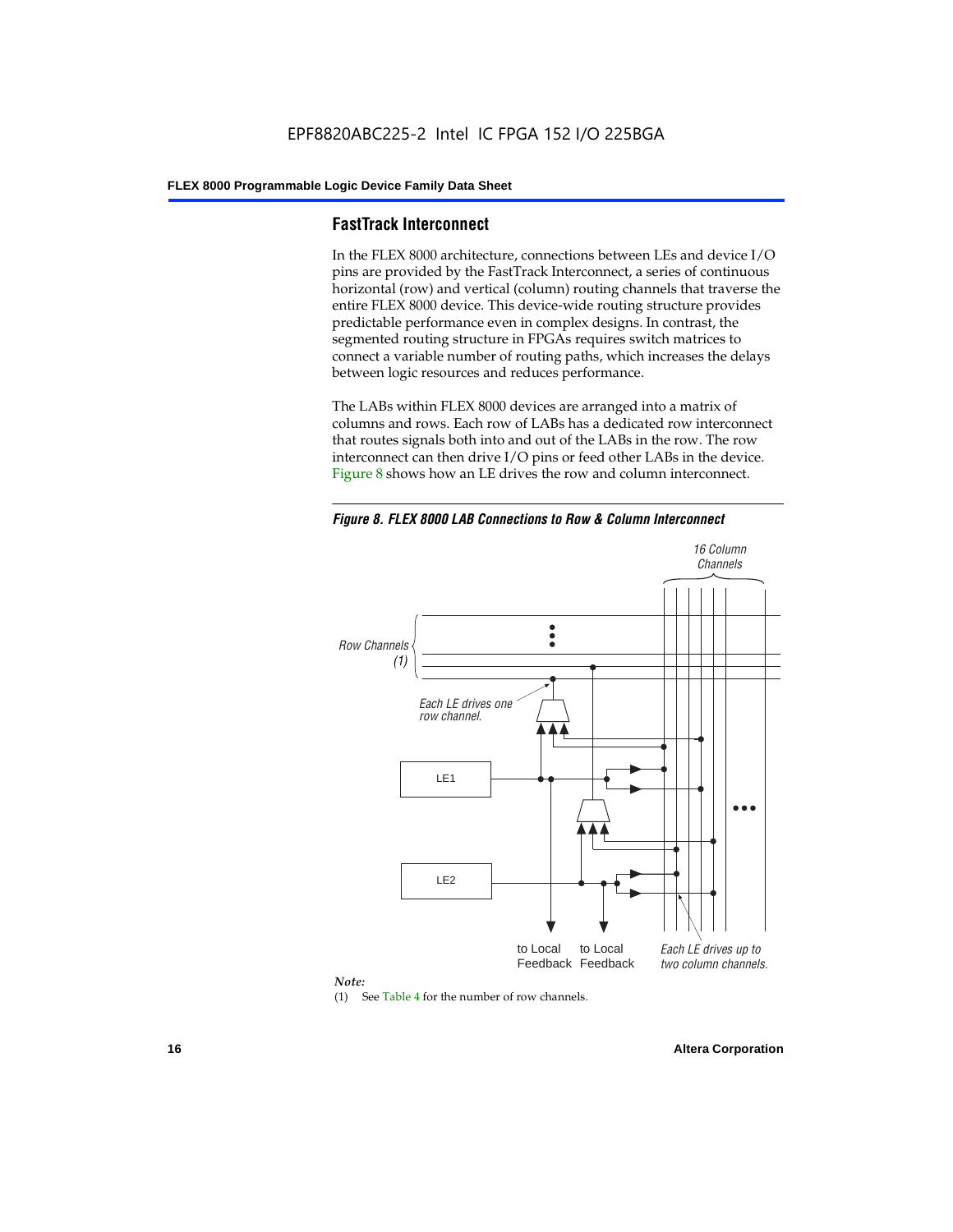Each LE in an LAB can drive up to two separate column interconnect channels. Therefore, all 16 available column channels can be driven by the LAB. The column channels run vertically across the entire device, and share access to LABs in the same column but in different rows. The MAX+PLUS II Compiler chooses which LEs must be connected to a column channel. A row interconnect channel can be fed by the output of the LE or by two column channels. These three signals feed a multiplexer that connects to a specific row channel. Each LE is connected to one 3-to-1 multiplexer. In an LAB, the multiplexers provide all 16 column channels with access to 8 row channels.

Each column of LABs has a dedicated column interconnect that routes signals out of the LABs into the column. The column interconnect can then drive I/O pins or feed into the row interconnect to route the signals to other LABs in the device. A signal from the column interconnect, which can be either the output of an LE or an input from an I/O pin, must transfer to the row interconnect before it can enter an LAB. Table 4 summarizes the FastTrack Interconnect resources available in each FLEX 8000 device.

| Table 4. FLEX 8000 FastTrack Interconnect Resources |                |                         |                |                            |  |  |  |  |  |  |
|-----------------------------------------------------|----------------|-------------------------|----------------|----------------------------|--|--|--|--|--|--|
| <b>Device</b>                                       | <b>Rows</b>    | <b>Channels per Row</b> | <b>Columns</b> | <b>Channels per Column</b> |  |  |  |  |  |  |
| EPF8282A<br>EPF8282AV                               | $\mathfrak{p}$ | 168                     | 13             | 16                         |  |  |  |  |  |  |
| EPF8452A                                            | 2              | 168                     | 21             | 16                         |  |  |  |  |  |  |
| EPF8636A                                            | 3              | 168                     | 21             | 16                         |  |  |  |  |  |  |
| EPF8820A                                            | 4              | 168                     | 21             | 16                         |  |  |  |  |  |  |
| EPF81188A                                           | 6              | 168                     | 21             | 16                         |  |  |  |  |  |  |
| EPF81500A                                           | 6              | 216                     | 27             | 16                         |  |  |  |  |  |  |

Figure 9 shows the interconnection of four adjacent LABs, with row, column, and local interconnects, as well as the associated cascade and carry chains.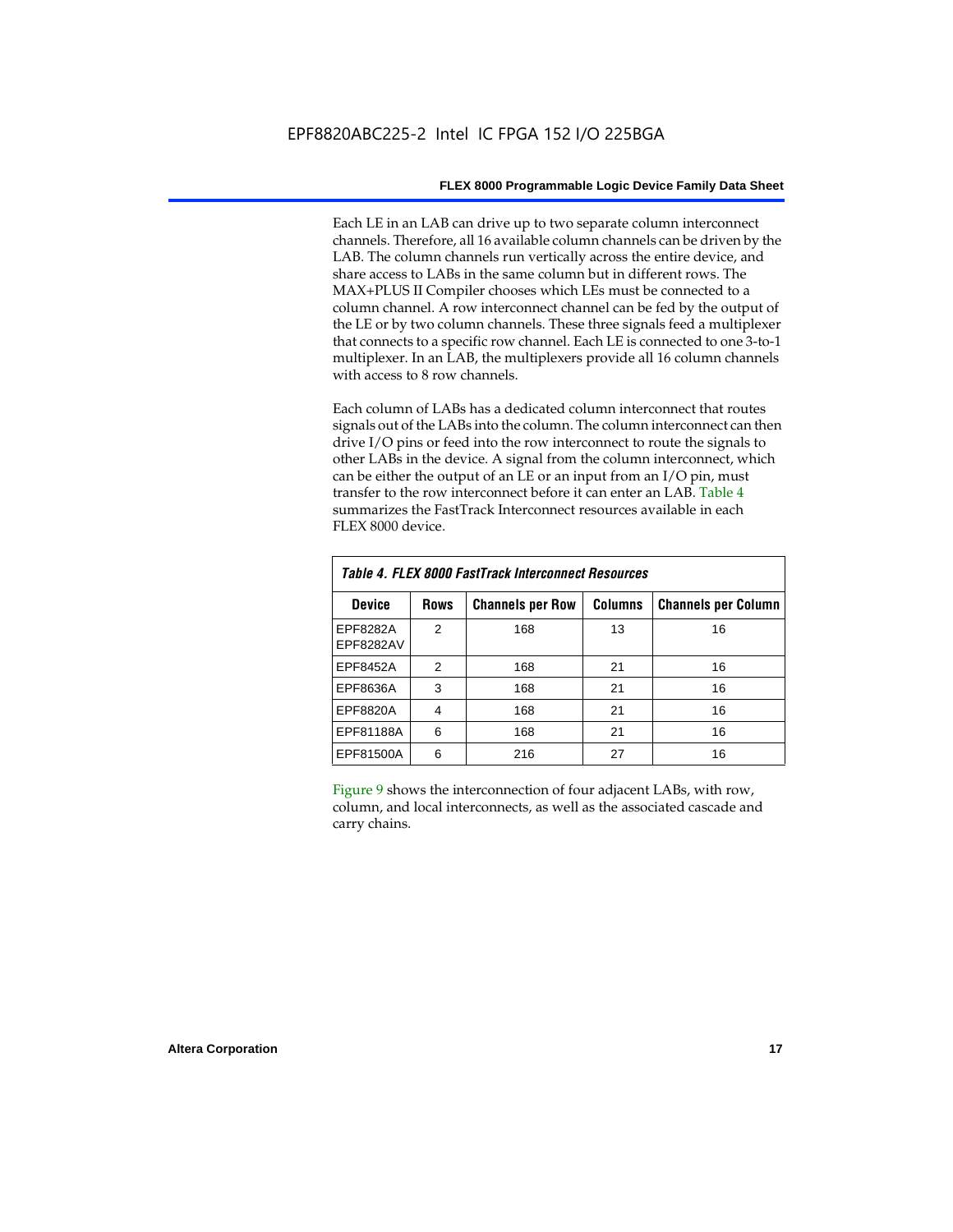#### *Figure 9. FLEX 8000 Device Interconnect Resources*

*Each LAB is named according to its physical row (A, B, C, etc.) and column (1, 2, 3, etc.) position within the device.*



#### **I/O Element**

An IOE contains a bidirectional I/O buffer and a register that can be used either as an input register for external data that requires a fast setup time, or as an output register for data that requires fast clock-to-output performance. IOEs can be used as input, output, or bidirectional pins. The MAX+PLUS II Compiler uses the programmable inversion option to automatically invert signals from the row and column interconnect where appropriate. Figure 10 shows the IOE block diagram.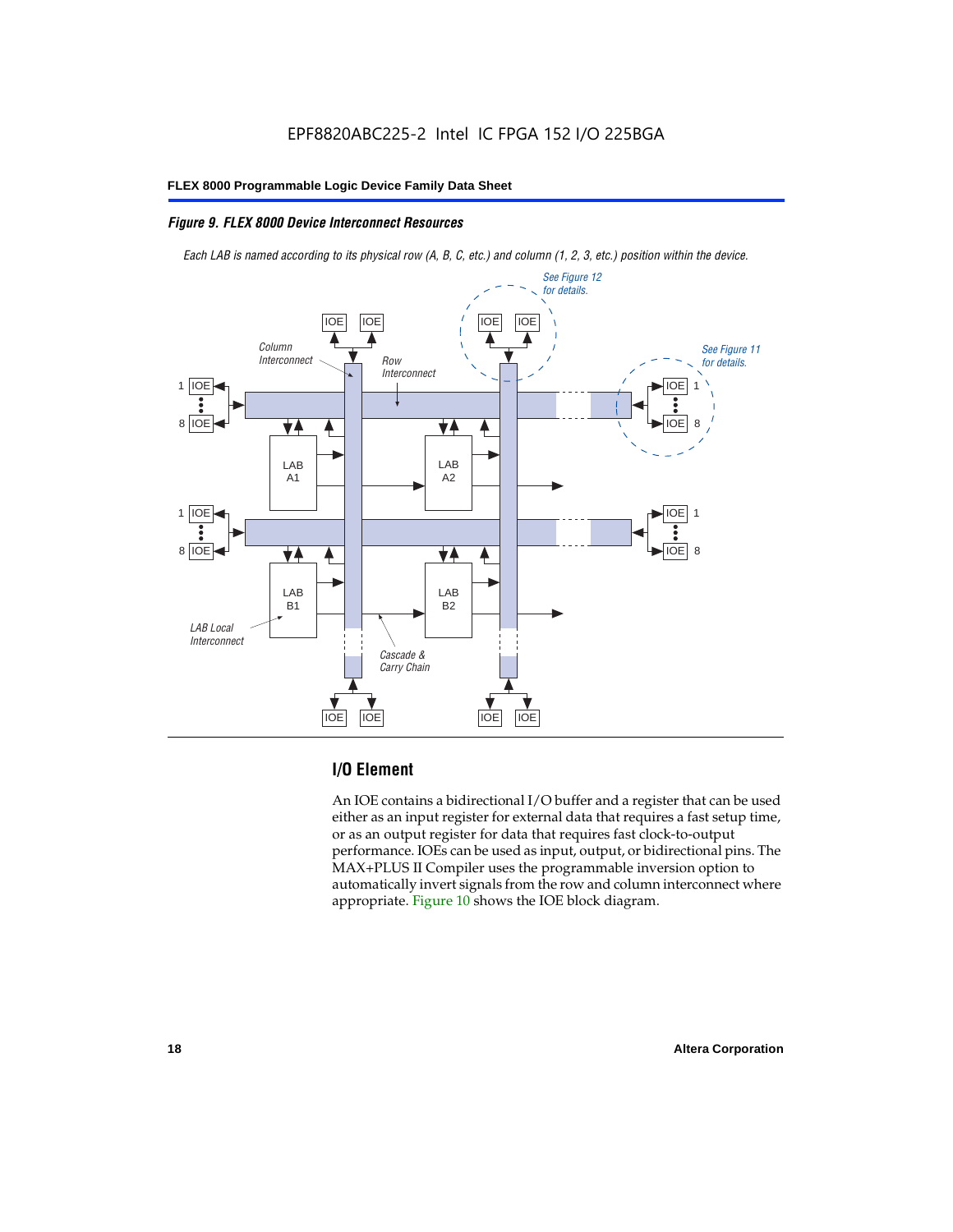#### *Figure 10. FLEX 8000 IOE*



*Numbers in parentheses are for EPF81500A devices only.*

#### *Row-to-IOE Connections*

Figure 11 illustrates the connection between row interconnect channels and IOEs. An input signal from an IOE can drive two separate row channels. When an IOE is used as an output, the signal is driven by an *n*-to-1 multiplexer that selects the row channels. The size of the multiplexer varies with the number of columns in a device. EPF81500A devices use a 27-to-1 multiplexer; EPF81188A, EPF8820A, EPF8636A, and EPF8452A devices use a 21-to-1 multiplexer; and EPF8282A and EPF8282AV devices use a 13-to-1 multiplexer. Eight IOEs are connected to each side of the row channels.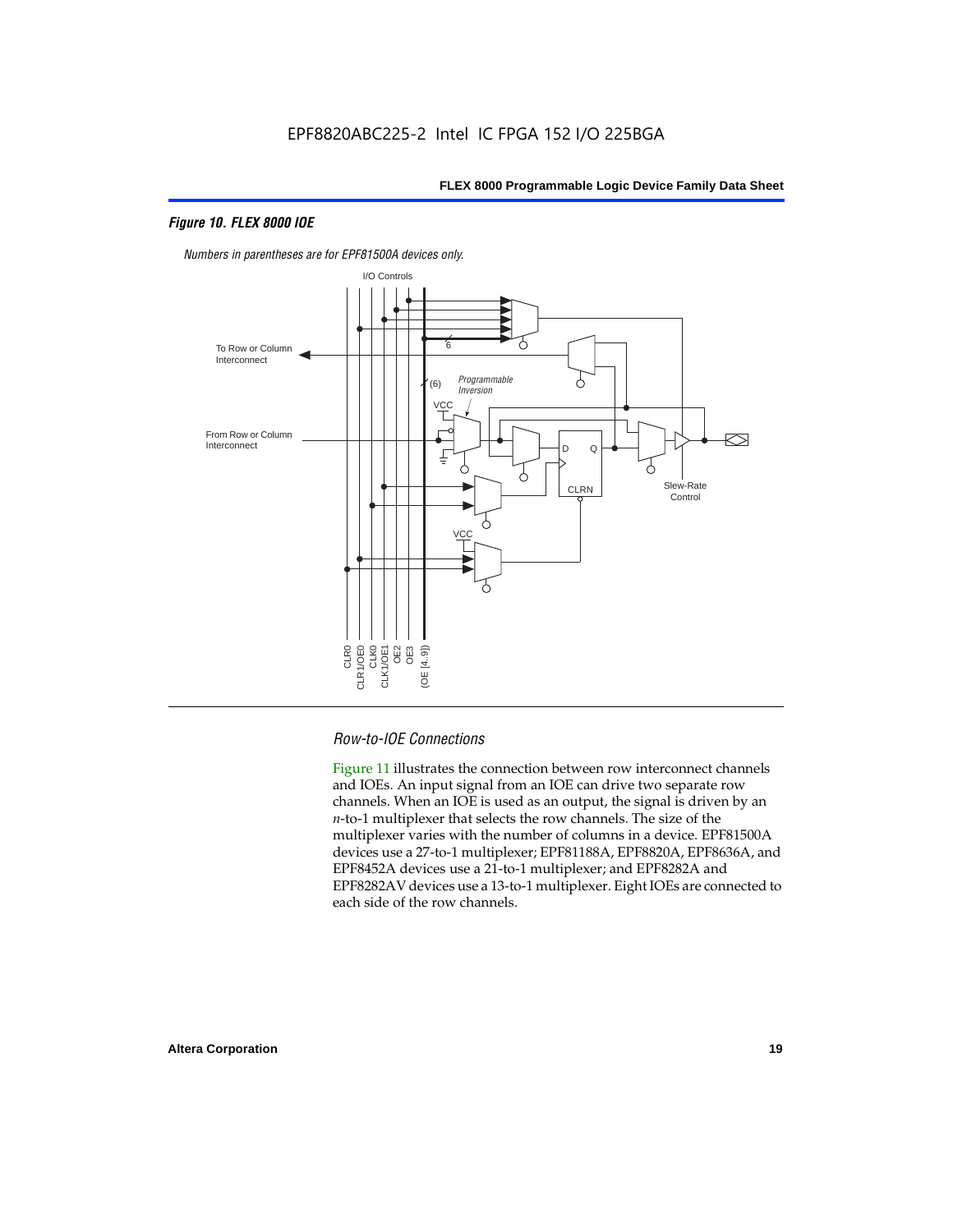#### *Figure 11. FLEX 8000 Row-to-IOE Connections*

*Numbers in parentheses are for EPF81500A devices. See Note (1).*



# *Note:*<br>(1) *n*

- $n = 13$  for EPF8282A and EPF8282AV devices.
	- *n* = 21 for EPF8452A, EPF8636A, EPF8820A, and EPF81188A devices.
	- *n* = 27 for EPF81500A devices.

*Column-to-IOE Connections*

Two IOEs are located at the top and bottom of the column channels (see Figure 12). When an IOE is used as an input, it can drive up to two separate column channels. The output signal to an IOE can choose from 8 of the 16 column channels through an 8-to-1 multiplexer.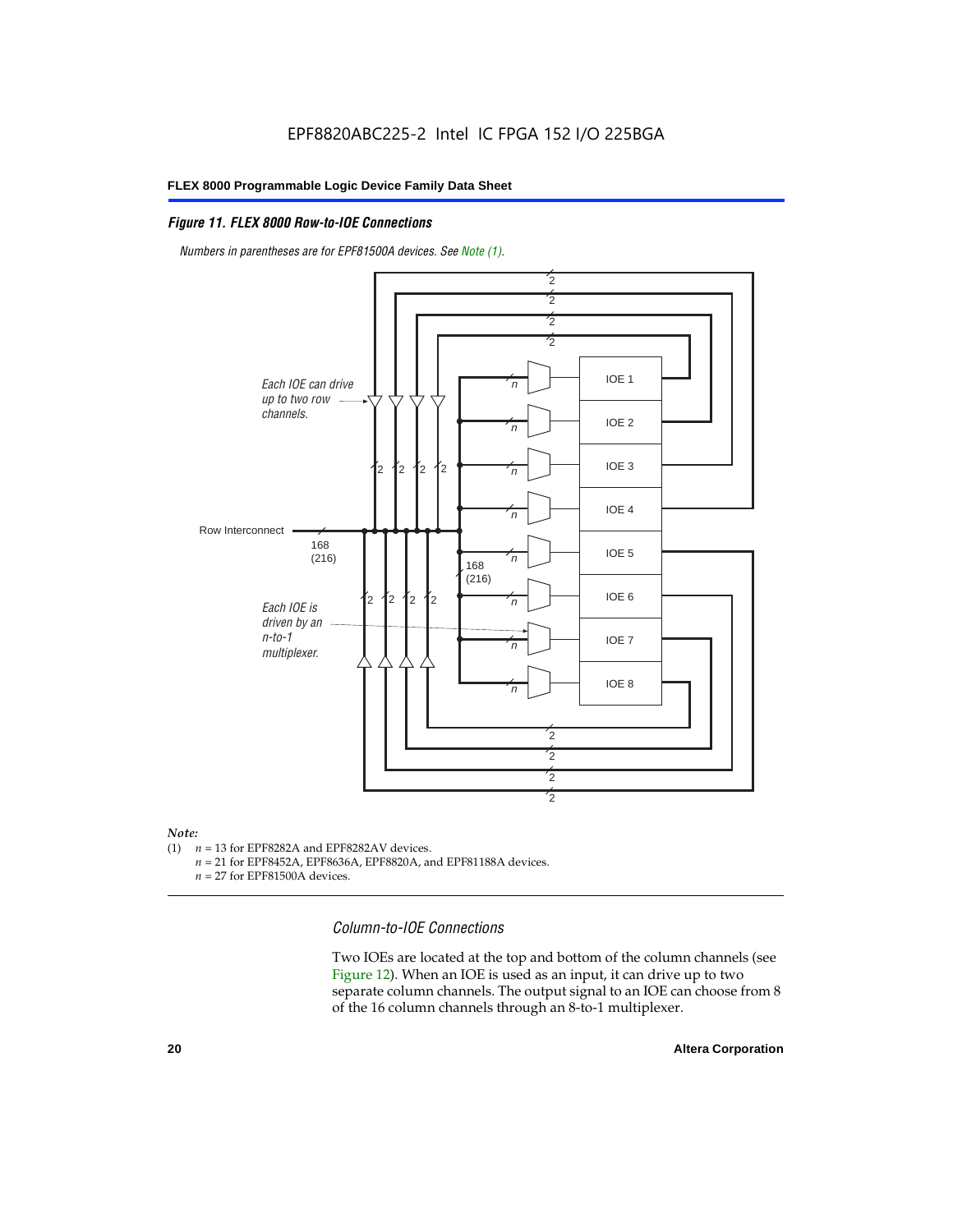

*Figure 12. FLEX 8000 Column-to-IOE Connections*

In addition to general-purpose I/O pins, FLEX 8000 devices have four dedicated input pins. These dedicated inputs provide low-skew, devicewide signal distribution, and are typically used for global clock, clear, and preset control signals. The signals from the dedicated inputs are available as control signals for all LABs and I/O elements in the device. The dedicated inputs can also be used as general-purpose data inputs because they can feed the local interconnect of each LAB in the device.

Signals enter the FLEX 8000 device either from the I/O pins that provide general-purpose input capability or from the four dedicated inputs. The IOEs are located at the ends of the row and column interconnect channels.

I/O pins can be used as input, output, or bidirectional pins. Each I/O pin has a register that can be used either as an input register for external data that requires fast setup times, or as an output register for data that requires fast clock-to-output performance. The MAX+PLUS II Compiler uses the programmable inversion option to invert signals automatically from the row and column interconnect when appropriate.

The clock, clear, and output enable controls for the IOEs are provided by a network of I/O control signals. These signals can be supplied by either the dedicated input pins or by internal logic. The IOE control-signal paths are designed to minimize the skew across the device. All control-signal sources are buffered onto high-speed drivers that drive the signals around the periphery of the device. This "peripheral bus" can be configured to provide up to four output enable signals (10 in EPF81500A devices), and up to two clock or clear signals. Figure 13 on page 22 shows how two output enable signals are shared with one clock and one clear signal.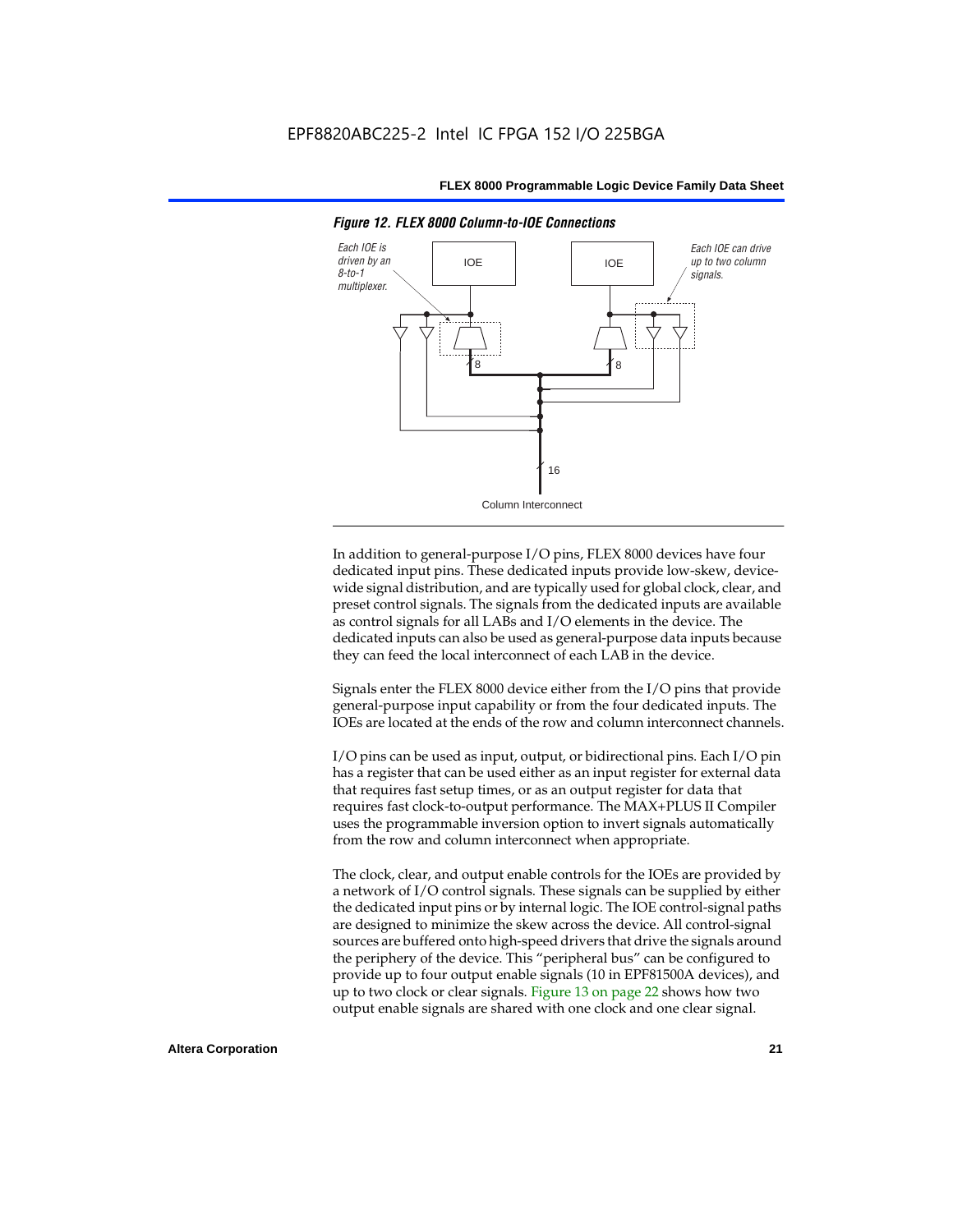The signals for the peripheral bus can be generated by any of the four dedicated inputs or signals on the row interconnect channels, as shown in Figure 13. The number of row channels in a row that can drive the peripheral bus correlates to the number of columns in the FLEX 8000 device. EPF8282A and EPF8282AV devices use 13 channels; EPF8452A, EPF8636A, EPF8820A, and EPF81188A devices use 21 channels; and EPF81500A devices use 27 channels. The first LE in each LAB is the source of the row channel signal. The six peripheral control signals (12 in EPF81500A devices) can be accessed by each IOE.

#### *Figure 13. FLEX 8000 Peripheral Bus*

*Numbers in parentheses are for EPF81500A devices.*



#### *Note:*

- (1)  $n = 13$  for EPF8282A and EPF8282AV devices.
	- *n* = 21 for EPF8452A, EPF8636A, EPF8820A, and EPF81188A devices.
	- *n* = 27 for EPF81500A devices.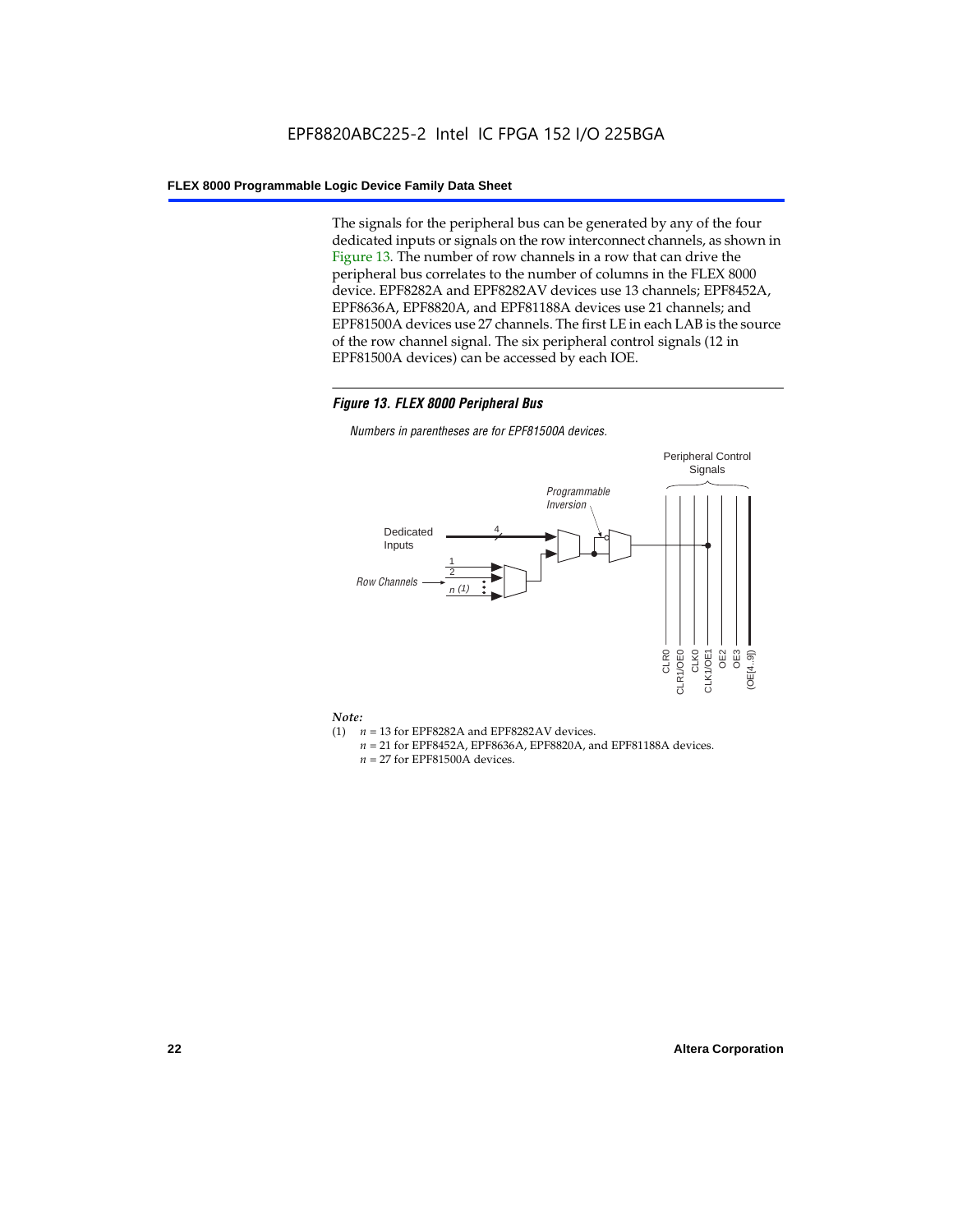Table 5 lists the source of the peripheral control signal for each FLEX 8000 device by row.

| <b>Table 5. Row Sources of FLEX 8000 Peripheral Control Signals</b> |                                     |                 |                 |                 |                  |                  |  |  |  |  |  |
|---------------------------------------------------------------------|-------------------------------------|-----------------|-----------------|-----------------|------------------|------------------|--|--|--|--|--|
| Peripheral<br><b>Control Signal</b>                                 | <b>EPF8282A</b><br><b>EPF8282AV</b> | <b>EPF8452A</b> | <b>EPF8636A</b> | <b>EPF8820A</b> | <b>EPF81188A</b> | <b>EPF81500A</b> |  |  |  |  |  |
| CLK0                                                                | Row A                               | Row A           | Row A           | Row A           | Row E            | Row E            |  |  |  |  |  |
| CLK1/OE1                                                            | Row B                               | Row B           | Row C           | Row C           | Row B            | Row B            |  |  |  |  |  |
| CLR0                                                                | Row A                               | Row A           | Row B           | Row B           | Row F            | Row F            |  |  |  |  |  |
| CLR1/OE0                                                            | Row B                               | Row B           | Row C           | Row D           | Row C            | Row C            |  |  |  |  |  |
| OE <sub>2</sub>                                                     | Row A                               | Row A           | Row A           | Row A           | Row D            | Row A            |  |  |  |  |  |
| OE3                                                                 | Row B                               | Row B           | Row B           | Row B           | Row A            | Row A            |  |  |  |  |  |
| OE4                                                                 |                                     |                 |                 |                 |                  | Row B            |  |  |  |  |  |
| OE5                                                                 |                                     |                 |                 |                 |                  | Row C            |  |  |  |  |  |
| OE6                                                                 |                                     |                 |                 |                 |                  | Row D            |  |  |  |  |  |
| OE7                                                                 |                                     |                 |                 |                 |                  | Row D            |  |  |  |  |  |
| OE8                                                                 |                                     |                 |                 |                 |                  | Row E            |  |  |  |  |  |
| OE9                                                                 |                                     |                 |                 |                 |                  | Row F            |  |  |  |  |  |

# **Output Configuration**

This section discusses slew-rate control and MultiVolt I/O interface operation for FLEX 8000 devices.

## **Slew-Rate Control**

The output buffer in each IOE has an adjustable output slew rate that can be configured for low-noise or high-speed performance. A slow slew rate reduces system noise by slowing signal transitions, adding a maximum delay of 3.5 ns. The slow slew-rate setting affects only the falling edge of a signal. The fast slew rate should be used for speed-critical outputs in systems that are adequately protected against noise. Designers can specify the slew rate on a pin-by-pin basis during design entry or assign a default slew rate to all pins on a global basis.



f For more information on high-speed system design, go to *Application Note 75 (High-Speed Board Designs)*.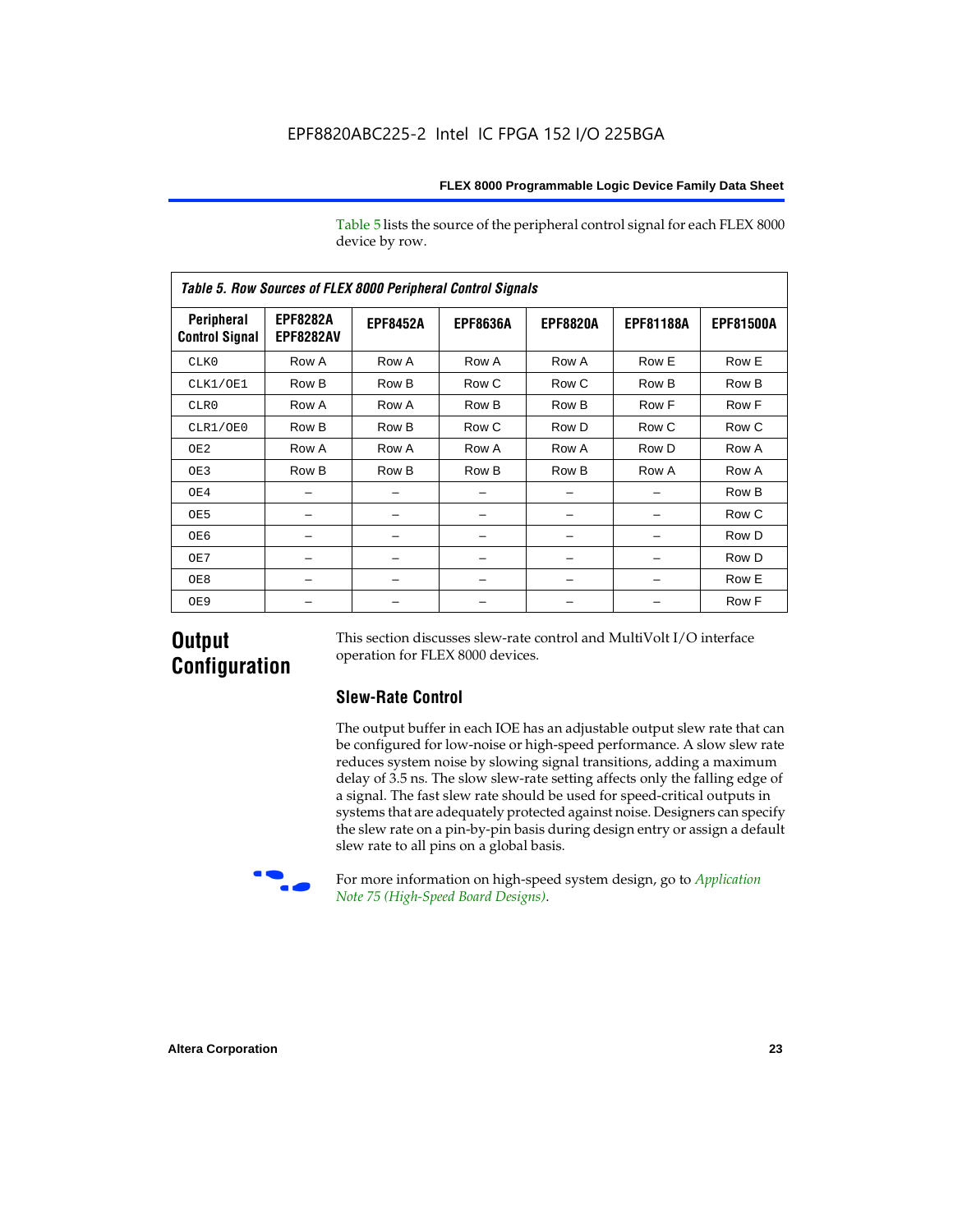#### **MultiVolt I/O Interface**

The FLEX 8000 device architecture supports the MultiVolt I/O interface feature, which allows EPF81500A, EPF81188A, EPF8820A, and EPF8636A devices to interface with systems with differing supply voltages. These devices in all packages—except for EPF8636A devices in 84-pin PLCC packages—can be set for 3.3-V or 5.0-V I/O pin operation. These devices have one set of  $V_{CC}$  pins for internal operation and input buffers (VCCINT), and another set for I/O output drivers (VCCIO).

The VCCINT pins must always be connected to a 5.0-V power supply. With a 5.0-V  $V_{\text{CCINT}}$  level, input voltages are at TTL levels and are therefore compatible with 3.3-V and 5.0-V inputs.

The VCCIO pins can be connected to either a 3.3-V or 5.0-V power supply, depending on the output requirements. When the VCCIO pins are connected to a 5.0-V power supply, the output levels are compatible with 5.0-V systems. When the VCCIO pins are connected to a 3.3-V power supply, the output high is at 3.3 V and is therefore compatible with 3.3-V or 5.0-V systems. Devices operating with  $V_{\text{C}CD}$  levels lower than 4.75 V incur a nominally greater timing delay of  $t_{OD2}$  instead of  $t_{OD1}$ . See Table 8 on page 26.

# **IEEE Std. 1149.1 (JTAG) Boundary-Scan Support**

The EPF8282A, EPF8282AV, EPF8636A, EPF8820A, and EPF81500A devices provide JTAG BST circuitry. FLEX 8000 devices with JTAG circuitry support the JTAG instructions shown in Table 6.

| Table 6. EPF8282A, EPF8282AV, EPF8636A, EPF8820A & EPF81500A JTAG Instructions |                                                                                                                                                                                                      |  |  |  |  |
|--------------------------------------------------------------------------------|------------------------------------------------------------------------------------------------------------------------------------------------------------------------------------------------------|--|--|--|--|
| <b>JTAG Instruction</b>                                                        | <b>Description</b>                                                                                                                                                                                   |  |  |  |  |
| SAMPLE/PRELOAD                                                                 | Allows a snapshot of the signals at the device pins to be captured and examined during<br>normal device operation, and permits an initial data pattern to be output at the device pins.              |  |  |  |  |
| <b>EXTEST</b>                                                                  | Allows the external circuitry and board-level interconnections to be tested by forcing a test<br>pattern at the output pins and capturing test results at the input pins.                            |  |  |  |  |
| <b>BYPASS</b>                                                                  | Places the 1-bit bypass register between the TDI and TDO pins, which allows the BST<br>data to pass synchronously through the selected device to adjacent devices during<br>normal device operation. |  |  |  |  |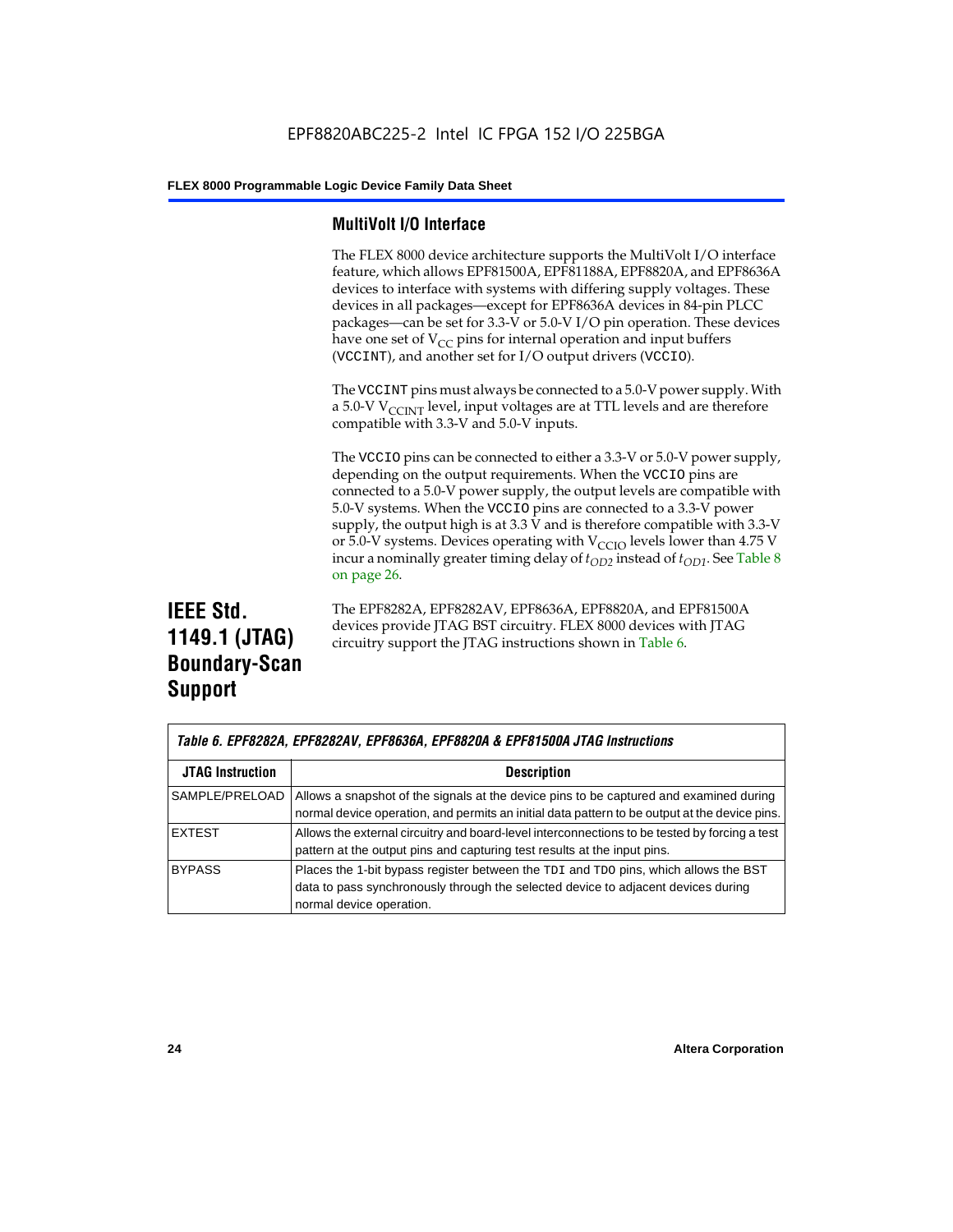The instruction register length for FLEX 8000 devices is three bits. Table 7 shows the boundary-scan register length for FLEX 8000 devices.

| Table 7. FLEX 8000 Boundary-Scan Register Length |                                      |  |  |  |  |  |  |
|--------------------------------------------------|--------------------------------------|--|--|--|--|--|--|
| <b>Device</b>                                    | <b>Boundary-Scan Register Length</b> |  |  |  |  |  |  |
| EPF8282A, EPF8282AV                              | 273                                  |  |  |  |  |  |  |
| EPF8636A                                         | 417                                  |  |  |  |  |  |  |
| EPF8820A                                         | 465                                  |  |  |  |  |  |  |
| EPF81500A                                        | 645                                  |  |  |  |  |  |  |

FLEX 8000 devices that support JTAG include weak pull-ups on the JTAG pins. Figure 14 shows the timing requirements for the JTAG signals.





Table 8 shows the timing parameters and values for EPF8282A, EPF8282AV, EPF8636A, EPF8820A, and EPF81500A devices.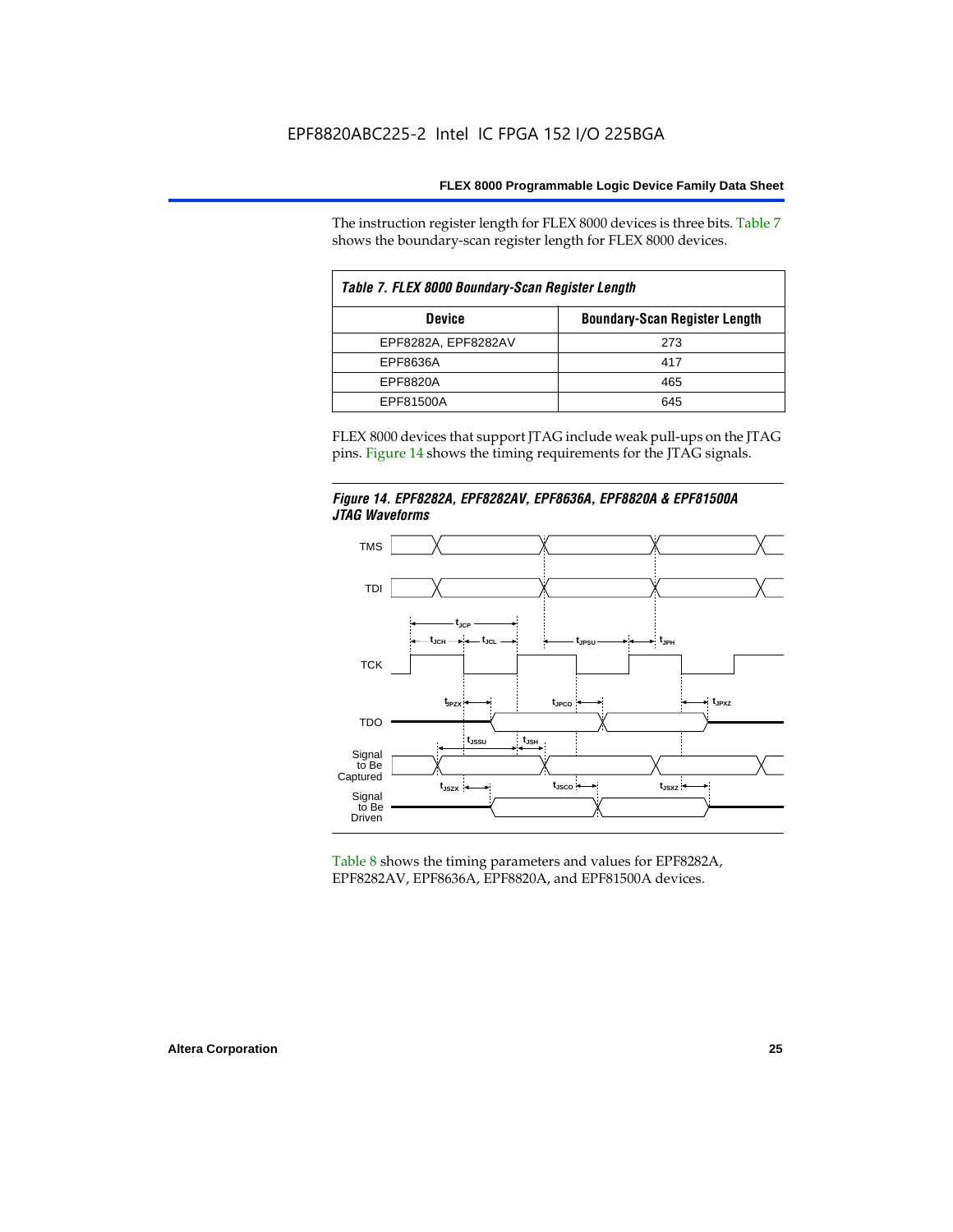| Table 8. JTAG Timing Parameters & Values |                                                |                                                                                               |     |      |  |  |  |  |  |  |
|------------------------------------------|------------------------------------------------|-----------------------------------------------------------------------------------------------|-----|------|--|--|--|--|--|--|
| Symbol                                   | <b>Parameter</b>                               | <b>EPF8282A</b><br><b>EPF8282AV</b><br><b>EPF8636A</b><br><b>EPF8820A</b><br><b>EPF81500A</b> |     | Unit |  |  |  |  |  |  |
|                                          |                                                | Min                                                                                           | Max |      |  |  |  |  |  |  |
| $t_{\sf JCP}$                            | TCK clock period                               | 100                                                                                           |     | ns   |  |  |  |  |  |  |
| $t_{JCH}$                                | TCK clock high time                            | 50                                                                                            |     | ns   |  |  |  |  |  |  |
| $t_{JCL}$                                | <b>TCK clock low time</b>                      | 50                                                                                            |     | ns   |  |  |  |  |  |  |
| t <sub>JPSU</sub>                        | JTAG port setup time                           | 20                                                                                            |     | ns   |  |  |  |  |  |  |
| t <sub>JPH</sub>                         | JTAG port hold time                            | 45                                                                                            |     | ns   |  |  |  |  |  |  |
| t <sub>JPCO</sub>                        | JTAG port clock to output                      |                                                                                               | 25  | ns   |  |  |  |  |  |  |
| t <sub>JPZX</sub>                        | JTAG port high-impedance to valid output       |                                                                                               | 25  | ns   |  |  |  |  |  |  |
| t <sub>JPXZ</sub>                        | JTAG port valid output to high-impedance       |                                                                                               | 25  | ns   |  |  |  |  |  |  |
| tjssu                                    | Capture register setup time                    | 20                                                                                            |     | ns   |  |  |  |  |  |  |
| t <sub>JSH</sub>                         | Capture register hold time                     | 45                                                                                            |     | ns   |  |  |  |  |  |  |
| tjsco                                    | Update register clock to output                |                                                                                               | 35  | ns   |  |  |  |  |  |  |
| t <sub>JSZX</sub>                        | Update register high-impedance to valid output |                                                                                               | 35  | ns   |  |  |  |  |  |  |
| t <sub>JSXZ</sub>                        | Update register valid output to high-impedance |                                                                                               | 35  | ns   |  |  |  |  |  |  |

For detailed information on JTAG operation in FLEX 8000 devices, refer to *Application Note 39 (IEEE 1149.1 (JTAG) Boundary-Scan Testing in Altera Devices)*.

**Generic Testing** Each FLEX 8000 device is functionally tested and specified by Altera. Complete testing of each configurable SRAM bit and all logic functionality ensures 100% configuration yield. AC test measurements for FLEX 8000 devices are made under conditions equivalent to those shown in Figure 15. Designers can use multiple test patterns to configure devices during all stages of the production flow.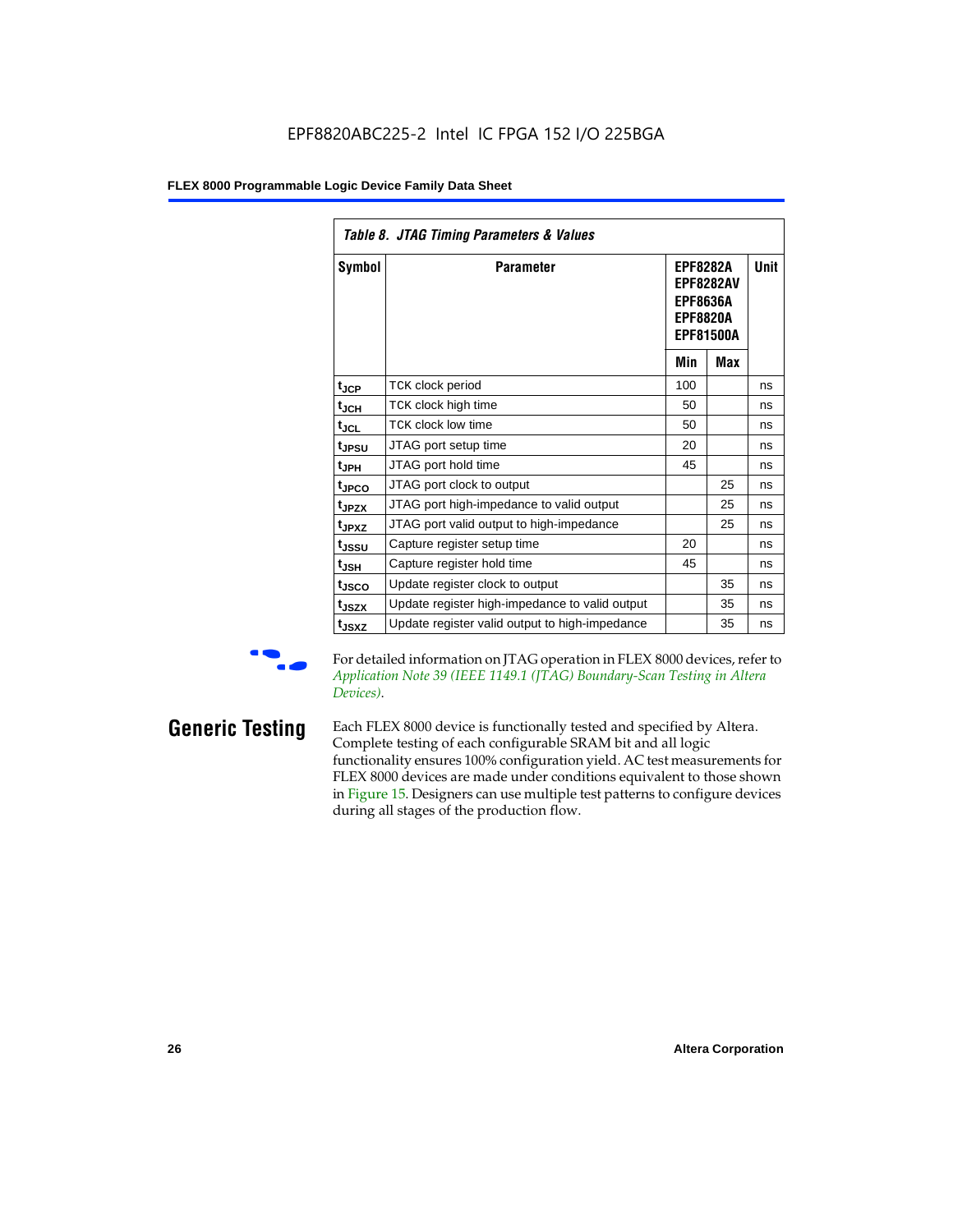#### *Figure 15. FLEX 8000 AC Test Conditions*

*Power supply transients can affect AC measurements. Simultaneous transitions*  **VCC** *of multiple outputs should be avoided for accurate measurement. Threshold tests*  464 Ω *must not be performed under AC*   $(703 \Omega)$ *conditions. Large-amplitude, fast-ground-*Device To Test *current transients normally occur as the*  **Output** System *device outputs discharge the load*   $\Box$ ⌒ *capacitances. When these transients flow through the parasitic inductance between*  250 Ω *the device ground pin and the test system*   $(8.06 \text{ K}\Omega)$ C1 (includes *ground, significant reductions in*  JIG capacitance) *observable noise immunity can result.*  Device input *Numbers in parentheses are for 3.3-V*  rise and fall *devices or outputs. Numbers without*  times  $<$  3 ns ╧ *parentheses are for 5.0-V devices or outputs.*

# **Operating Conditions**

Tables 9 through 12 provide information on absolute maximum ratings, recommended operating conditions, operating conditions, and capacitance for 5.0-V FLEX 8000 devices.

|               | Table 9. FLEX 8000 5.0-V Device Absolute Maximum Ratings<br>Note (1) |                              |        |     |              |  |  |  |  |  |  |
|---------------|----------------------------------------------------------------------|------------------------------|--------|-----|--------------|--|--|--|--|--|--|
| Symbol        | <b>Parameter</b>                                                     | <b>Conditions</b>            | Min    | Max | <b>Unit</b>  |  |  |  |  |  |  |
| $V_{\rm CC}$  | Supply voltage                                                       | With respect to ground $(2)$ | $-2.0$ | 7.0 | V            |  |  |  |  |  |  |
| $V_{1}$       | DC input voltage                                                     |                              | $-2.0$ | 7.0 | V            |  |  |  |  |  |  |
| $I_{OUT}$     | DC output current, per pin                                           |                              | $-25$  | 25  | mA           |  |  |  |  |  |  |
| $T_{STG}$     | Storage temperature                                                  | No bias                      | $-65$  | 150 | ° C          |  |  |  |  |  |  |
| $T_{\rm AMB}$ | Ambient temperature                                                  | Under bias                   | $-65$  | 135 | $^{\circ}$ C |  |  |  |  |  |  |
| $T_{\rm J}$   | Junction temperature                                                 | Ceramic packages, under bias |        | 150 | ° C          |  |  |  |  |  |  |
|               |                                                                      | PQFP and RQFP, under bias    |        | 135 | ° C          |  |  |  |  |  |  |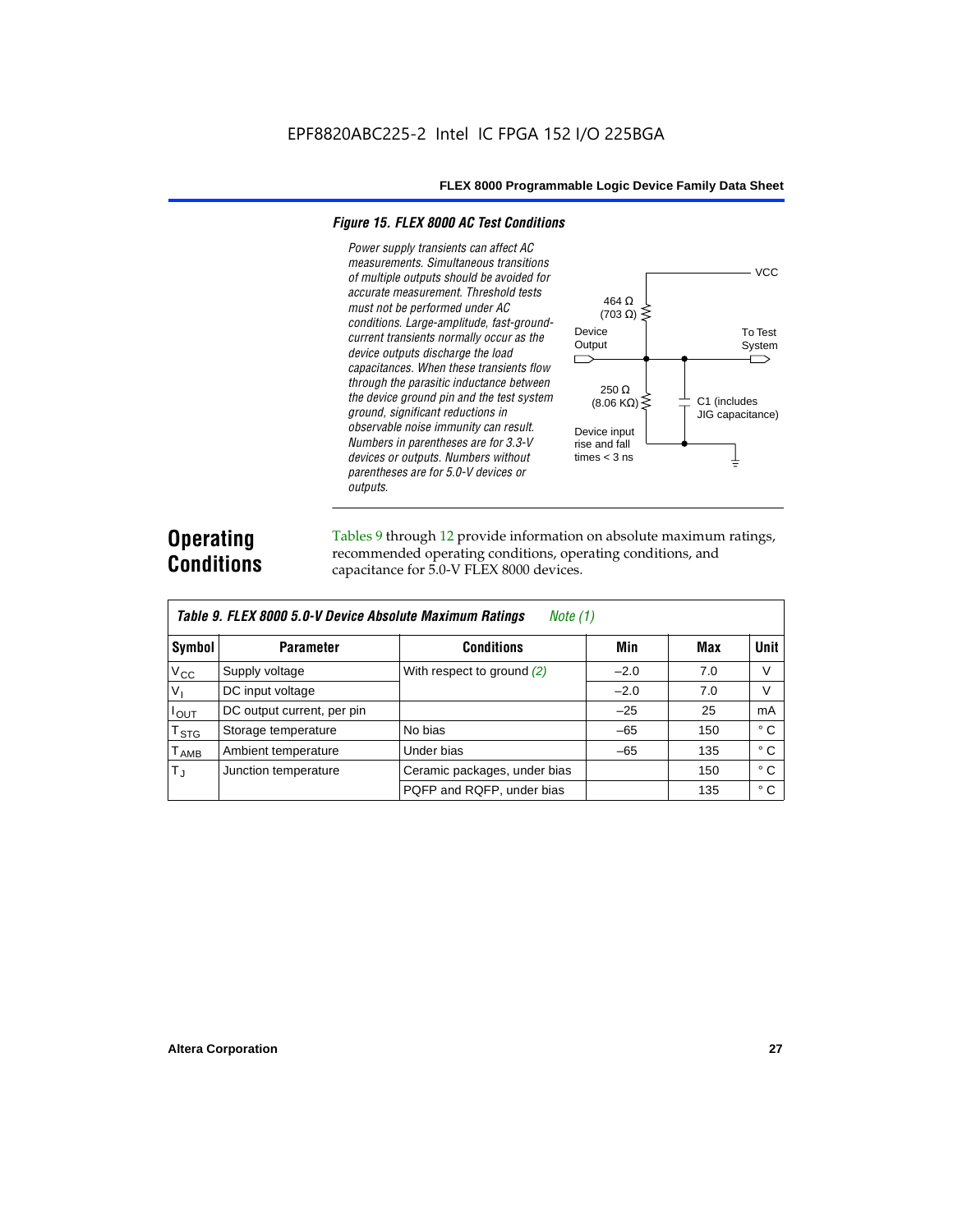|                          | Table 10. FLEX 8000 5.0-V Device Recommended Operating Conditions |                    |             |                          |              |  |  |  |  |  |
|--------------------------|-------------------------------------------------------------------|--------------------|-------------|--------------------------|--------------|--|--|--|--|--|
| Symbol                   | <b>Parameter</b>                                                  | <b>Conditions</b>  | Min         | Max                      | Unit         |  |  |  |  |  |
| <b>V<sub>CCINT</sub></b> | Supply voltage for internal logic<br>and input buffers            | (3), (4)           | 4.75 (4.50) | 5.25(5.50)               | $\vee$       |  |  |  |  |  |
| V <sub>CCIO</sub>        | Supply voltage for output<br>buffers, 5.0-V operation             | (3), (4)           | 4.75 (4.50) | 5.25(5.50)               | $\vee$       |  |  |  |  |  |
|                          | Supply voltage for output<br>buffers, 3.3-V operation             | (3), (4)           | 3.00(3.00)  | 3.60(3.60)               | V            |  |  |  |  |  |
| $V_{I}$                  | Input voltage                                                     |                    | $-0.5$      | $V_{\text{CCINT}} + 0.5$ | $\vee$       |  |  |  |  |  |
| $V_{\rm O}$              | Output voltage                                                    |                    | 0           | V <sub>CCIO</sub>        | $\vee$       |  |  |  |  |  |
| $T_A$                    | Operating temperature                                             | For commercial use | $\Omega$    | 70                       | $^{\circ}$ C |  |  |  |  |  |
|                          |                                                                   | For industrial use | $-40$       | 85                       | $^{\circ}$ C |  |  |  |  |  |
| $t_{R}$                  | Input rise time                                                   |                    |             | 40                       | ns           |  |  |  |  |  |
| $t_F$                    | Input fall time                                                   |                    |             | 40                       | ns           |  |  |  |  |  |

| Table 11. FLEX 8000 5.0-V Device DC Operating Conditions<br>Notes (5), (6) |                                         |                                                                      |                         |            |                       |             |  |  |  |  |
|----------------------------------------------------------------------------|-----------------------------------------|----------------------------------------------------------------------|-------------------------|------------|-----------------------|-------------|--|--|--|--|
| Symbol                                                                     | <b>Parameter</b>                        | <b>Conditions</b>                                                    | Min                     | <b>Typ</b> | Max                   | <b>Unit</b> |  |  |  |  |
| V <sub>IH</sub>                                                            | High-level input voltage                |                                                                      | 2.0                     |            | $V_{\rm CCINT}$ + 0.5 | V           |  |  |  |  |
| $V_{IL}$                                                                   | Low-level input voltage                 |                                                                      | $-0.5$                  |            | 0.8                   | V           |  |  |  |  |
| V <sub>OH</sub>                                                            | 5.0-V high-level TTL output<br>voltage  | $I_{OH} = -4$ mA DC (7)<br>$V_{\text{CCIO}} = 4.75 V$                | 2.4                     |            |                       | V           |  |  |  |  |
|                                                                            | 3.3-V high-level TTL output<br>voltage  | $I_{OH} = -4$ mA DC (7)<br>$VCCIO = 3.00 V$                          | 2.4                     |            |                       | $\vee$      |  |  |  |  |
|                                                                            | 3.3-V high-level CMOS output<br>voltage | $I_{OH} = -0.1$ mA DC (7)<br>$V_{\text{CCIO}} = 3.00 \text{ V}$      | $V_{\text{CCIO}} - 0.2$ |            |                       | $\vee$      |  |  |  |  |
| $V_{OL}$                                                                   | 5.0-V low-level TTL output<br>voltage   | $I_{\Omega I}$ = 12 mA DC (7)<br>$V_{CClO} = 4.75 V$                 |                         |            | 0.45                  | $\vee$      |  |  |  |  |
|                                                                            | 3.3-V low-level TTL output<br>voltage   | $I_{\text{OI}}$ = 12 mA DC (7)<br>$V_{\text{CCIO}} = 3.00 \text{ V}$ |                         |            | 0.45                  | $\vee$      |  |  |  |  |
|                                                                            | 3.3-V low-level CMOS output<br>voltage  | $I_{\Omega I} = 0.1$ mA DC (7)<br>$V_{\text{CCIO}} = 3.00 \text{ V}$ |                         |            | 0.2                   | $\vee$      |  |  |  |  |
| $I_1$                                                                      | Input leakage current                   | $V_1 = V_{CC}$ or ground                                             | $-10$                   |            | 10                    | μA          |  |  |  |  |
| $I_{OZ}$                                                                   | Tri-state output off-state<br>current   | $V_{\Omega} = V_{\Omega}$ or ground                                  | $-40$                   |            | 40                    | μA          |  |  |  |  |
| $I_{CC0}$                                                                  | $V_{CC}$ supply current (standby)       | $V_1$ = ground, no load                                              |                         | 0.5        | 10                    | mA          |  |  |  |  |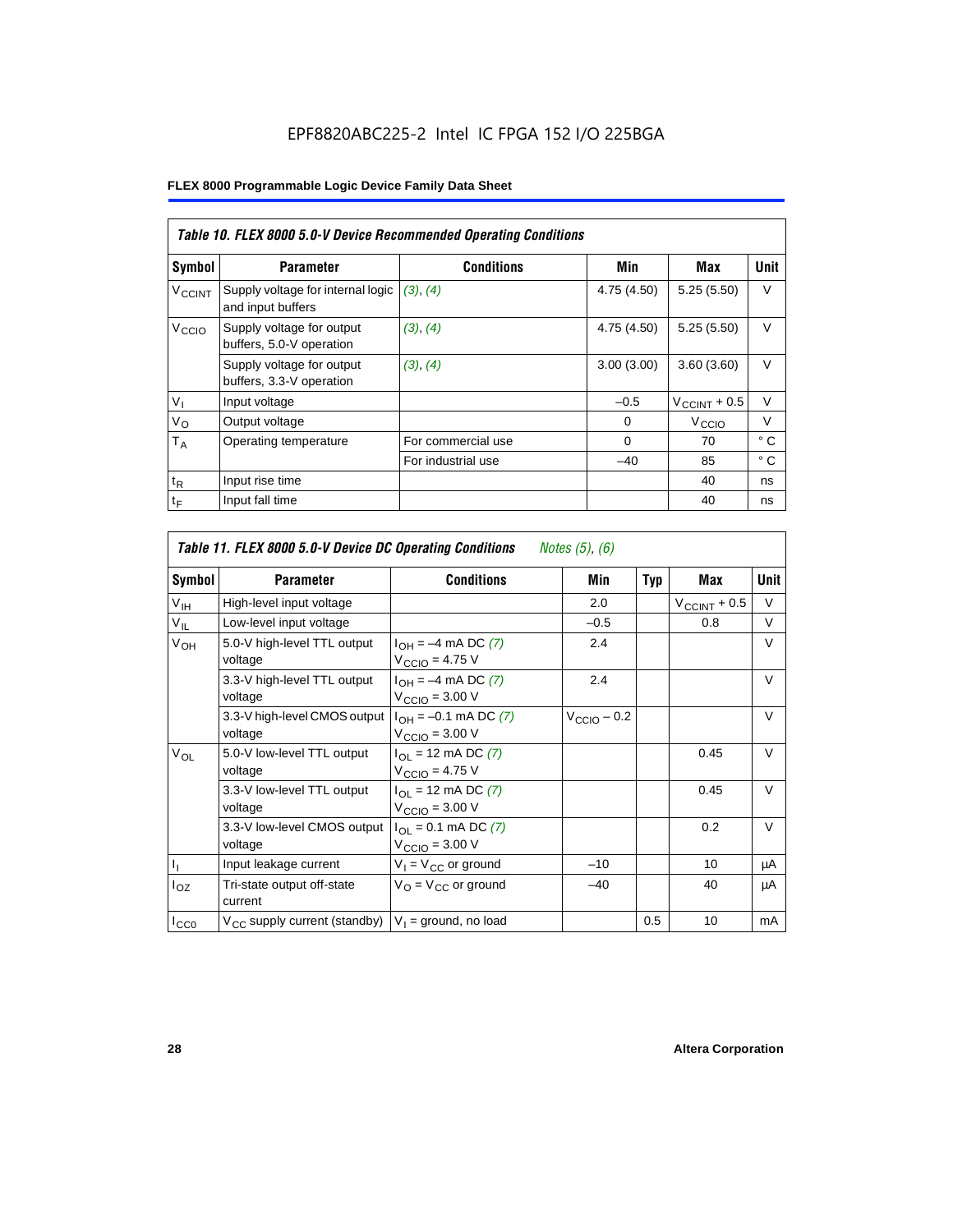| Table 12. FLEX 8000 5.0-V Device Capacitance<br>Note (8) |                    |                               |     |     |             |  |
|----------------------------------------------------------|--------------------|-------------------------------|-----|-----|-------------|--|
| Symbol                                                   | <b>Parameter</b>   | <b>Conditions</b>             | Min | Max | <b>Unit</b> |  |
| $C_{IN}$                                                 | Input capacitance  | $V_{IN} = 0 V, f = 1.0 MHz$   |     | 10  | рF          |  |
| $C_{\text{OUT}}$                                         | Output capacitance | $V_{OIII}$ = 0 V, f = 1.0 MHz |     | 10  | рF          |  |

#### *Notes to tables:*

(1) See the *Operating Requirements for Altera Devices Data Sheet*.

- (2) Minimum DC input is –0.5 V. During transitions, the inputs may undershoot to –2.0 V or overshoot to 7.0 V for input currents less than 100 mA and periods shorter than 20 ns.
- (3) The maximum  $V_{CC}$  rise time is 100 ms.
- (4) Numbers in parentheses are for industrial-temperature-range devices.
- (5) Typical values are for  $T_A = 25^\circ$  C and  $V_{CC} = 5.0$  V.
- (6) These values are specified in Table 10 on page 28.
- (7) The  $I_{OH}$  parameter refers to high-level TTL or CMOS output current; the  $I_{OL}$  parameter refers to low-level TTL or CMOS output current.
- (8) Capacitance is sample-tested only.

Tables 13 through 16 provide information on absolute maximum ratings, recommended operating conditions, operating conditions, and capacitance for 3.3-V FLEX 8000 devices.

|                         | Table 13. FLEX 8000 3.3-V Device Absolute Maximum Ratings<br><i>Note</i> $(1)$ |                              |        |     |             |  |  |  |
|-------------------------|--------------------------------------------------------------------------------|------------------------------|--------|-----|-------------|--|--|--|
| Symbol                  | <b>Parameter</b>                                                               | <b>Conditions</b>            | Min    | Max | <b>Unit</b> |  |  |  |
| $V_{CC}$                | Supply voltage                                                                 | With respect to ground (2)   | $-2.0$ | 5.3 | V           |  |  |  |
| V <sub>1</sub>          | DC input voltage                                                               |                              | $-2.0$ | 5.3 | v           |  |  |  |
| $I_{\text{OUT}}$        | DC output current, per pin                                                     |                              | $-25$  | 25  | mA          |  |  |  |
| T <sub>STG</sub>        | Storage temperature                                                            | No bias                      | $-65$  | 150 | ° C         |  |  |  |
| <b>T</b> <sub>AMB</sub> | Ambient temperature                                                            | Under bias                   | $-65$  | 135 | ° C         |  |  |  |
| $T_J$                   | Junction temperature                                                           | Plastic packages, under bias |        | 135 | ° C         |  |  |  |

|              | Table 14. FLEX 8000 3.3-V Device Recommended Operating Conditions |                    |          |                    |        |  |  |
|--------------|-------------------------------------------------------------------|--------------------|----------|--------------------|--------|--|--|
| Symbol       | <b>Parameter</b>                                                  | <b>Conditions</b>  | Min      | Max                | Unit I |  |  |
| $V_{\rm CC}$ | Supply voltage                                                    | (3)                | 3.0      | 3.6                | V      |  |  |
| $V_{1}$      | Input voltage                                                     |                    | $-0.3$   | $V_{\rm CC}$ + 0.3 | $\vee$ |  |  |
| $V_{\rm O}$  | Output voltage                                                    |                    | $\Omega$ | $V_{\rm CC}$       | $\vee$ |  |  |
| $T_A$        | Operating temperature                                             | For commercial use | 0        | 70                 | ۰c     |  |  |
| $t_{R}$      | Input rise time                                                   |                    |          | 40                 | ns     |  |  |
| $t_F$        | Input fall time                                                   |                    |          | 40                 | ns     |  |  |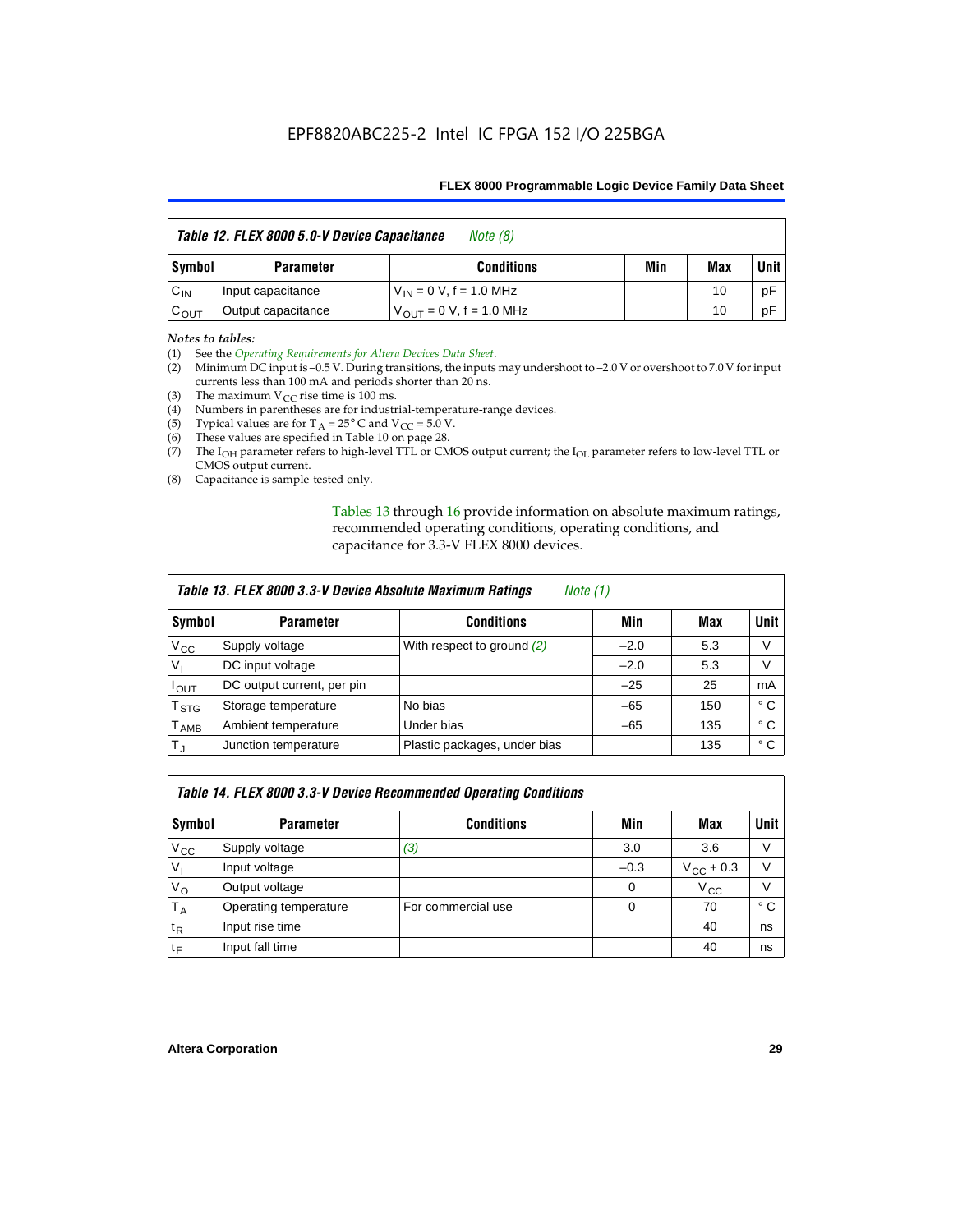#### EPF8820ABC225-2 Intel IC FPGA 152 I/O 225BGA

#### **FLEX 8000 Programmable Logic Device Family Data Sheet**

|                 | Table 15. FLEX 8000 3.3-V Device DC Operating Conditions<br>Note $(4)$ |                                          |                    |     |                    |             |  |  |  |
|-----------------|------------------------------------------------------------------------|------------------------------------------|--------------------|-----|--------------------|-------------|--|--|--|
| Symbol          | <b>Parameter</b>                                                       | <b>Conditions</b>                        | Min                | Typ | Max                | <b>Unit</b> |  |  |  |
| V <sub>IH</sub> | High-level input voltage                                               |                                          | 2.0                |     | $V_{\rm CC}$ + 0.3 | $\vee$      |  |  |  |
| $V_{IL}$        | Low-level input voltage                                                |                                          | $-0.3$             |     | 0.8                | V           |  |  |  |
| $V_{OH}$        | High-level output voltage                                              | $I_{OH} = -0.1$ mA DC (5)                | $V_{\rm CC}$ – 0.2 |     |                    | V           |  |  |  |
| $V_{OL}$        | Low-level output voltage                                               | $I_{OL}$ = 4 mA DC (5)                   |                    |     | 0.45               | $\vee$      |  |  |  |
| Пı              | Input leakage current                                                  | $V_1 = V_{CC}$ or ground                 | $-10$              |     | 10                 | μA          |  |  |  |
| $I_{OZ}$        | Tri-state output off-state current                                     | $V_{\text{O}} = V_{\text{CC}}$ or ground | $-40$              |     | 40                 | μA          |  |  |  |
| ICCO            | $V_{\text{CC}}$ supply current (standby)                               | $V_1$ = ground, no load (6)              |                    | 0.3 | 10                 | mA          |  |  |  |

#### *Table 16. FLEX 8000 3.3-V Device Capacitance Note (7)*

| Symbol           | <b>Parameter</b>   | <b>Conditions</b>                   | Min | Max | Unit |
|------------------|--------------------|-------------------------------------|-----|-----|------|
| $C_{IN}$         | Input capacitance  | $V_{IN} = 0 V$ , f = 1.0 MHz        |     | 10  | рF   |
| $c_{\text{OUT}}$ | Output capacitance | $V_{\text{OUT}} = 0 V, f = 1.0 MHz$ |     | 10  | рF   |

#### *Notes to tables:*

(1) See the *Operating Requirements for Altera Devices Data Sheet*.

- (2) Minimum DC input voltage is –0.3 V. During transitions, the inputs may undershoot to –2.0 V or overshoot to 5.3 V for input currents less than 100 mA and periods shorter than 20 ns.
- (3) The maximum  $V_{CC}$  rise time is 100 ms.  $V_{CC}$  must rise monotonically.<br>(4) These values are specified in Table 14 on page 29.
- These values are specified in Table 14 on page 29.
- (5) The I<sub>OH</sub> parameter refers to high-level TTL output current; the I<sub>OL</sub> parameter refers to low-level TTL output current.<br>(6) Typical values are for T<sub>A</sub> = 25° C and V<sub>CC</sub> = 3.3 V.
- (6) Typical values are for  $T_A = 25^\circ$  C and  $V_{CC} = 3.3$  V.<br>(7) Capacitance is sample-tested only.
- Capacitance is sample-tested only.

Figure 16 shows the typical output drive characteristics of 5.0-V FLEX 8000 devices. The output driver is compliant with *PCI Local Bus Specification, Revision 2.2*.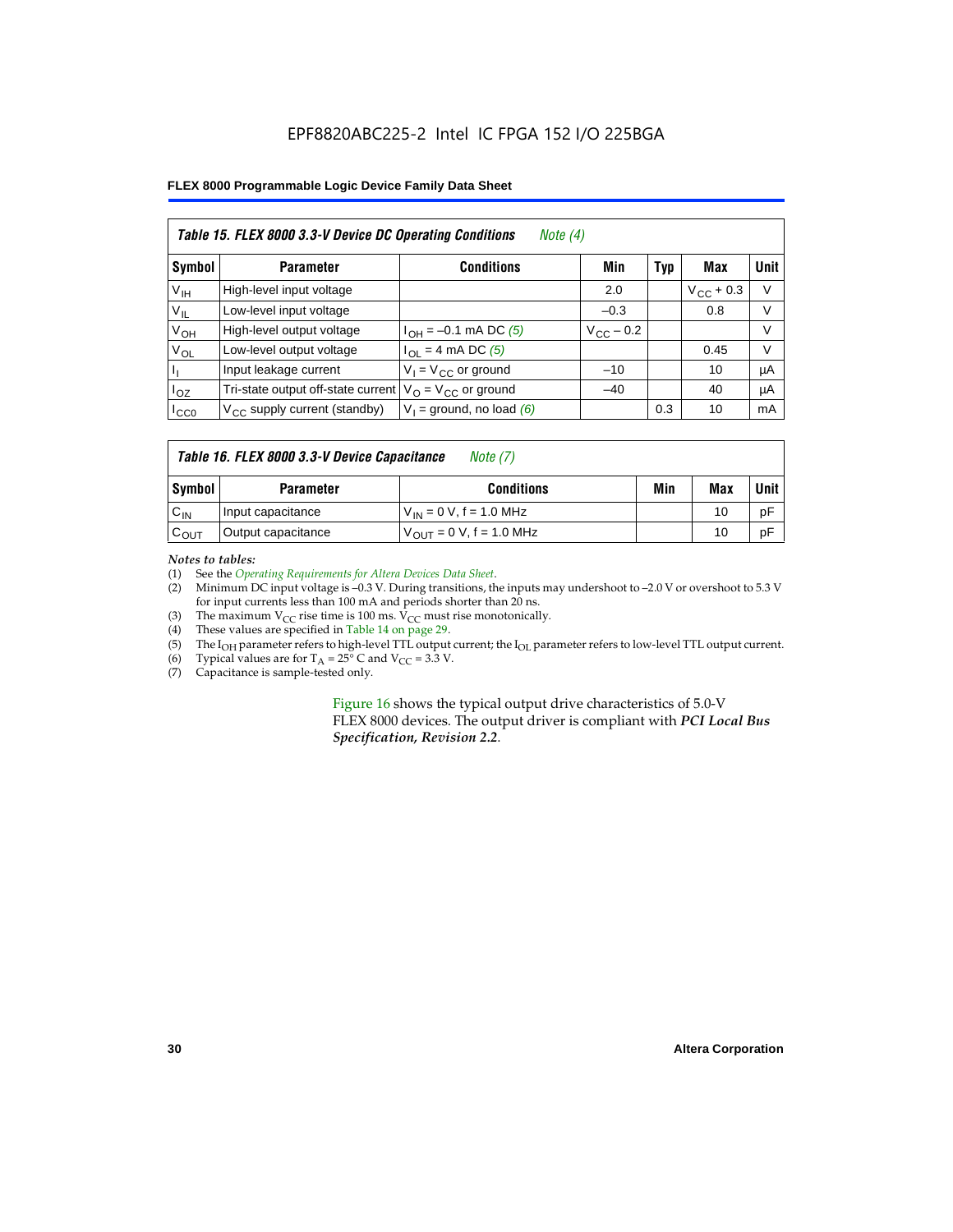



Figure 17 shows the typical output drive characteristics of 5.0-V EPF8282A devices. The output driver is compliant with *PCI Local Bus Specification, Revision 2.2*.





Figure 18 shows the typical output drive characteristics of EPF8282AV devices.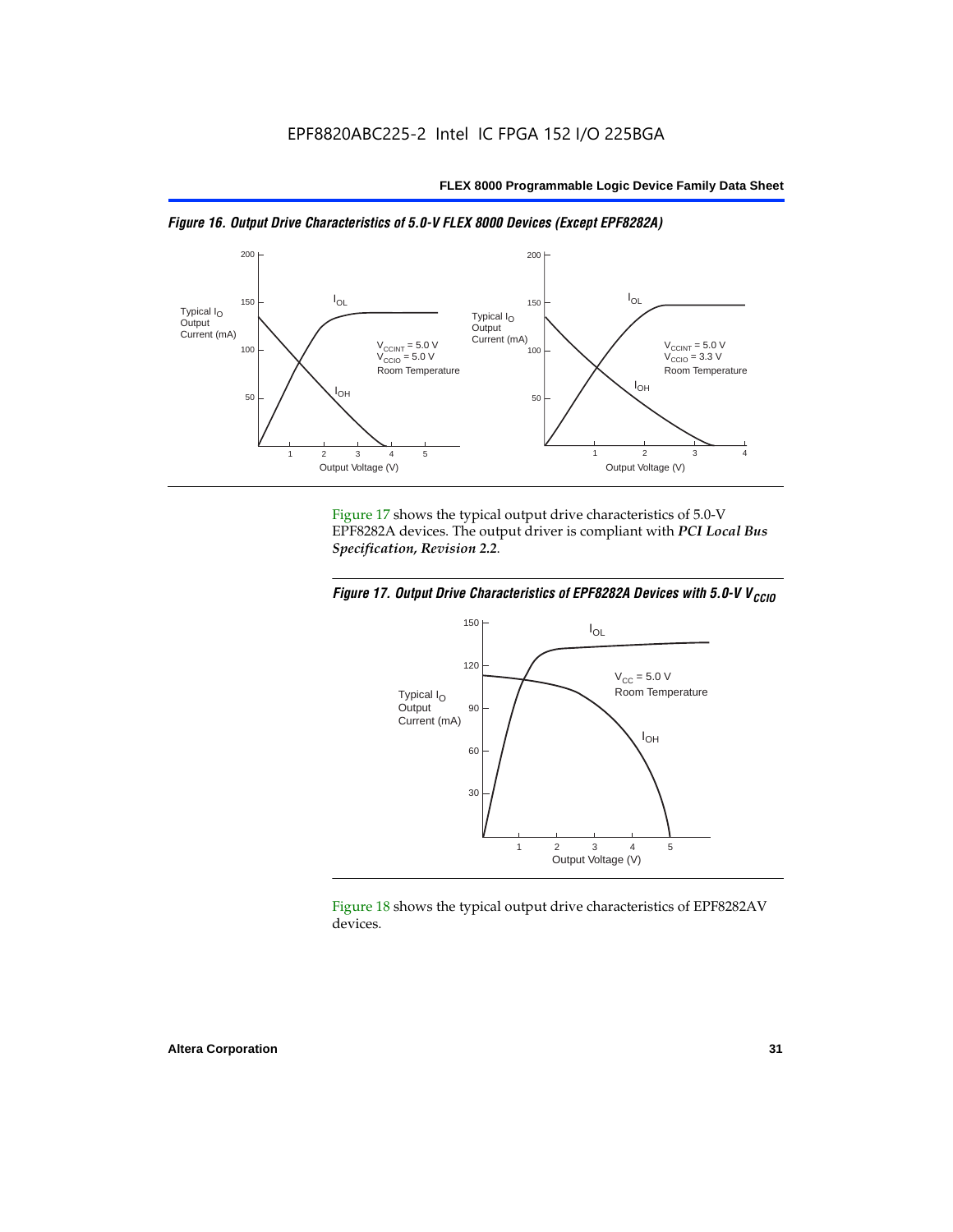

#### *Figure 18. Output Drive Characteristics of EPF8282AV Devices*

**Timing Model** The continuous, high-performance FastTrack Interconnect routing structure ensures predictable performance and accurate simulation and timing analysis. This predictable performance contrasts with that of FPGAs, which use a segmented connection scheme and hence have unpredictable performance. Timing simulation and delay prediction are available with the MAX+PLUS II Simulator and Timing Analyzer, or with industry-standard EDA tools. The Simulator offers both pre-synthesis functional simulation to evaluate logic design accuracy and postsynthesis timing simulation with 0.1-ns resolution. The Timing Analyzer provides point-to-point timing delay information, setup and hold time prediction, and device-wide performance analysis.

> Tables 17 through 20 describe the FLEX 8000 timing parameters and their symbols.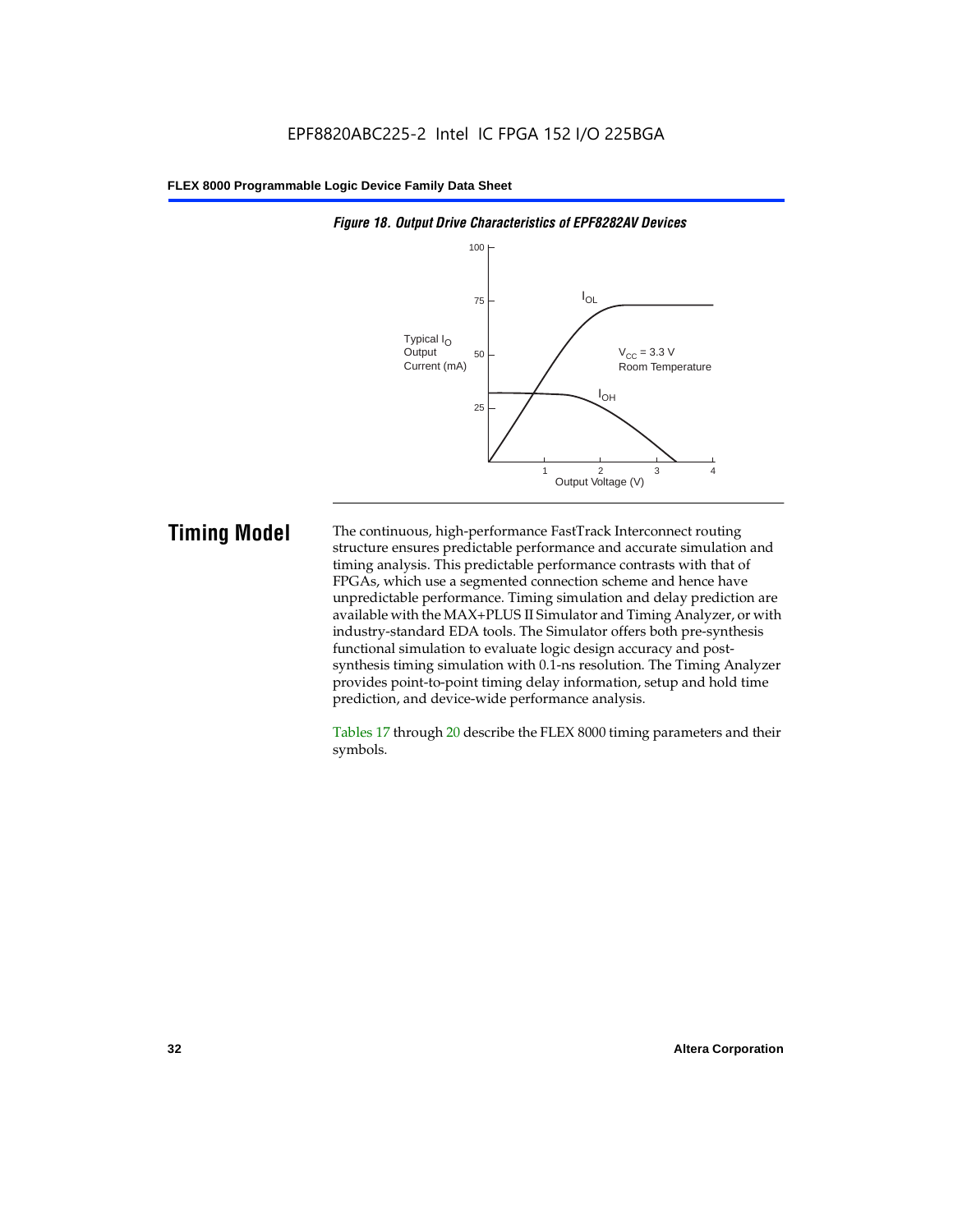| Table 17. FLEX 8000 Internal Timing Parameters<br>Note $(1)$ |                                                                                                              |  |  |  |
|--------------------------------------------------------------|--------------------------------------------------------------------------------------------------------------|--|--|--|
| Symbol                                                       | <b>Parameter</b>                                                                                             |  |  |  |
| $t_{\text{IOD}}$                                             | IOE register data delay                                                                                      |  |  |  |
| $t_{\text{IOC}}$                                             | IOE register control signal delay                                                                            |  |  |  |
| $t_{IOE}$                                                    | Output enable delay                                                                                          |  |  |  |
| $t_{IOCO}$                                                   | IOE register clock-to-output delay                                                                           |  |  |  |
| $t_{IOCOMB}$                                                 | IOE combinatorial delay                                                                                      |  |  |  |
| $t_{IOSU}$                                                   | IOE register setup time before clock; IOE register recovery time after asynchronous clear                    |  |  |  |
| $t_{IOH}$                                                    | IOE register hold time after clock                                                                           |  |  |  |
| $t_{IOCLR}$                                                  | IOE register clear delay                                                                                     |  |  |  |
| $t_{IN}$                                                     | Input pad and buffer delay                                                                                   |  |  |  |
| $t_{OD1}$                                                    | Output buffer and pad delay, slow slew rate = off, $V_{\text{CCIO}} = 5.0 \text{ V C1} = 35 \text{ pF } (2)$ |  |  |  |
| $t_{OD2}$                                                    | Output buffer and pad delay, slow slew rate = off, $V_{\text{CCIO}} = 3.3 \text{ V C1} = 35 \text{ pF}$ (2)  |  |  |  |
| $t_{OD3}$                                                    | Output buffer and pad delay, slow slew rate = on, $C1 = 35$ pF (3)                                           |  |  |  |
| $t_{XZ}$                                                     | Output buffer disable delay, $C1 = 5$ pF                                                                     |  |  |  |
| $t_{ZX1}$                                                    | Output buffer enable delay, slow slew rate = off, $V_{\text{CCIO}} = 5.0$ V, C1 = 35 pF (2)                  |  |  |  |
| $t_{ZX2}$                                                    | Output buffer enable delay, slow slew rate = off, $V_{\text{CCIO}} = 3.3$ V, C1 = 35 pF (2)                  |  |  |  |
| $t_{ZX3}$                                                    | Output buffer enable delay, slow slew rate = on, $C1 = 35$ pF (3)                                            |  |  |  |

| Table 18. FLEX 8000 LE Timing Parameters<br>Note (1) |                                                                                                             |  |  |  |
|------------------------------------------------------|-------------------------------------------------------------------------------------------------------------|--|--|--|
| Symbol                                               | <b>Parameter</b>                                                                                            |  |  |  |
| $t_{LUT}$                                            | LUT delay for data-in                                                                                       |  |  |  |
| $t_{CLUT}$                                           | LUT delay for carry-in                                                                                      |  |  |  |
| $t_{RLUT}$                                           | LUT delay for LE register feedback                                                                          |  |  |  |
| $t$ GATE                                             | Cascade gate delay                                                                                          |  |  |  |
| $t_{CASC}$                                           | Cascade chain routing delay                                                                                 |  |  |  |
| $t_{CICO}$                                           | Carry-in to carry-out delay                                                                                 |  |  |  |
| $t_{CGEN}$                                           | Data-in to carry-out delay                                                                                  |  |  |  |
| ${}^{t}$ CGENR                                       | LE register feedback to carry-out delay                                                                     |  |  |  |
| $t_C$                                                | LE register control signal delay                                                                            |  |  |  |
| $t_{CH}$                                             | LE register clock high time                                                                                 |  |  |  |
| $t_{CL}$                                             | LE register clock low time                                                                                  |  |  |  |
| $t_{CO}$                                             | LE register clock-to-output delay                                                                           |  |  |  |
| $t_{COMB}$                                           | Combinatorial delay                                                                                         |  |  |  |
| t <sub>SU</sub>                                      | LE register setup time before clock; LE register recovery time after asynchronous preset, clear, or<br>load |  |  |  |
| $t_H$                                                | LE register hold time after clock                                                                           |  |  |  |
| $t_{PRE}$                                            | LE register preset delay                                                                                    |  |  |  |
| $t_{CLR}$                                            | LE register clear delay                                                                                     |  |  |  |

**Altera Corporation 33**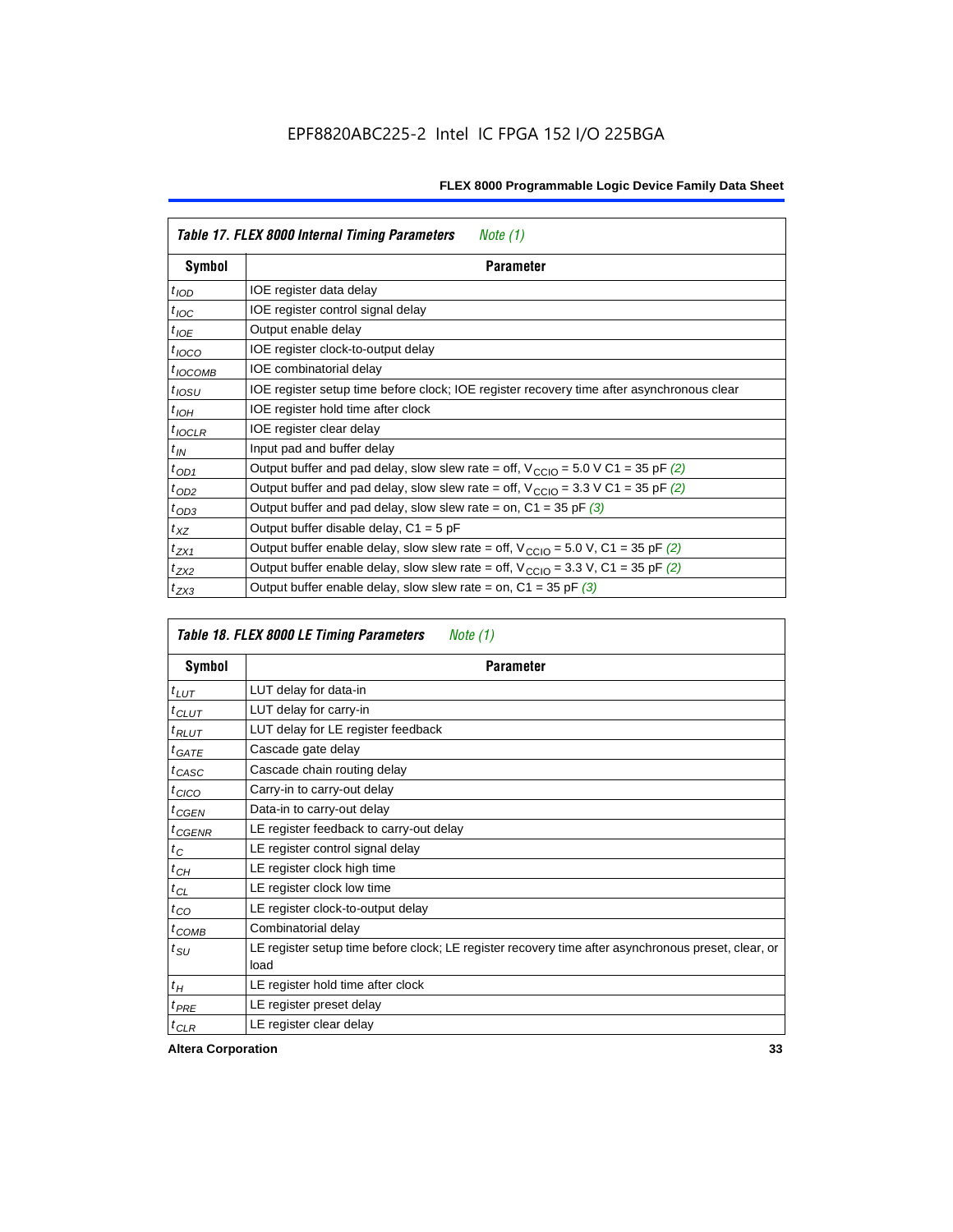| Table 19. FLEX 8000 Interconnect Timing Parameters<br>Note (1) |                                             |  |  |  |  |
|----------------------------------------------------------------|---------------------------------------------|--|--|--|--|
| Symbol                                                         | <b>Parameter</b>                            |  |  |  |  |
| <sup>t</sup> LABCASC                                           | Cascade delay between LEs in different LABs |  |  |  |  |
| $t_{LABCARRY}$                                                 | Carry delay between LEs in different LABs   |  |  |  |  |
| $t_{\text{LOCAL}}$                                             | LAB local interconnect delay                |  |  |  |  |
| $t_{ROW}$                                                      | Row interconnect routing delay (4)          |  |  |  |  |
| $t_{COL}$                                                      | Column interconnect routing delay           |  |  |  |  |
| $t_{DIN}$ $C$                                                  | Dedicated input to LE control delay         |  |  |  |  |
| $t_{DIN}$ D                                                    | Dedicated input to LE data delay (4)        |  |  |  |  |
| $t_{DIN}$ 10                                                   | Dedicated input to IOE control delay        |  |  |  |  |

#### *Table 20. FLEX 8000 External Reference Timing Characteristics Note (5)*

| Symbol<br>Parameter |                                                                                            |  |  |  |
|---------------------|--------------------------------------------------------------------------------------------|--|--|--|
| <sup>T</sup> DRR    | Register-to-register delay via 4 LEs, 3 row interconnects, and 4 local interconnects $(6)$ |  |  |  |
| <sup>L</sup> ODH    | Output data hold time after clock (7)                                                      |  |  |  |

*Notes to tables:*

- (1) Internal timing parameters cannot be measured explicitly. They are worst-case delays based on testable and external parameters specified by Altera. Internal timing parameters should be used for estimating device performance. Post-compilation timing simulation or timing analysis is required to determine actual worst-case performance.
- (2) These values are specified in Table 10 on page 28 or Table 14 on page 29.<br>(3) For the  $t_{OD3}$  and  $t_{ZX3}$  parameters,  $V_{CCIO} = 3.3$  V or 5.0 V.
- (3) For the  $t_{OD3}$  and  $t_{ZX3}$  parameters,  $V_{CCIO} = 3.3$  V or 5.0 V.<br>(4) The  $t_{ROM}$  and  $t_{DIN}$   $_D$  delays are worst-case values for type
- The *t<sub>ROW</sub>* and *t<sub>DIN\_D</sub>* delays are worst-case values for typical applications. Post-compilation timing simulation or timing analysis is required to determine actual worst-case performance.
- (5) External reference timing characteristics are factory-tested, worst-case values specified by Altera. A representative subset of signal paths is tested to approximate typical device applications.
- (6) For more information on test conditions, see *Application Note 76* (*Understanding FLEX 8000 Timing*).
- (7) This parameter is a guideline that is sample-tested only and is based on extensive device characterization. This parameter applies to global and non-global clocking, and for LE and I/O element registers.

The FLEX 8000 timing model shows the delays for various paths and functions in the circuit. See Figure 19. This model contains three distinct parts: the LE; the IOE; and the interconnect, including the row and column FastTrack Interconnect, LAB local interconnect, and carry and cascade interconnect paths. Each parameter shown in Figure 19 is expressed as a worst-case value in Tables 22 through 49. Hand-calculations that use the FLEX 8000 timing model and these timing parameters can be used to estimate FLEX 8000 device performance. Timing simulation or timing analysis after compilation is required to determine the final worst-case performance. Table 21 summarizes the interconnect paths shown in Figure 19.



f For more information on timing parameters, go to *Application Note 76 (Understanding FLEX 8000 Timing)*.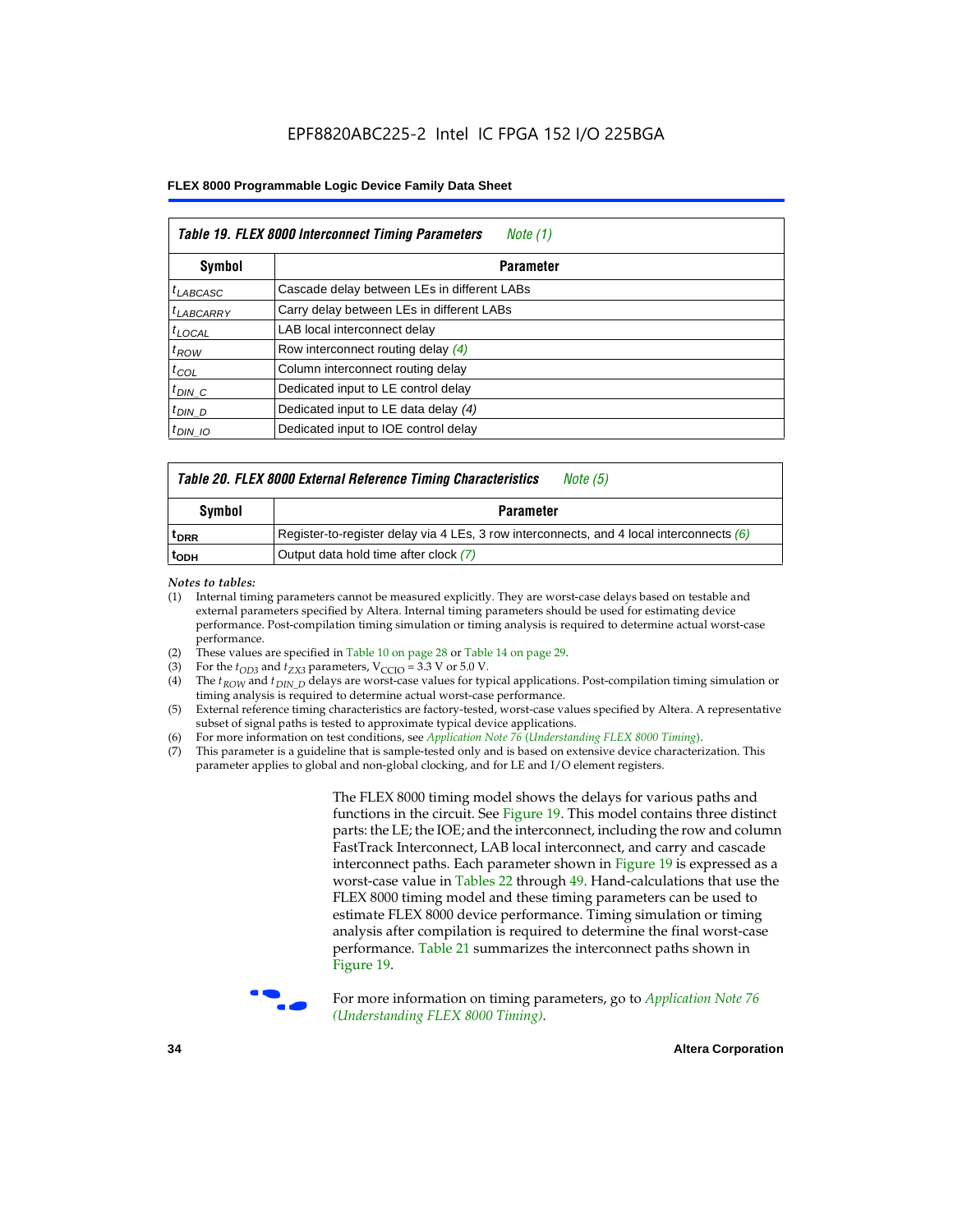EPF8820ABC225-2 Intel IC FPGA 152 I/O 225BGA





# FLEX 8000 Programmable Logic Device Family Data Sheet **FLEX 8000 Programmable Logic Device Family Data Sheet**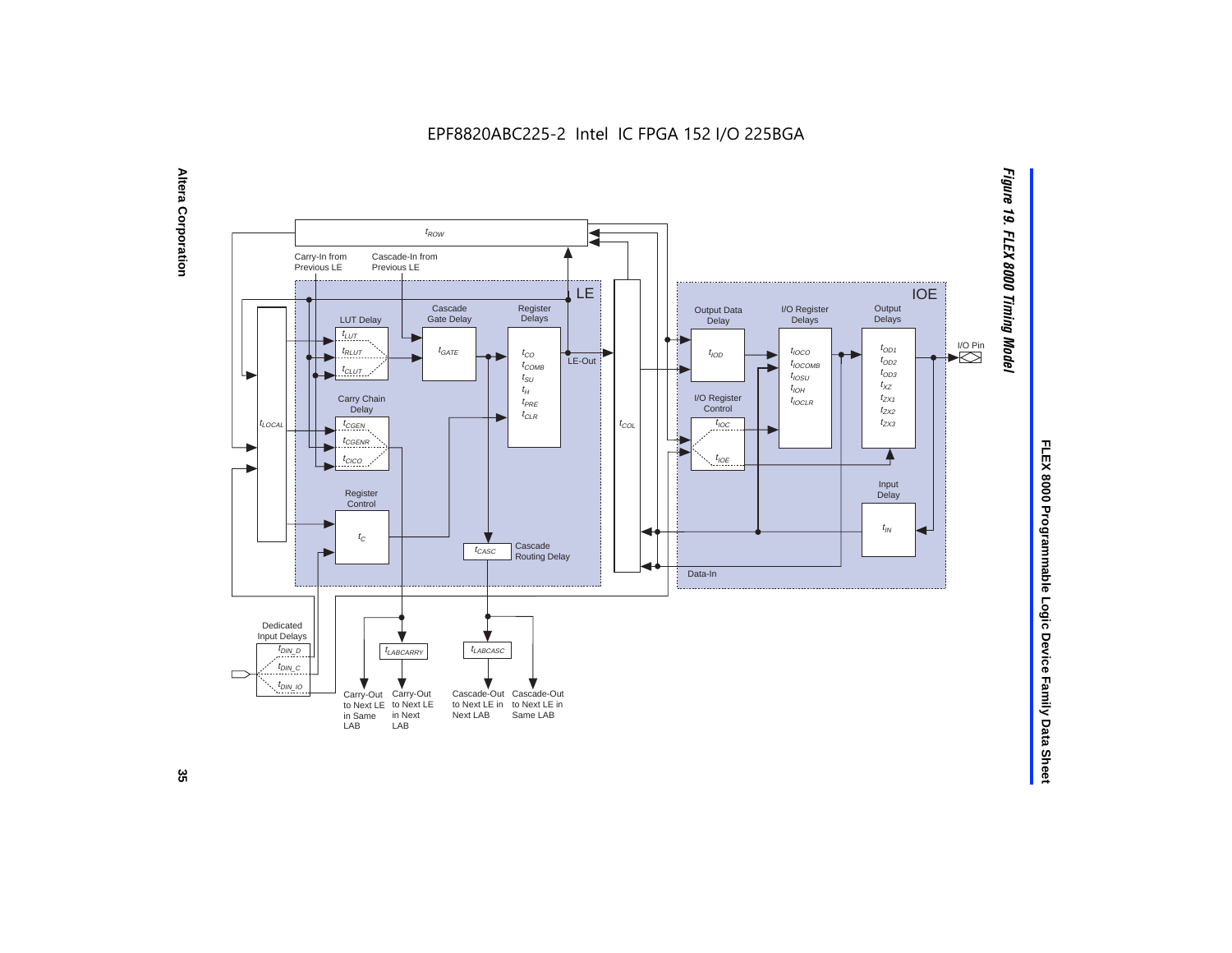## EPF8820ABC225-2 Intel IC FPGA 152 I/O 225BGA

#### **FLEX 8000 Programmable Logic Device Family Data Sheet**

| <b>Table 21. FLEX 8000 Timing Model Interconnect Paths</b> |                               |                                 |  |  |  |  |
|------------------------------------------------------------|-------------------------------|---------------------------------|--|--|--|--|
| <b>Source</b>                                              | <b>Destination</b>            | <b>Total Delay</b>              |  |  |  |  |
| LE-Out                                                     | LE in same LAB                | $t_{LOCAL}$                     |  |  |  |  |
| LE-Out                                                     | LE in same row, different LAB | $t_{ROW} + t_{LOCAL}$           |  |  |  |  |
| LE-Out                                                     | LE in different row           | $t_{COL} + t_{ROW} + t_{LOCAL}$ |  |  |  |  |
| LE-Out                                                     | IOE on column                 | $t_{COL}$                       |  |  |  |  |
| LE-Out                                                     | IOE on row                    | $t_{ROW}$                       |  |  |  |  |
| IOE on row                                                 | LE in same row                | $t_{ROW} + t_{LOCAL}$           |  |  |  |  |
| IOE on column                                              | Any LE                        | $t_{COL} + t_{ROW} + t_{LOCAL}$ |  |  |  |  |

Tables 22 through 49 show the FLEX 8000 internal and external timing parameters.

| Table 22. EPF8282A Internal I/O Element Timing Parameters |                    |       |       |                          |       |     |    |  |  |
|-----------------------------------------------------------|--------------------|-------|-------|--------------------------|-------|-----|----|--|--|
| <b>Symbol</b>                                             | <b>Speed Grade</b> |       |       |                          |       |     |    |  |  |
|                                                           |                    | $A-2$ | $A-3$ |                          | $A-4$ |     |    |  |  |
|                                                           | Min                | Max   | Min   | Max                      | Min   | Max |    |  |  |
| t <sub>IOD</sub>                                          |                    | 0.7   |       | 0.8                      |       | 0.9 | ns |  |  |
| $t_{\textit{IOC}}$                                        |                    | 1.7   |       | 1.8                      |       | 1.9 | ns |  |  |
| $t_{IOE}$                                                 |                    | 1.7   |       | 1.8                      |       | 1.9 | ns |  |  |
| $t_{IOCO}$                                                |                    | 1.0   |       | 1.0                      |       | 1.0 | ns |  |  |
| $t_{IOCOMB}$                                              |                    | 0.3   |       | 0.2                      |       | 0.1 | ns |  |  |
| $t_{IOSU}$                                                | 1.4                |       | 1.6   |                          | 1.8   |     | ns |  |  |
| $t_{IOH}$                                                 | 0.0                |       | 0.0   |                          | 0.0   |     | ns |  |  |
| $t_{IOCLR}$                                               |                    | 1.2   |       | 1.2                      |       | 1.2 | ns |  |  |
| $t_{I\!N}$                                                |                    | 1.5   |       | 1.6                      |       | 1.7 | ns |  |  |
| $t_{OD1}$                                                 |                    | 1.1   |       | 1.4                      |       | 1.7 | ns |  |  |
| $t_{OD2}$                                                 |                    | -     |       | -                        |       |     | ns |  |  |
| $t_{0\underline{\underline{\mathsf{D}}}}$                 |                    | 4.6   |       | 4.9                      |       | 5.2 | ns |  |  |
| $t_{XZ}$                                                  |                    | 1.4   |       | 1.6                      |       | 1.8 | ns |  |  |
| $t_{ZX1}$                                                 |                    | 1.4   |       | 1.6                      |       | 1.8 | ns |  |  |
| $t_{Z\!X\!Z}$                                             |                    | -     |       | $\overline{\phantom{0}}$ |       |     | ns |  |  |
| $t_{ZX3}$                                                 |                    | 4.9   |       | 5.1                      |       | 5.3 | ns |  |  |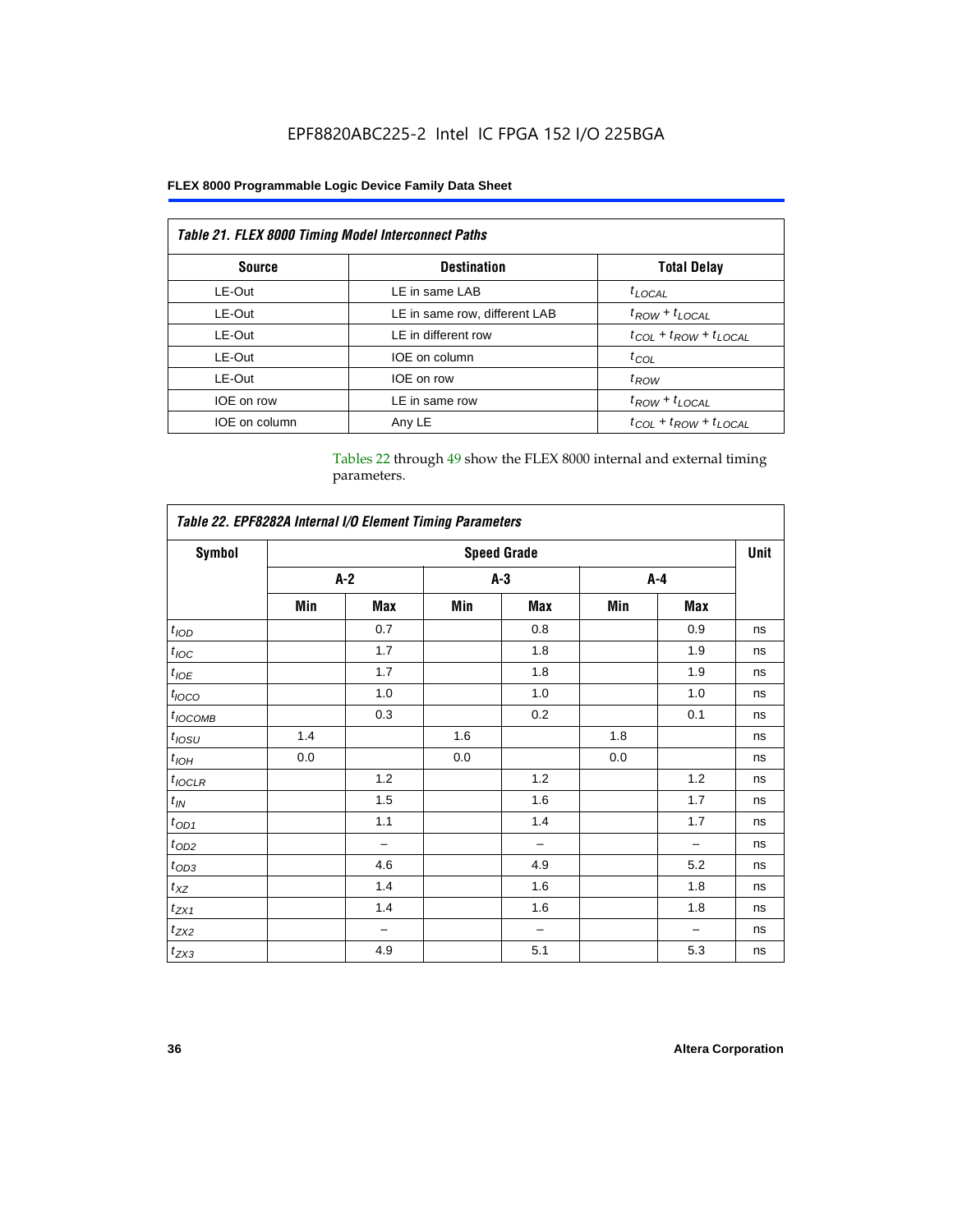| <b>Symbol</b>         |       |            |     | <b>Speed Grade</b> |       |     | Unit |
|-----------------------|-------|------------|-----|--------------------|-------|-----|------|
|                       | $A-2$ |            |     | $A-3$              | $A-4$ |     |      |
|                       | Min   | <b>Max</b> | Min | <b>Max</b>         | Min   | Max |      |
| $t_{LABCASC}$         |       | 0.3        |     | 0.3                |       | 0.4 | ns   |
| <sup>t</sup> LABCARRY |       | 0.3        |     | 0.3                |       | 0.4 | ns   |
| $t_{\text{LOCAL}}$    |       | 0.5        |     | 0.6                |       | 0.8 | ns   |
| $t_{ROW}$             |       | 4.2        |     | 4.2                |       | 4.2 | ns   |
| $t_{COL}$             |       | 2.5        |     | 2.5                |       | 2.5 | ns   |
| $t_{DIN\_C}$          |       | 5.0        |     | 5.0                |       | 5.5 | ns   |
| $t_{DIN\_D}$          |       | 7.2        |     | 7.2                |       | 7.2 | ns   |
| $t_{DIN\_IO}$         |       | 5.0        |     | 5.0                |       | 5.5 | ns   |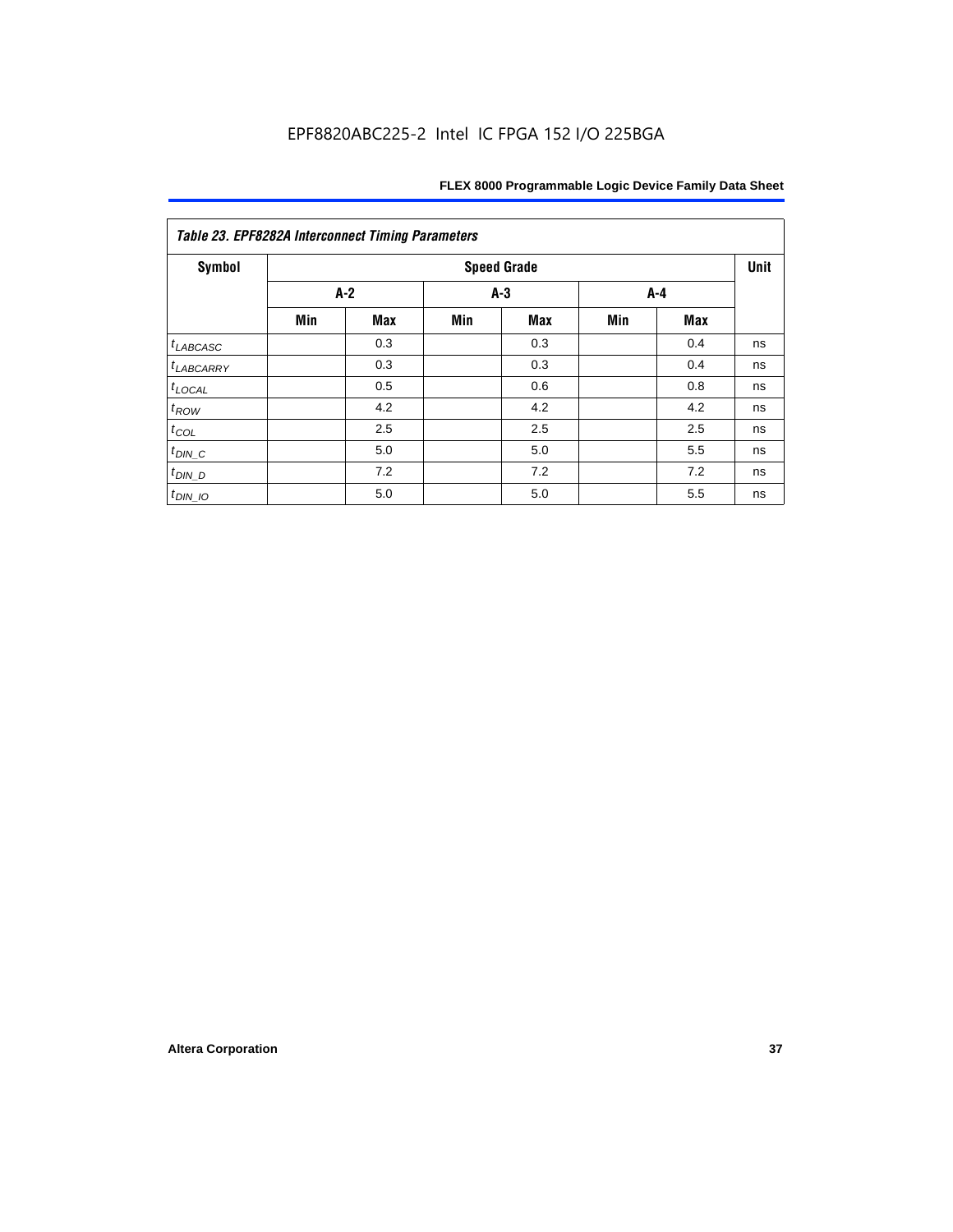| Table 24. EPF8282A LE Timing Parameters |     |            |     |                    |     |     |             |  |  |
|-----------------------------------------|-----|------------|-----|--------------------|-----|-----|-------------|--|--|
| Symbol                                  |     |            |     | <b>Speed Grade</b> |     |     | <b>Unit</b> |  |  |
|                                         |     | $A-2$      |     | $A-3$              |     | A-4 |             |  |  |
|                                         | Min | <b>Max</b> | Min | Max                | Min | Max |             |  |  |
| $t_{LUT}$                               |     | 2.0        |     | 2.5                |     | 3.2 | ns          |  |  |
| $t$ CLUT                                |     | 0.0        |     | 0.0                |     | 0.0 | ns          |  |  |
| $t_{RLUT}$                              |     | 0.9        |     | 1.1                |     | 1.5 | ns          |  |  |
| $t_{GATE}$                              |     | 0.0        |     | 0.0                |     | 0.0 | ns          |  |  |
| $t_{\mathsf{CASC}}$                     |     | 0.6        |     | 0.7                |     | 0.9 | ns          |  |  |
| $t_{CICO}$                              |     | 0.4        |     | 0.5                |     | 0.6 | ns          |  |  |
| $t_{CGEN}$                              |     | 0.4        |     | 0.5                |     | 0.7 | ns          |  |  |
| $t_{CGENR}$                             |     | 0.9        |     | 1.1                |     | 1.5 | ns          |  |  |
| $t_C$                                   |     | 1.6        |     | 2.0                |     | 2.5 | ns          |  |  |
| $t_{C\underline{H}}$                    | 4.0 |            | 4.0 |                    | 4.0 |     | ns          |  |  |
| $t_{CL}$                                | 4.0 |            | 4.0 |                    | 4.0 |     | ns          |  |  |
| $t_{CQ}$                                |     | 0.4        |     | 0.5                |     | 0.6 | ns          |  |  |
| $t_{COMB}$                              |     | 0.4        |     | 0.5                |     | 0.6 | ns          |  |  |
| $t_{\text{SU}}$                         | 0.8 |            | 1.1 |                    | 1.2 |     | ns          |  |  |
| $t_H$                                   | 0.9 |            | 1.1 |                    | 1.5 |     | ns          |  |  |
| $t_{PRE}$                               |     | 0.6        |     | 0.7                |     | 0.8 | ns          |  |  |
| $t_{CLR}$                               |     | 0.6        |     | 0.7                |     | 0.8 | ns          |  |  |

|  |  | <b>Table 25. EPF8282A External Timing Parameters</b> |
|--|--|------------------------------------------------------|
|  |  |                                                      |

| Symbol           | <b>Speed Grade</b> |      |     |            |     |            |    |
|------------------|--------------------|------|-----|------------|-----|------------|----|
|                  | A-2<br>A-3         |      | A-4 |            |     |            |    |
|                  | Min                | Max  | Min | <b>Max</b> | Min | <b>Max</b> |    |
| <sup>t</sup> DRR |                    | 15.8 |     | 19.8       |     | 24.8       | ns |
| t <sub>ODH</sub> | 1.0                |      | 1.0 |            | 1.0 |            | ns |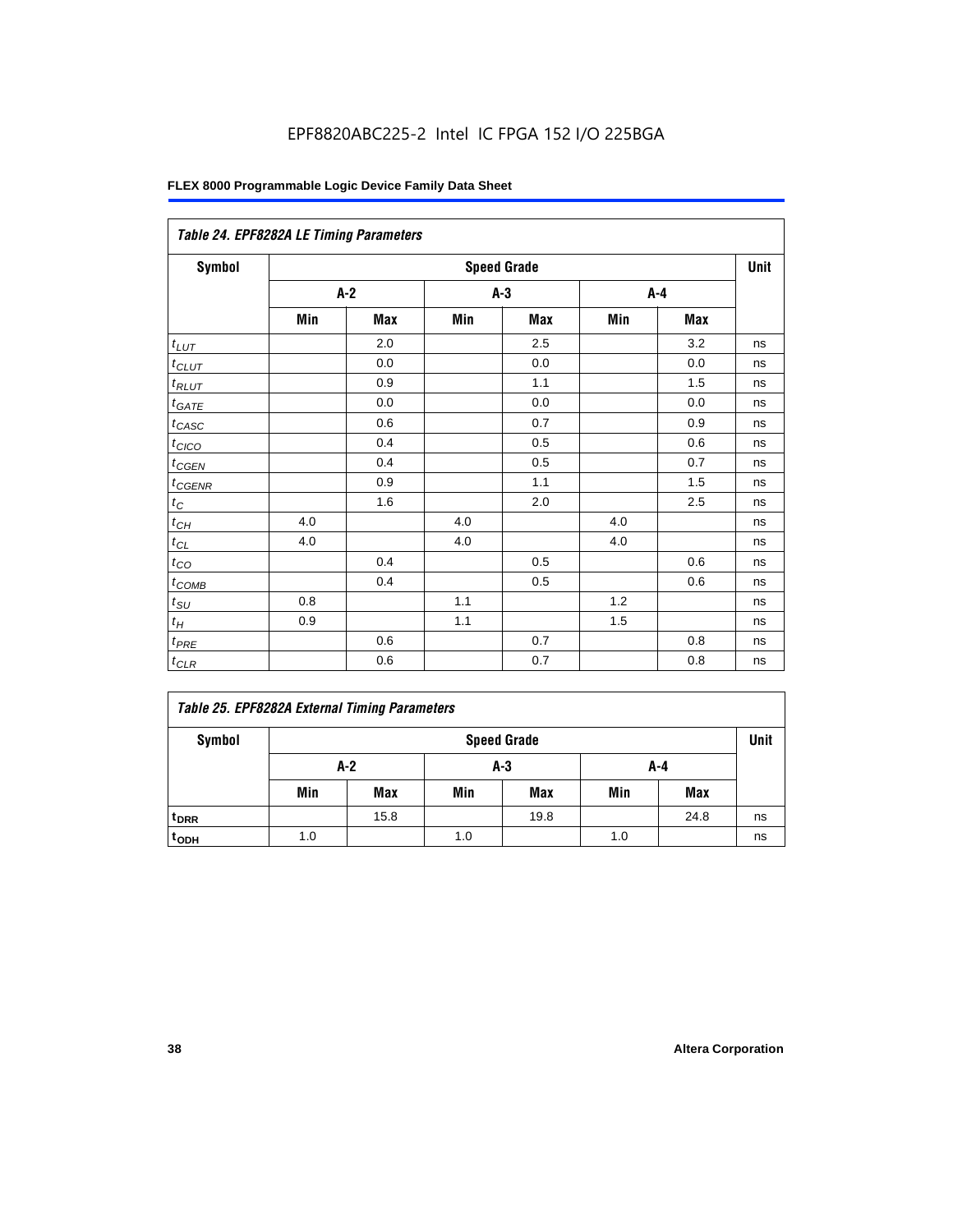| Table 26. EPF8282AV I/O Element Timing Parameters |     |       |       |                          |    |  |  |  |
|---------------------------------------------------|-----|-------|-------|--------------------------|----|--|--|--|
| <b>Symbol</b>                                     |     | Unit  |       |                          |    |  |  |  |
|                                                   |     | $A-3$ | $A-4$ |                          |    |  |  |  |
|                                                   | Min | Max   | Min   | Max                      |    |  |  |  |
| t <sub>IOD</sub>                                  |     | 0.9   |       | 2.2                      | ns |  |  |  |
| $t_{\text{loc}}$                                  |     | 1.9   |       | 2.0                      | ns |  |  |  |
| $t_{IOE}$                                         |     | 1.9   |       | 2.0                      | ns |  |  |  |
| $t_{IOCO}$                                        |     | 1.0   |       | 2.0                      | ns |  |  |  |
| t <sub>IOCOMB</sub>                               |     | 0.1   |       | 0.0                      | ns |  |  |  |
| $t_{IOSU}$                                        | 1.8 |       | 2.8   |                          | ns |  |  |  |
| $t_{IOH}$                                         | 0.0 |       | 0.2   |                          | ns |  |  |  |
| $t_{IOCLR}$                                       |     | 1.2   |       | 2.3                      | ns |  |  |  |
| $t_{\text{IN}}$                                   |     | 1.7   |       | 3.4                      | ns |  |  |  |
| $t_{\text{OD1}}$                                  |     | 1.7   |       | 4.1                      | ns |  |  |  |
| $t_{\rm OD2}$                                     |     |       |       | $\overline{\phantom{0}}$ | ns |  |  |  |
| $t_{OD3}$                                         |     | 5.2   |       | 7.1                      | ns |  |  |  |
| $t_{XZ}$                                          |     | 1.8   |       | 4.3                      | ns |  |  |  |
| $t_{ZX1}$                                         |     | 1.8   |       | 4.3                      | ns |  |  |  |
| $t_{ZX2}$                                         |     |       |       |                          | ns |  |  |  |
| $t_{ZX3}$                                         |     | 5.3   |       | 8.3                      | ns |  |  |  |

| Symbol                 |     | <b>Speed Grade</b> |       |      |    |  |  |  |  |
|------------------------|-----|--------------------|-------|------|----|--|--|--|--|
|                        |     | $A-3$              | $A-4$ |      |    |  |  |  |  |
|                        | Min | <b>Max</b>         | Min   | Max  |    |  |  |  |  |
| $t_{LABCASC}$          |     | 0.4                |       | 1.3  | ns |  |  |  |  |
| <b><i>LABCARRY</i></b> |     | 0.4                |       | 0.8  | ns |  |  |  |  |
| t <sub>LOCAL</sub>     |     | 0.8                |       | 1.5  | ns |  |  |  |  |
| $t_{\mathit{ROW}}$     |     | 4.2                |       | 6.3  | ns |  |  |  |  |
| $t_{COL}$              |     | 2.5                |       | 3.8  | ns |  |  |  |  |
| $t_{DI N_C}$           |     | 5.5                |       | 8.0  | ns |  |  |  |  |
| $t_{DIN\_D}$           |     | 7.2                |       | 10.8 | ns |  |  |  |  |
| $t_{DIN\_IO}$          |     | 5.5                |       | 9.0  | ns |  |  |  |  |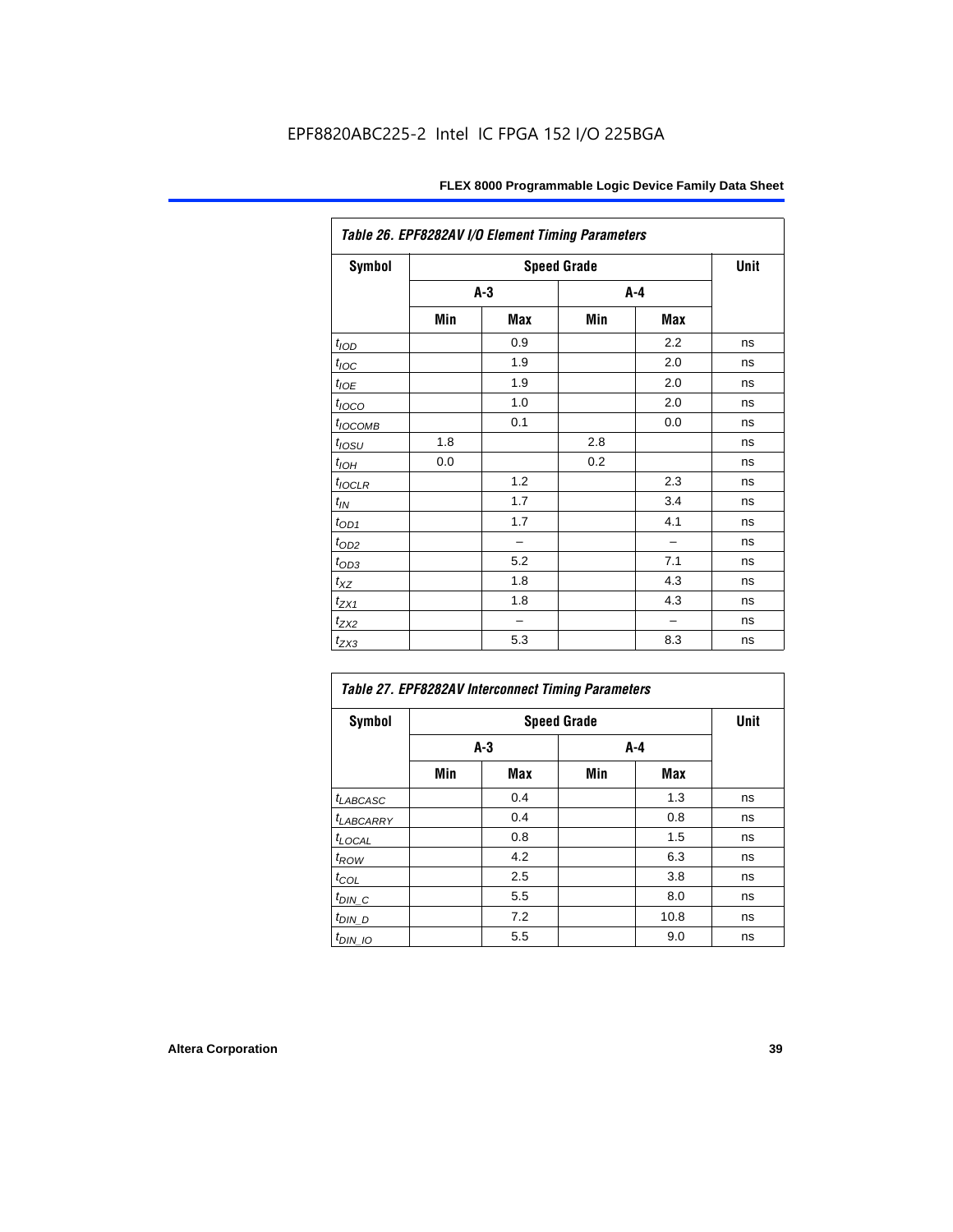| Table 28. EPF8282AV Logic Element Timing Parameters |       |      |     |         |    |  |  |  |
|-----------------------------------------------------|-------|------|-----|---------|----|--|--|--|
| Symbol                                              |       | Unit |     |         |    |  |  |  |
|                                                     | $A-3$ |      |     | $A - 4$ |    |  |  |  |
|                                                     | Min   | Max  | Min | Max     |    |  |  |  |
| $t_{LUT}$                                           |       | 3.2  |     | 7.3     | ns |  |  |  |
| $t_{CLUT}$                                          |       | 0.0  |     | 1.4     | ns |  |  |  |
| $t_{RLUT}$                                          |       | 1.5  |     | 5.1     | ns |  |  |  |
| $t_{GATE}$                                          |       | 0.0  |     | 0.0     | ns |  |  |  |
| $t_{CASC}$                                          |       | 0.9  |     | 2.8     | ns |  |  |  |
| $t_{CICO}$                                          |       | 0.6  |     | 1.5     | ns |  |  |  |
| $t_{\text{GEN}}$                                    |       | 0.7  |     | 2.2     | ns |  |  |  |
| $t_{\text{GENR}}$                                   |       | 1.5  |     | 3.7     | ns |  |  |  |
| $t_{\rm C}$                                         |       | 2.5  |     | 4.7     | ns |  |  |  |
| $t_{CH}$                                            | 4.0   |      | 6.0 |         | ns |  |  |  |
| $t_{CL}$                                            | 4.0   |      | 6.0 |         | ns |  |  |  |
| $t_{CO}$                                            |       | 0.6  |     | 0.9     | ns |  |  |  |
| $t_{COMB}$                                          |       | 0.6  |     | 0.9     | ns |  |  |  |
| $t_{\text{S}\underline{U}}$                         | 1.2   |      | 2.4 |         | ns |  |  |  |
| $t_H$                                               | 1.5   |      | 4.6 |         | ns |  |  |  |
| $t_{PRE}$                                           |       | 0.8  |     | 1.3     | ns |  |  |  |
| $t_{CLR}$                                           |       | 0.8  |     | 1.3     | ns |  |  |  |

| Table 29. EPF8282AV External Timing Parameters |            |      |      |      |    |  |  |
|------------------------------------------------|------------|------|------|------|----|--|--|
| Symbol                                         |            |      | Unit |      |    |  |  |
|                                                | A-4<br>A-3 |      |      |      |    |  |  |
|                                                | Min        | Max  | Min  | Max  |    |  |  |
| <sup>t</sup> DRR                               |            | 24.8 |      | 50.1 | ns |  |  |
| t <sub>ODH</sub>                               | 1.0        |      | 1.0  |      | ns |  |  |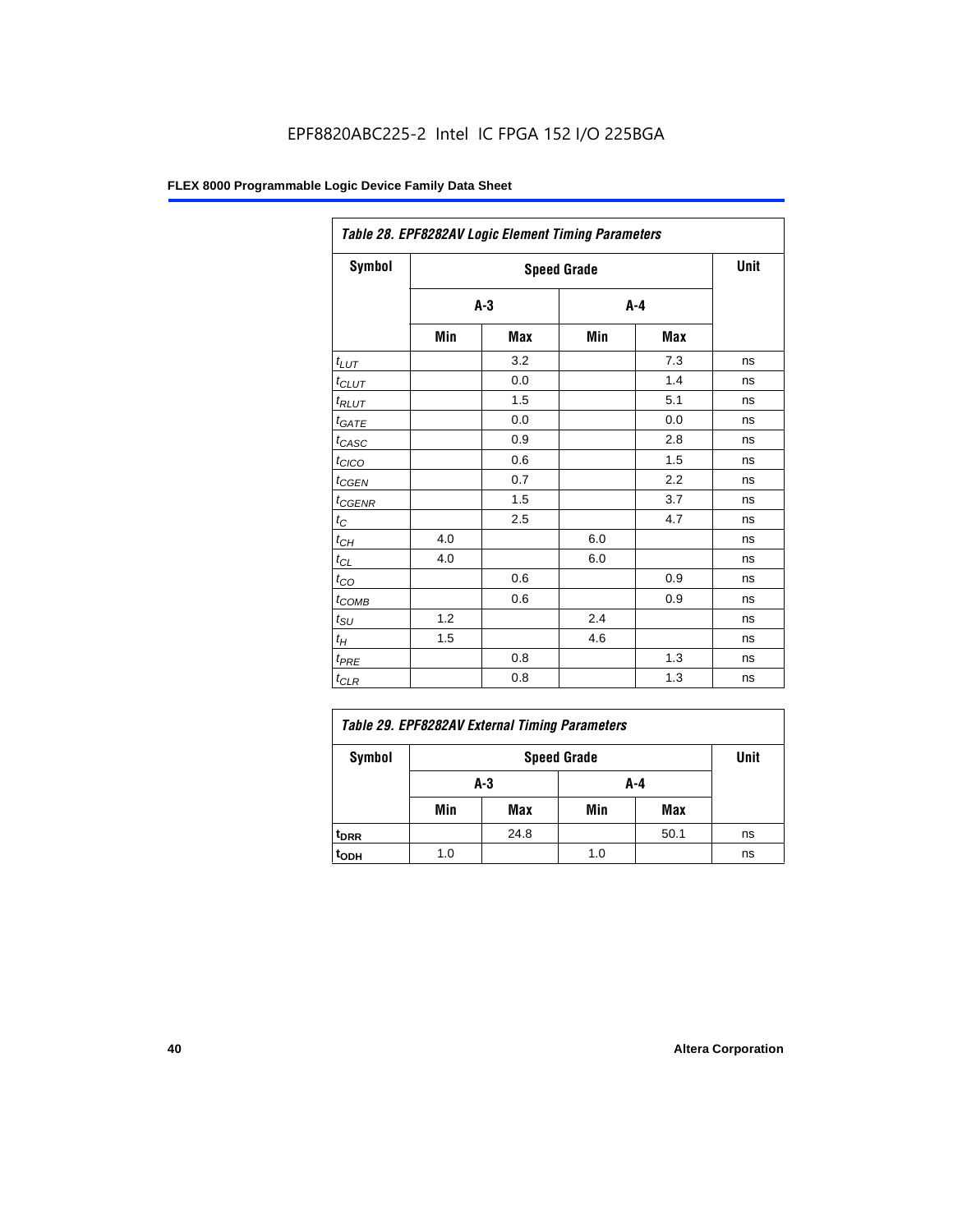| Table 30. EPF8452A I/O Element Timing Parameters |                    |                          |       |                          |     |                          |    |  |  |  |
|--------------------------------------------------|--------------------|--------------------------|-------|--------------------------|-----|--------------------------|----|--|--|--|
| <b>Symbol</b>                                    | <b>Speed Grade</b> |                          |       |                          |     |                          |    |  |  |  |
|                                                  | $A-2$              |                          | $A-3$ |                          |     | $A-4$                    |    |  |  |  |
|                                                  | Min                | Max                      | Min   | Max                      | Min | Max                      |    |  |  |  |
| t <sub>IOD</sub>                                 |                    | 0.7                      |       | 0.8                      |     | 0.9                      | ns |  |  |  |
| $t_{\text{IOC}}$                                 |                    | 1.7                      |       | 1.8                      |     | 1.9                      | ns |  |  |  |
| $t_{IOE}$                                        |                    | 1.7                      |       | 1.8                      |     | 1.9                      | ns |  |  |  |
| $t_{IOCO}$                                       |                    | 1.0                      |       | 1.0                      |     | 1.0                      | ns |  |  |  |
| $t_{IOCOMB}$                                     |                    | 0.3                      |       | 0.2                      |     | 0.1                      | ns |  |  |  |
| $t_{IOSU}$                                       | 1.4                |                          | 1.6   |                          | 1.8 |                          | ns |  |  |  |
| $t_{IOH}$                                        | 0.0                |                          | 0.0   |                          | 0.0 |                          | ns |  |  |  |
| $t_{IOCLR}$                                      |                    | 1.2                      |       | 1.2                      |     | 1.2                      | ns |  |  |  |
| $t_{I\!N}$                                       |                    | 1.5                      |       | 1.6                      |     | 1.7                      | ns |  |  |  |
| $t_{OD1}$                                        |                    | 1.1                      |       | 1.4                      |     | 1.7                      | ns |  |  |  |
| $t_{OD2}$                                        |                    | $\overline{\phantom{0}}$ |       | $\overline{\phantom{0}}$ |     | $\overline{\phantom{0}}$ | ns |  |  |  |
| $t_{OD3}$                                        |                    | 4.6                      |       | 4.9                      |     | 5.2                      | ns |  |  |  |
| $t_{XZ}$                                         |                    | 1.4                      |       | 1.6                      |     | 1.8                      | ns |  |  |  |
| $t_{ZX1}$                                        |                    | 1.4                      |       | 1.6                      |     | 1.8                      | ns |  |  |  |
| $t_{ZX2}$                                        |                    | $\qquad \qquad -$        |       | $\overline{\phantom{0}}$ |     | $\overline{\phantom{0}}$ | ns |  |  |  |
| $t_{ZX3}$                                        |                    | 4.9                      |       | 5.1                      |     | 5.3                      | ns |  |  |  |

#### *Table 31. EPF8452A Interconnect Timing Parameters*

| Symbol                |       | <b>Speed Grade</b> |     |       |     |       |    |  |  |
|-----------------------|-------|--------------------|-----|-------|-----|-------|----|--|--|
|                       | $A-2$ |                    |     | $A-3$ |     | $A-4$ |    |  |  |
|                       | Min   | Max                | Min | Max   | Min | Max   |    |  |  |
| $t_{LABCASC}$         |       | 0.3                |     | 0.4   |     | 0.4   | ns |  |  |
| t <sub>LABCARRY</sub> |       | 0.3                |     | 0.4   |     | 0.4   | ns |  |  |
| $t_{\text{LOCAL}}$    |       | 0.5                |     | 0.5   |     | 0.7   | ns |  |  |
| $t_{ROW}$             |       | 5.0                |     | 5.0   |     | 5.0   | ns |  |  |
| $t_{COL}$             |       | 3.0                |     | 3.0   |     | 3.0   | ns |  |  |
| $t_{DIN\_C}$          |       | 5.0                |     | 5.0   |     | 5.5   | ns |  |  |
| $t_{DIN\_D}$          |       | 7.0                |     | 7.0   |     | 7.5   | ns |  |  |
| $t_{DIN\_IO}$         |       | 5.0                |     | 5.0   |     | 5.5   | ns |  |  |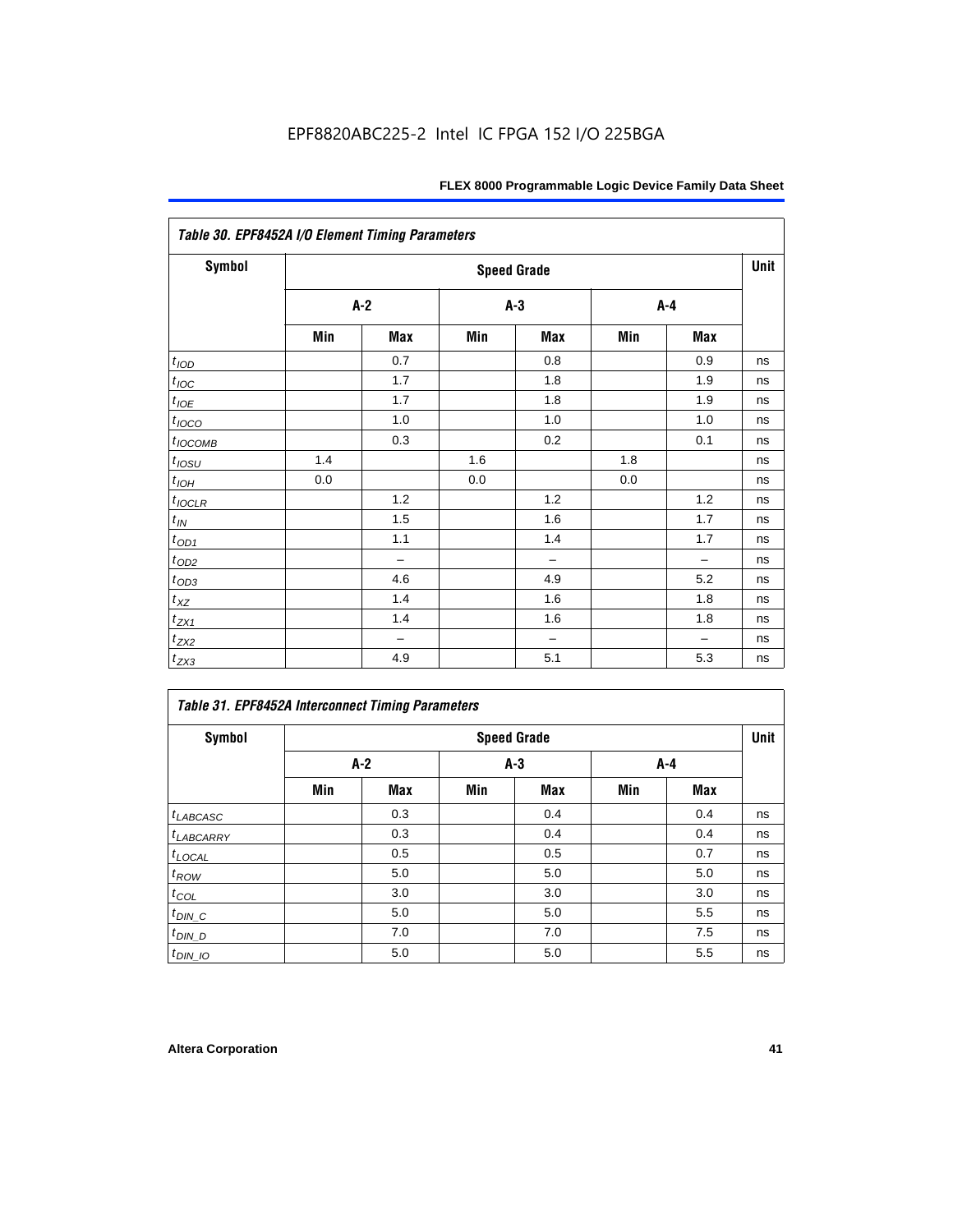|               | Table 32. EPF8452A LE Timing Parameters |     |       |                    |       |     |             |  |  |  |
|---------------|-----------------------------------------|-----|-------|--------------------|-------|-----|-------------|--|--|--|
| <b>Symbol</b> |                                         |     |       | <b>Speed Grade</b> |       |     | <b>Unit</b> |  |  |  |
|               | $A-2$                                   |     | $A-3$ |                    | $A-4$ |     |             |  |  |  |
|               | Min                                     | Max | Min   | Max                | Min   | Max |             |  |  |  |
| $t_{LUT}$     |                                         | 2.0 |       | 2.3                |       | 3.0 | ns          |  |  |  |
| $t_{CLUT}$    |                                         | 0.0 |       | 0.2                |       | 0.1 | ns          |  |  |  |
| $t_{RLUT}$    |                                         | 0.9 |       | 1.6                |       | 1.6 | ns          |  |  |  |
| $t_{GATE}$    |                                         | 0.0 |       | 0.0                |       | 0.0 | ns          |  |  |  |
| $t_{CASC}$    |                                         | 0.6 |       | 0.7                |       | 0.9 | ns          |  |  |  |
| $t_{CICO}$    |                                         | 0.4 |       | 0.5                |       | 0.6 | ns          |  |  |  |
| $t_{CSEN}$    |                                         | 0.4 |       | 0.9                |       | 0.8 | ns          |  |  |  |
| $t_{CGENR}$   |                                         | 0.9 |       | 1.4                |       | 1.5 | ns          |  |  |  |
| $t_C$         |                                         | 1.6 |       | 1.8                |       | 2.4 | ns          |  |  |  |
| $t_{CH}$      | 4.0                                     |     | 4.0   |                    | 4.0   |     | ns          |  |  |  |
| $t_{CL}$      | 4.0                                     |     | 4.0   |                    | 4.0   |     | ns          |  |  |  |
| $t_{CO}$      |                                         | 0.4 |       | 0.5                |       | 0.6 | ns          |  |  |  |
| $t_{COMB}$    |                                         | 0.4 |       | 0.5                |       | 0.6 | ns          |  |  |  |
| $t_{SU}$      | 0.8                                     |     | 1.0   |                    | 1.1   |     | ns          |  |  |  |
| $t_H$         | 0.9                                     |     | 1.1   |                    | 1.4   |     | ns          |  |  |  |
| $t_{PRE}$     |                                         | 0.6 |       | 0.7                |       | 0.8 | ns          |  |  |  |
| $t_{CLR}$     |                                         | 0.6 |       | 0.7                |       | 0.8 | ns          |  |  |  |

#### *Table 33. EPF8452A External Timing Parameters*

| Symbol                      | <b>Speed Grade</b> |      |     |            |     |            |    |
|-----------------------------|--------------------|------|-----|------------|-----|------------|----|
|                             | A-2<br>$A-3$       |      |     | A-4        |     |            |    |
|                             | Min                | Max  | Min | <b>Max</b> | Min | <b>Max</b> |    |
| <sup>t</sup> <sub>DRR</sub> |                    | 16.0 |     | 20.0       |     | 25.0       | ns |
| t <sub>ODH</sub>            | 1.0                |      | 1.0 |            | 1.0 |            | ns |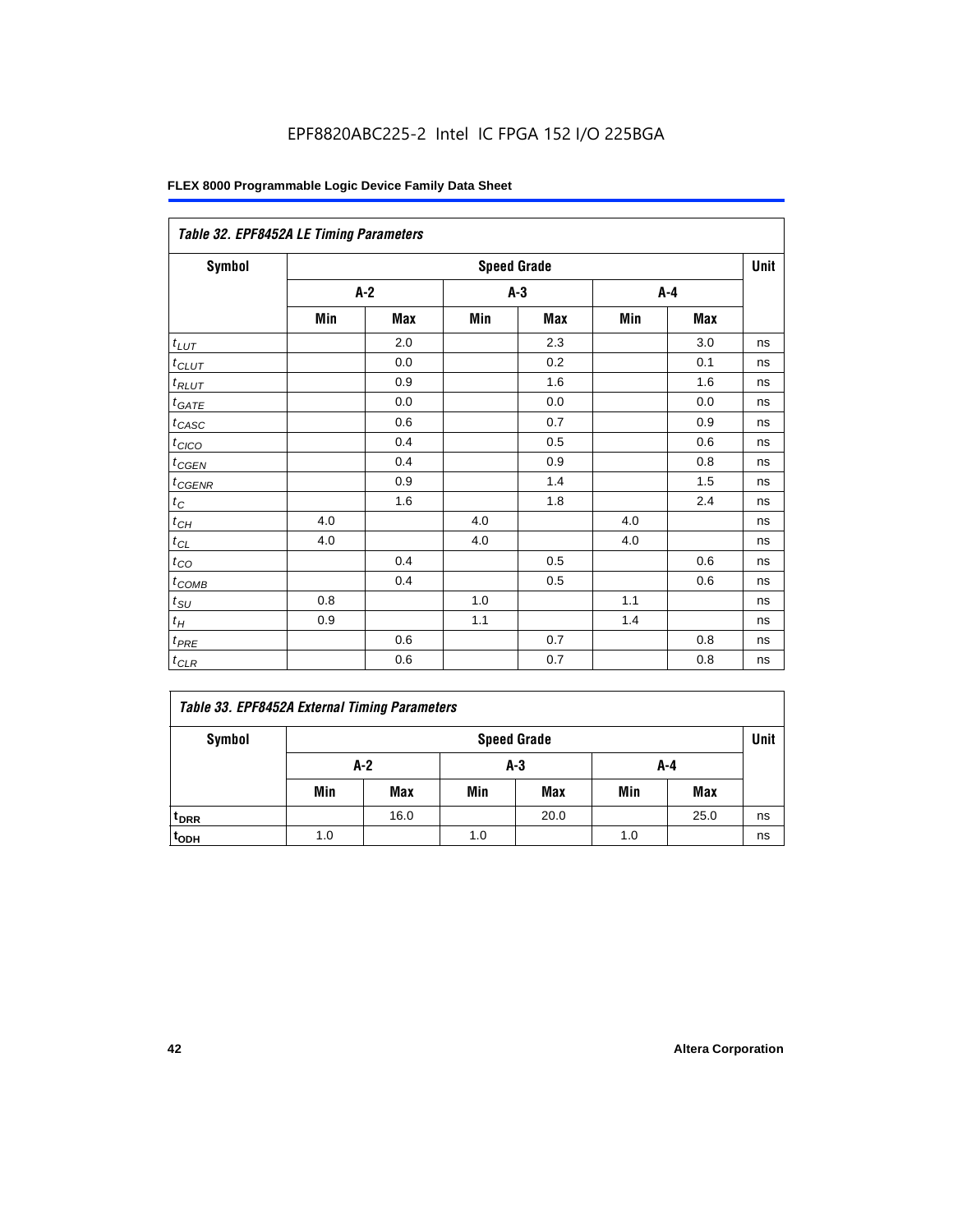| <b>Symbol</b>      |     |     | <b>Speed Grade</b> |       |     |       | Unit |
|--------------------|-----|-----|--------------------|-------|-----|-------|------|
|                    | A-2 |     |                    | $A-3$ |     | A-4   |      |
|                    | Min | Max | Min                | Max   | Min | Max   |      |
| t <sub>IOD</sub>   |     | 0.7 |                    | 0.8   |     | 0.9   | ns   |
| $t_{\mathit{IOC}}$ |     | 1.7 |                    | 1.8   |     | 1.9   | ns   |
| $t_{IOE}$          |     | 1.7 |                    | 1.8   |     | 1.9   | ns   |
| $t_{IOCO}$         |     | 1.0 |                    | 1.0   |     | 1.0   | ns   |
| $t_{IOCOMB}$       |     | 0.3 |                    | 0.2   |     | 0.1   | ns   |
| t <sub>lOSU</sub>  | 1.4 |     | 1.6                |       | 1.8 |       | ns   |
| $t_{IOH}$          | 0.0 |     | 0.0                |       | 0.0 |       | ns   |
| $t_{IOCLR}$        |     | 1.2 |                    | 1.2   |     | $1.2$ | ns   |
| $t_{I\!N}$         |     | 1.5 |                    | 1.6   |     | 1.7   | ns   |
| $t_{OD1}$          |     | 1.1 |                    | 1.4   |     | 1.7   | ns   |
| $t_{OD2}$          |     | 1.6 |                    | 1.9   |     | 2.2   | ns   |
| $t_{OD3}$          |     | 4.6 |                    | 4.9   |     | 5.2   | ns   |
| $t_{XZ}$           |     | 1.4 |                    | 1.6   |     | 1.8   | ns   |
| $t_{ZX1}$          |     | 1.4 |                    | 1.6   |     | 1.8   | ns   |
| $t_{ZX2}$          |     | 1.9 |                    | 2.1   |     | 2.3   | ns   |
| $t_{ZX3}$          |     | 4.9 |                    | 5.1   |     | 5.3   | ns   |

| <b>Table 35. EPF8636A Interconnect Timing Parameters</b> |     |                    |       |            |     |            |    |  |  |
|----------------------------------------------------------|-----|--------------------|-------|------------|-----|------------|----|--|--|
| <b>Symbol</b>                                            |     | <b>Speed Grade</b> |       |            |     |            |    |  |  |
|                                                          | A-2 |                    | $A-3$ |            | A-4 |            |    |  |  |
|                                                          | Min | <b>Max</b>         | Min   | <b>Max</b> | Min | <b>Max</b> |    |  |  |
| $t_{LABCASC}$                                            |     | 0.3                |       | 0.4        |     | 0.4        | ns |  |  |
| <sup>t</sup> LABCARRY                                    |     | 0.3                |       | 0.4        |     | 0.4        | ns |  |  |
| $t_{\text{LOCAL}}$                                       |     | 0.5                |       | 0.5        |     | 0.7        | ns |  |  |
| $t_{ROW}$                                                |     | 5.0                |       | 5.0        |     | 5.0        | ns |  |  |
| $t_{COL}$                                                |     | 3.0                |       | 3.0        |     | 3.0        | ns |  |  |
| $t_{DIN}$ $C$                                            |     | 5.0                |       | 5.0        |     | 5.5        | ns |  |  |
| $t$ <sub>DIN_D</sub>                                     |     | 7.0                |       | 7.0        |     | 7.5        | ns |  |  |
| $t_{DIN\_IO}$                                            |     | 5.0                |       | 5.0        |     | 5.5        | ns |  |  |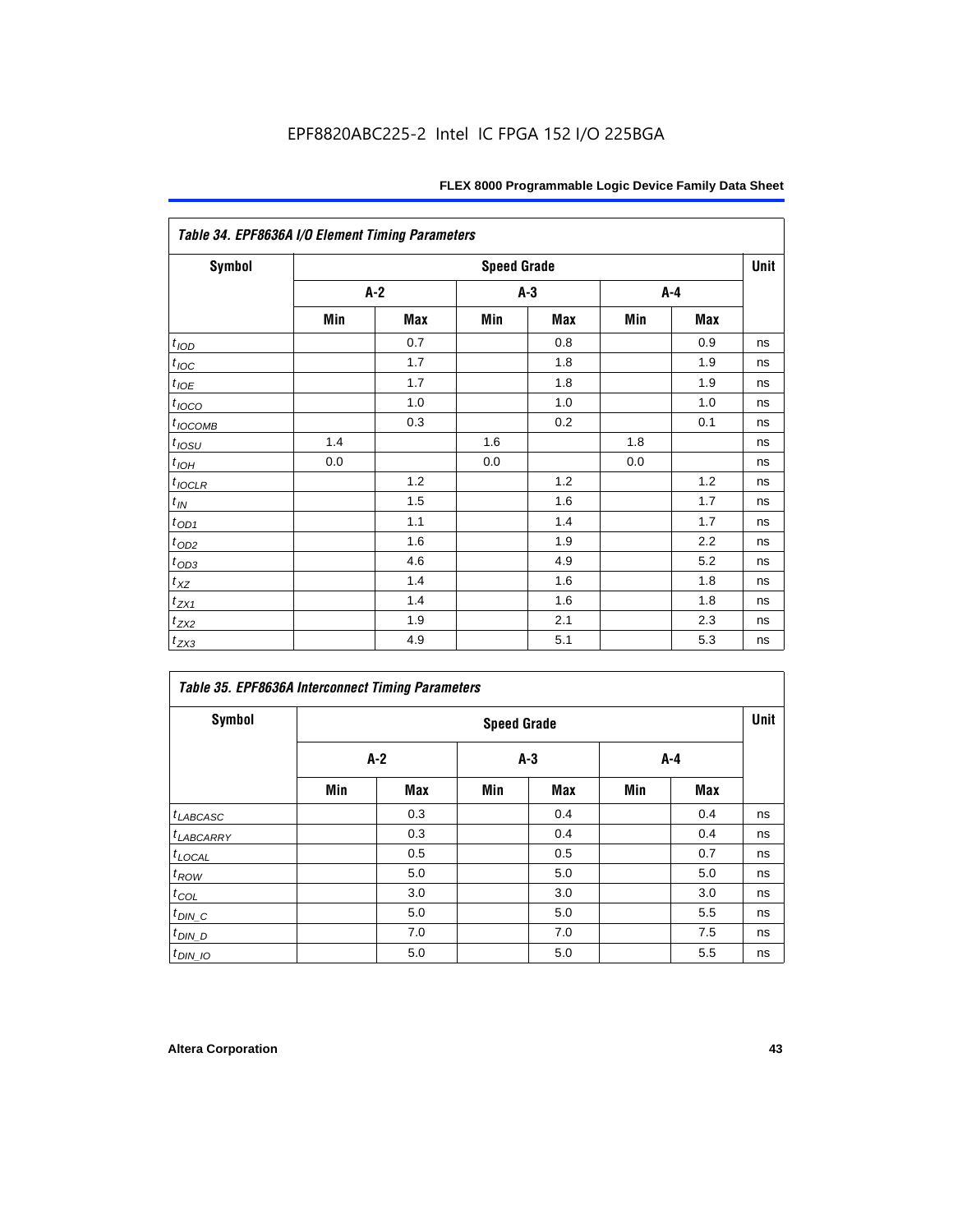| Table 36. EPF8636A LE Timing Parameters |       |     |                    |     |         |     |      |  |  |
|-----------------------------------------|-------|-----|--------------------|-----|---------|-----|------|--|--|
| Symbol                                  |       |     | <b>Speed Grade</b> |     |         |     | Unit |  |  |
|                                         | $A-2$ |     | $A-3$              |     | $A - 4$ |     |      |  |  |
|                                         | Min   | Max | Min                | Max | Min     | Max |      |  |  |
| $t_{LUT}$                               |       | 2.0 |                    | 2.3 |         | 3.0 | ns   |  |  |
| $t_{CLUT}$                              |       | 0.0 |                    | 0.2 |         | 0.1 | ns   |  |  |
| $t_{RLUT}$                              |       | 0.9 |                    | 1.6 |         | 1.6 | ns   |  |  |
| $t_{GATE}$                              |       | 0.0 |                    | 0.0 |         | 0.0 | ns   |  |  |
| $t_{CASC}$                              |       | 0.6 |                    | 0.7 |         | 0.9 | ns   |  |  |
| $t_{CICO}$                              |       | 0.4 |                    | 0.5 |         | 0.6 | ns   |  |  |
| $t_{GEN}$                               |       | 0.4 |                    | 0.9 |         | 0.8 | ns   |  |  |
| $t_{CGENR}$                             |       | 0.9 |                    | 1.4 |         | 1.5 | ns   |  |  |
| $t_C$                                   |       | 1.6 |                    | 1.8 |         | 2.4 | ns   |  |  |
| $t_{CH}$                                | 4.0   |     | 4.0                |     | 4.0     |     | ns   |  |  |
| $t_{CL}$                                | 4.0   |     | 4.0                |     | 4.0     |     | ns   |  |  |
| $t_{CO}$                                |       | 0.4 |                    | 0.5 |         | 0.6 | ns   |  |  |
| $t_{\text{COMB}}$                       |       | 0.4 |                    | 0.5 |         | 0.6 | ns   |  |  |
| $t_{SU}$                                | 0.8   |     | 1.0                |     | 1.1     |     | ns   |  |  |
| $t_H$                                   | 0.9   |     | $1.1$              |     | 1.4     |     | ns   |  |  |
| $t_{PRE}$                               |       | 0.6 |                    | 0.7 |         | 0.8 | ns   |  |  |
| $t_{CLR}$                               |       | 0.6 |                    | 0.7 |         | 0.8 | ns   |  |  |

#### *Table 37. EPF8636A External Timing Parameters*

| Symbol           |       | <b>Speed Grade</b> |     |            |     |      |    |  |  |
|------------------|-------|--------------------|-----|------------|-----|------|----|--|--|
|                  | $A-2$ |                    |     | A-3        |     | A-4  |    |  |  |
|                  | Min   | <b>Max</b>         | Min | <b>Max</b> | Min | Max  |    |  |  |
| t <sub>DRR</sub> |       | 16.0               |     | 20.0       |     | 25.0 | ns |  |  |
| t <sub>ODH</sub> | 1.0   |                    | 1.0 |            | 1.0 |      | ns |  |  |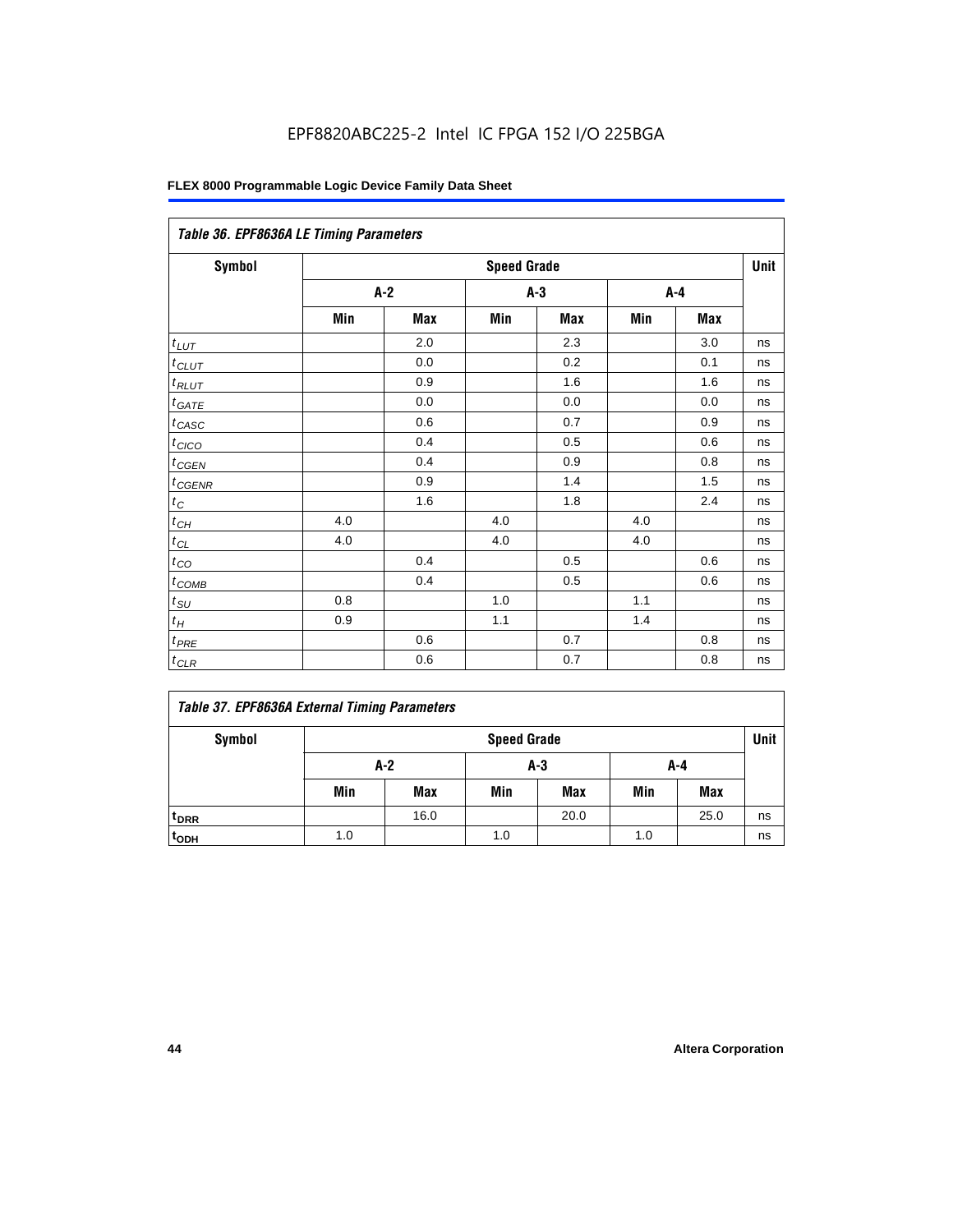| Table 38. EPF8820A I/O Element Timing Parameters |     |     |     |                    |     |            |      |  |  |
|--------------------------------------------------|-----|-----|-----|--------------------|-----|------------|------|--|--|
| <b>Symbol</b>                                    |     |     |     | <b>Speed Grade</b> |     |            | Unit |  |  |
|                                                  |     | A-2 |     | $A-3$              |     | A-4        |      |  |  |
|                                                  | Min | Max | Min | Max                | Min | <b>Max</b> |      |  |  |
| t <sub>IOD</sub>                                 |     | 0.7 |     | 0.8                |     | 0.9        | ns   |  |  |
| $t_{\text{IOC}}$                                 |     | 1.7 |     | 1.8                |     | 1.9        | ns   |  |  |
| $t_{IOE}$                                        |     | 1.7 |     | 1.8                |     | 1.9        | ns   |  |  |
| $t_{IOCO}$                                       |     | 1.0 |     | 1.0                |     | 1.0        | ns   |  |  |
| $t_{IOCOMB}$                                     |     | 0.3 |     | 0.2                |     | 0.1        | ns   |  |  |
| $t_{IOSU}$                                       | 1.4 |     | 1.6 |                    | 1.8 |            | ns   |  |  |
| $t_{IOL}$                                        | 0.0 |     | 0.0 |                    | 0.0 |            | ns   |  |  |
| $t_{IOCLR}$                                      |     | 1.2 |     | 1.2                |     | 1.2        | ns   |  |  |
| $t_{I\!N}$                                       |     | 1.5 |     | 1.6                |     | 1.7        | ns   |  |  |
| $t_{OD1}$                                        |     | 1.1 |     | 1.4                |     | 1.7        | ns   |  |  |
| $t_{OD2}$                                        |     | 1.6 |     | 1.9                |     | 2.2        | ns   |  |  |
| $t_{OD3}$                                        |     | 4.6 |     | 4.9                |     | 5.2        | ns   |  |  |
| $t_{\text{XZ}}$                                  |     | 1.4 |     | 1.6                |     | 1.8        | ns   |  |  |
| $t_{ZX1}$                                        |     | 1.4 |     | 1.6                |     | 1.8        | ns   |  |  |
| $t_{ZX2}$                                        |     | 1.9 |     | 2.1                |     | 2.3        | ns   |  |  |
| $t_{ZX3}$                                        |     | 4.9 |     | 5.1                |     | 5.3        | ns   |  |  |

| <b>Table 39. EPF8820A Interconnect Timing Parameters</b> |     |                    |     |       |     |       |    |  |  |  |
|----------------------------------------------------------|-----|--------------------|-----|-------|-----|-------|----|--|--|--|
| Symbol                                                   |     | <b>Speed Grade</b> |     |       |     |       |    |  |  |  |
|                                                          |     | A-2                |     | $A-3$ |     | $A-4$ |    |  |  |  |
|                                                          | Min | <b>Max</b>         | Min | Max   | Min | Max   |    |  |  |  |
| $t_{LABCASC}$                                            |     | 0.3                |     | 0.3   |     | 0.4   | ns |  |  |  |
| $t_{LABCARY}$                                            |     | 0.3                |     | 0.3   |     | 0.4   | ns |  |  |  |
| $t_{\text{LOCAL}}$                                       |     | 0.5                |     | 0.6   |     | 0.8   | ns |  |  |  |
| $t_{ROW}$                                                |     | 5.0                |     | 5.0   |     | 5.0   | ns |  |  |  |
| $t_{COL}$                                                |     | 3.0                |     | 3.0   |     | 3.0   | ns |  |  |  |
| $t_{DIN\_C}$                                             |     | 5.0                |     | 5.0   |     | 5.5   | ns |  |  |  |
| $t$ <sub>DIN_D</sub>                                     |     | 7.0                |     | 7.0   |     | 7.5   | ns |  |  |  |
| $t_{DIN\_IO}$                                            |     | 5.0                |     | 5.0   |     | 5.5   | ns |  |  |  |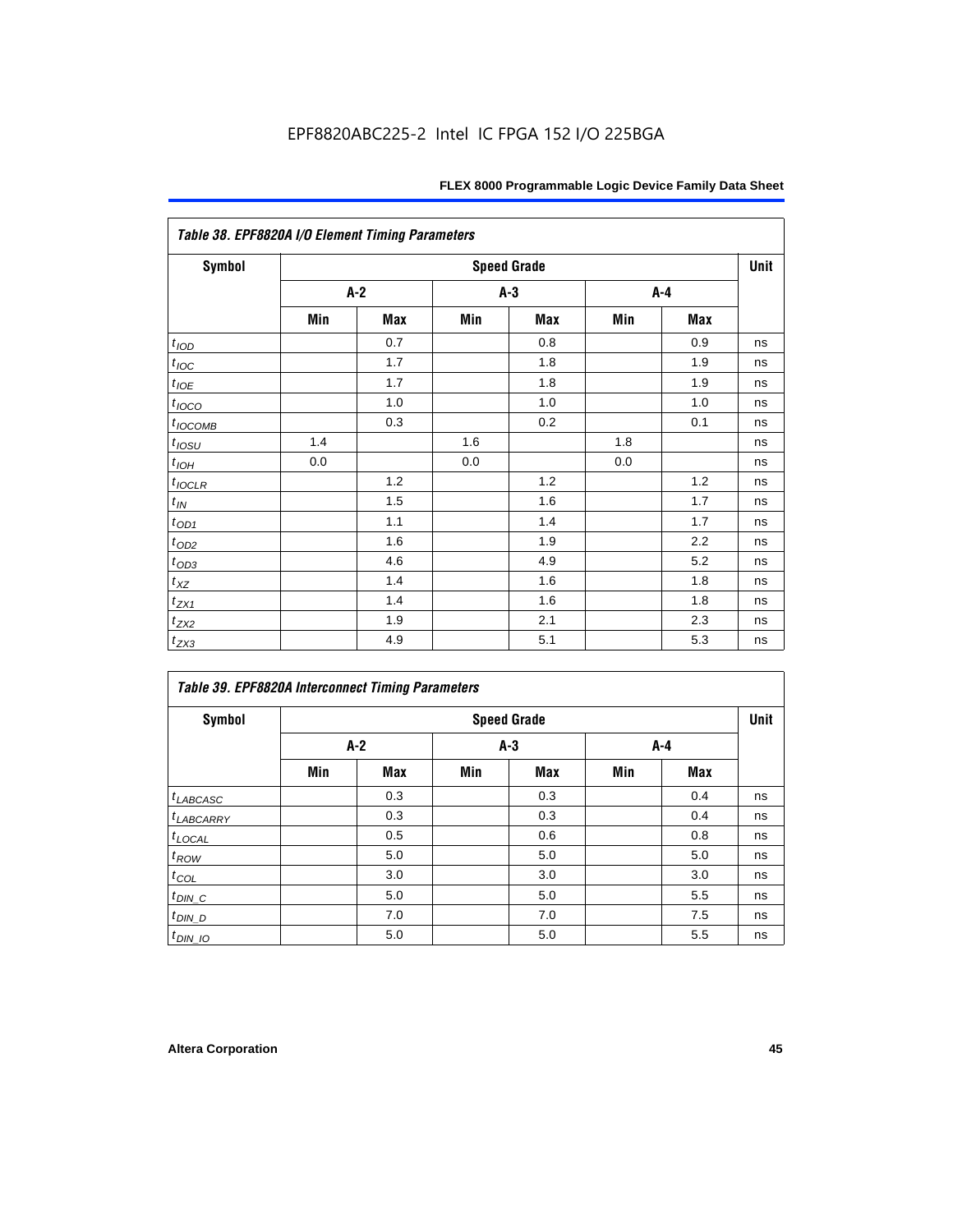| Table 40. EPF8820A LE Timing Parameters |       |     |     |                    |     |            |      |  |  |
|-----------------------------------------|-------|-----|-----|--------------------|-----|------------|------|--|--|
| Symbol                                  |       |     |     | <b>Speed Grade</b> |     |            | Unit |  |  |
|                                         | $A-2$ |     |     | $A-3$              |     | $A - 4$    |      |  |  |
|                                         | Min   | Max | Min | Max                | Min | <b>Max</b> |      |  |  |
| $t_{LUT}$                               |       | 2.0 |     | 2.5                |     | 3.2        | ns   |  |  |
| $t$ <sub>CLUT</sub>                     |       | 0.0 |     | 0.0                |     | 0.0        | ns   |  |  |
| $t_{RLUT}$                              |       | 0.9 |     | 1.1                |     | 1.5        | ns   |  |  |
| $t_{GATE}$                              |       | 0.0 |     | 0.0                |     | 0.0        | ns   |  |  |
| $t_{CASC}$                              |       | 0.6 |     | 0.7                |     | 0.9        | ns   |  |  |
| $t_{CICO}$                              |       | 0.4 |     | 0.5                |     | 0.6        | ns   |  |  |
| $t_{CGEN}$                              |       | 0.4 |     | 0.5                |     | 0.7        | ns   |  |  |
| $t_{\text{CGENR}}$                      |       | 0.9 |     | 1.1                |     | 1.5        | ns   |  |  |
| $t_{\rm C}$                             |       | 1.6 |     | 2.0                |     | 2.5        | ns   |  |  |
| $t_{CH}$                                | 4.0   |     | 4.0 |                    | 4.0 |            | ns   |  |  |
| $t_{CL}$                                | 4.0   |     | 4.0 |                    | 4.0 |            | ns   |  |  |
| $t_{CO}$                                |       | 0.4 |     | 0.5                |     | 0.6        | ns   |  |  |
| $t$ <sub>COMB</sub>                     |       | 0.4 |     | 0.5                |     | 0.6        | ns   |  |  |
| $t_{\rm SU}$                            | 0.8   |     | 1.1 |                    | 1.2 |            | ns   |  |  |
| $t_H\,$                                 | 0.9   |     | 1.1 |                    | 1.5 |            | ns   |  |  |
| $t_{PRE}$                               |       | 0.6 |     | 0.7                |     | 0.8        | ns   |  |  |
| $t_{CLR}$                               |       | 0.6 |     | 0.7                |     | 0.8        | ns   |  |  |

| Table 41. EPF8820A External Timing Parameters |
|-----------------------------------------------|
|                                               |

| Symbol           | <b>Speed Grade</b> |      |     |            |     |            | Unit |
|------------------|--------------------|------|-----|------------|-----|------------|------|
|                  |                    | A-2  |     | A-3        |     | A-4        |      |
|                  | Min                | Max  | Min | <b>Max</b> | Min | <b>Max</b> |      |
| t <sub>DRR</sub> |                    | 16.0 |     | 20.0       |     | 25.0       | ns   |
| t <sub>ODH</sub> | 1.0                |      | 1.0 |            | 1.0 |            | ns   |

r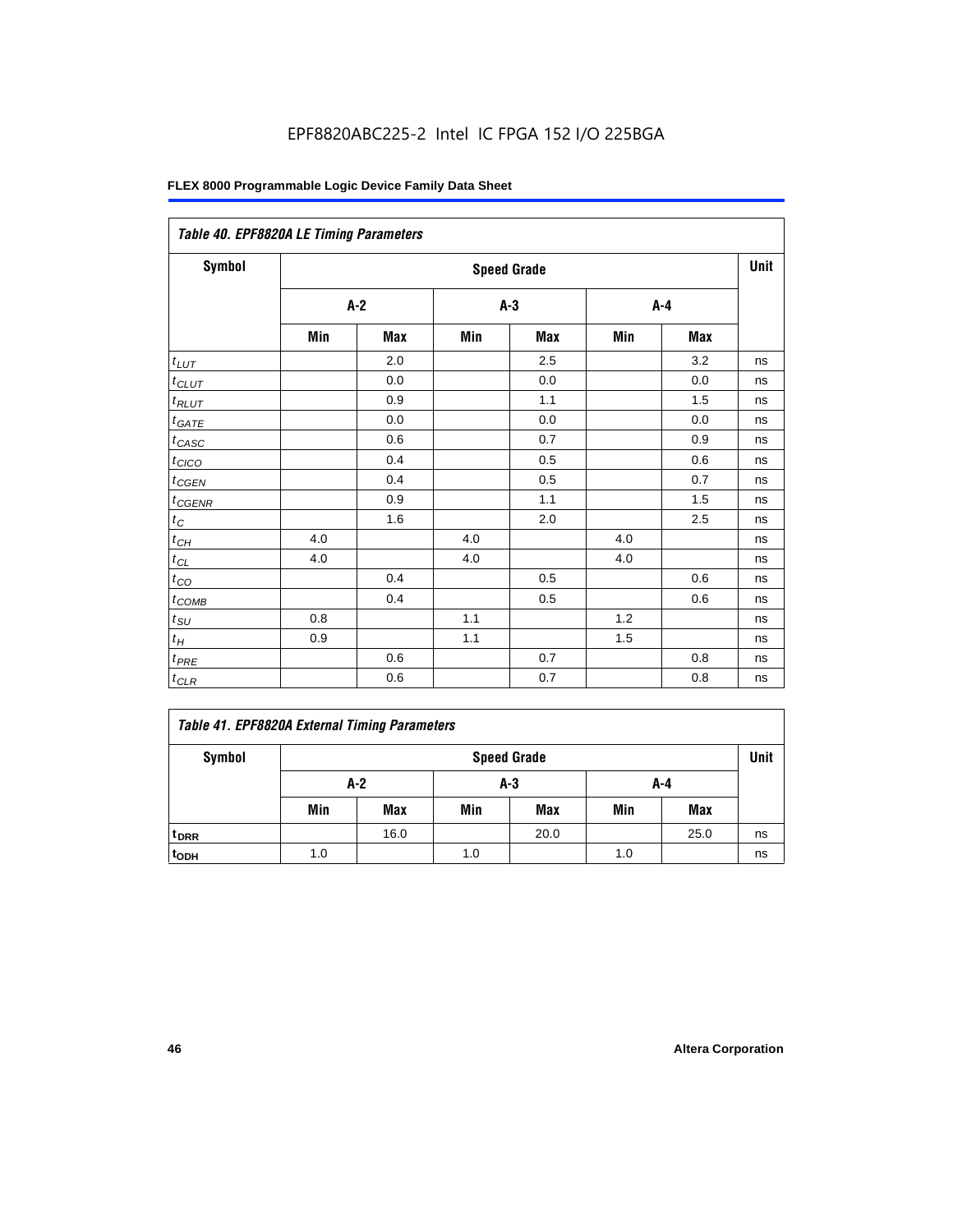| Table 42. EPF81188A I/O Element Timing Parameters |     |     |     |                    |     |            |      |  |  |
|---------------------------------------------------|-----|-----|-----|--------------------|-----|------------|------|--|--|
| <b>Symbol</b>                                     |     |     |     | <b>Speed Grade</b> |     |            | Unit |  |  |
|                                                   | A-2 |     |     | $A-3$              |     | A-4        |      |  |  |
|                                                   | Min | Max | Min | <b>Max</b>         | Min | <b>Max</b> |      |  |  |
| t <sub>IOD</sub>                                  |     | 0.7 |     | 0.8                |     | 0.9        | ns   |  |  |
| $t_{\text{loc}}$                                  |     | 1.7 |     | 1.8                |     | 1.9        | ns   |  |  |
| $t_{IOE}$                                         |     | 1.7 |     | 1.8                |     | 1.9        | ns   |  |  |
| $t_{IOCO}$                                        |     | 1.0 |     | 1.0                |     | 1.0        | ns   |  |  |
| $t_{IOCOMB}$                                      |     | 0.3 |     | 0.2                |     | 0.1        | ns   |  |  |
| $t_{IOSU}$                                        | 1.4 |     | 1.6 |                    | 1.8 |            | ns   |  |  |
| $t_{IOM}$                                         | 0.0 |     | 0.0 |                    | 0.0 |            | ns   |  |  |
| $t_{IOCLR}$                                       |     | 1.2 |     | 1.2                |     | 1.2        | ns   |  |  |
| $t_{I\!N}$                                        |     | 1.5 |     | 1.6                |     | 1.7        | ns   |  |  |
| $t_{OD1}$                                         |     | 1.1 |     | 1.4                |     | 1.7        | ns   |  |  |
| $t_{OD2}$                                         |     | 1.6 |     | 1.9                |     | 2.2        | ns   |  |  |
| $t_{OD3}$                                         |     | 4.6 |     | 4.9                |     | 5.2        | ns   |  |  |
| $t_{XZ}$                                          |     | 1.4 |     | 1.6                |     | 1.8        | ns   |  |  |
| $t_{ZX1}$                                         |     | 1.4 |     | 1.6                |     | 1.8        | ns   |  |  |
| $t_{ZX2}$                                         |     | 1.9 |     | 2.1                |     | 2.3        | ns   |  |  |
| $t_{ZX3}$                                         |     | 4.9 |     | 5.1                |     | 5.3        | ns   |  |  |

| <b>Table 43. EPF81188A Interconnect Timing Parameters</b> |                    |     |     |            |     |            |    |  |  |
|-----------------------------------------------------------|--------------------|-----|-----|------------|-----|------------|----|--|--|
| Symbol                                                    | <b>Speed Grade</b> |     |     |            |     |            |    |  |  |
|                                                           | $A-2$              |     |     | $A-3$      |     | A-4        |    |  |  |
|                                                           | Min                | Max | Min | <b>Max</b> | Min | <b>Max</b> |    |  |  |
| $t_{LABCASC}$                                             |                    | 0.3 |     | 0.3        |     | 0.4        | ns |  |  |
| $t_{LABCARY}$                                             |                    | 0.3 |     | 0.3        |     | 0.4        | ns |  |  |
| $t_{\text{LOCAL}}$                                        |                    | 0.5 |     | 0.6        |     | 0.8        | ns |  |  |
| $t_{ROW}$                                                 |                    | 5.0 |     | 5.0        |     | 5.0        | ns |  |  |
| $t_{COL}$                                                 |                    | 3.0 |     | 3.0        |     | 3.0        | ns |  |  |
| $t_{DIN\_C}$                                              |                    | 5.0 |     | 5.0        |     | 5.5        | ns |  |  |
| $t_{DIN\_D}$                                              |                    | 7.0 |     | 7.0        |     | 7.5        | ns |  |  |
| $t_{DIN}$ 10                                              |                    | 5.0 |     | 5.0        |     | 5.5        | ns |  |  |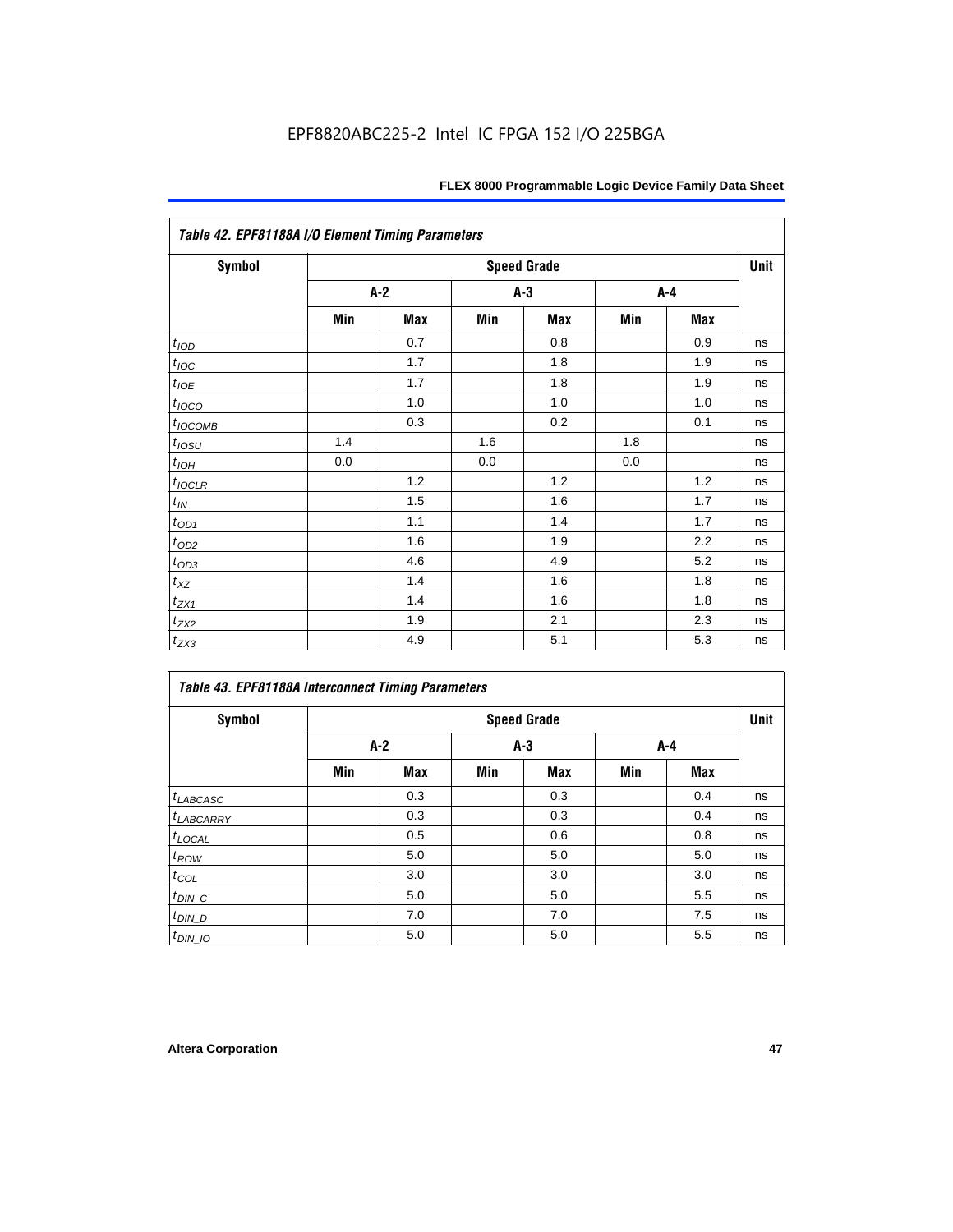| Table 44. EPF81188A LE Timing Parameters |       |     |     |                    |     |     |      |  |
|------------------------------------------|-------|-----|-----|--------------------|-----|-----|------|--|
| Symbol                                   |       |     |     | <b>Speed Grade</b> |     |     | Unit |  |
|                                          | $A-2$ |     |     | $A-3$              |     | A-4 |      |  |
|                                          | Min   | Max | Min | Max                | Min | Max |      |  |
| $t_{LUT}$                                |       | 2.0 |     | 2.5                |     | 3.2 | ns   |  |
| $t_{CLUT}$                               |       | 0.0 |     | 0.0                |     | 0.0 | ns   |  |
| $t_{RLUT}$                               |       | 0.9 |     | 1.1                |     | 1.5 | ns   |  |
| $t_{GATE}$                               |       | 0.0 |     | 0.0                |     | 0.0 | ns   |  |
| $t_{CASC}$                               |       | 0.6 |     | 0.7                |     | 0.9 | ns   |  |
| $t_{CICO}$                               |       | 0.4 |     | 0.5                |     | 0.6 | ns   |  |
| $t_{GEN}$                                |       | 0.4 |     | 0.5                |     | 0.7 | ns   |  |
| $t_{CGENR}$                              |       | 0.9 |     | 1.1                |     | 1.5 | ns   |  |
| $t_C$                                    |       | 1.6 |     | 2.0                |     | 2.5 | ns   |  |
| $t_{\mathit{CH}}$                        | 4.0   |     | 4.0 |                    | 4.0 |     | ns   |  |
| $t_{CL}$                                 | 4.0   |     | 4.0 |                    | 4.0 |     | ns   |  |
| $t_{CO}$                                 |       | 0.4 |     | 0.5                |     | 0.6 | ns   |  |
| $t_{\text{COMB}}$                        |       | 0.4 |     | 0.5                |     | 0.6 | ns   |  |
| $t_{SU}$                                 | 0.8   |     | 1.1 |                    | 1.2 |     | ns   |  |
| $t_H$                                    | 0.9   |     | 1.1 |                    | 1.5 |     | ns   |  |
| $t_{PRE}$                                |       | 0.6 |     | 0.7                |     | 0.8 | ns   |  |
| $t_{CLR}$                                |       | 0.6 |     | 0.7                |     | 0.8 | ns   |  |

|  |  |  |  | Table 45. EPF81188A External Timing Parameters |
|--|--|--|--|------------------------------------------------|
|--|--|--|--|------------------------------------------------|

| Symbol           | <b>Speed Grade</b> |            |     |            |     |            |    |
|------------------|--------------------|------------|-----|------------|-----|------------|----|
|                  | $A-2$<br>A-3       |            |     |            | A-4 |            |    |
|                  | Min                | <b>Max</b> | Min | <b>Max</b> | Min | <b>Max</b> |    |
| t <sub>DRR</sub> |                    | 16.0       |     | 20.0       |     | 25.0       | ns |
| t <sub>ODH</sub> | 1.0                |            | 1.0 |            | 1.0 |            | ns |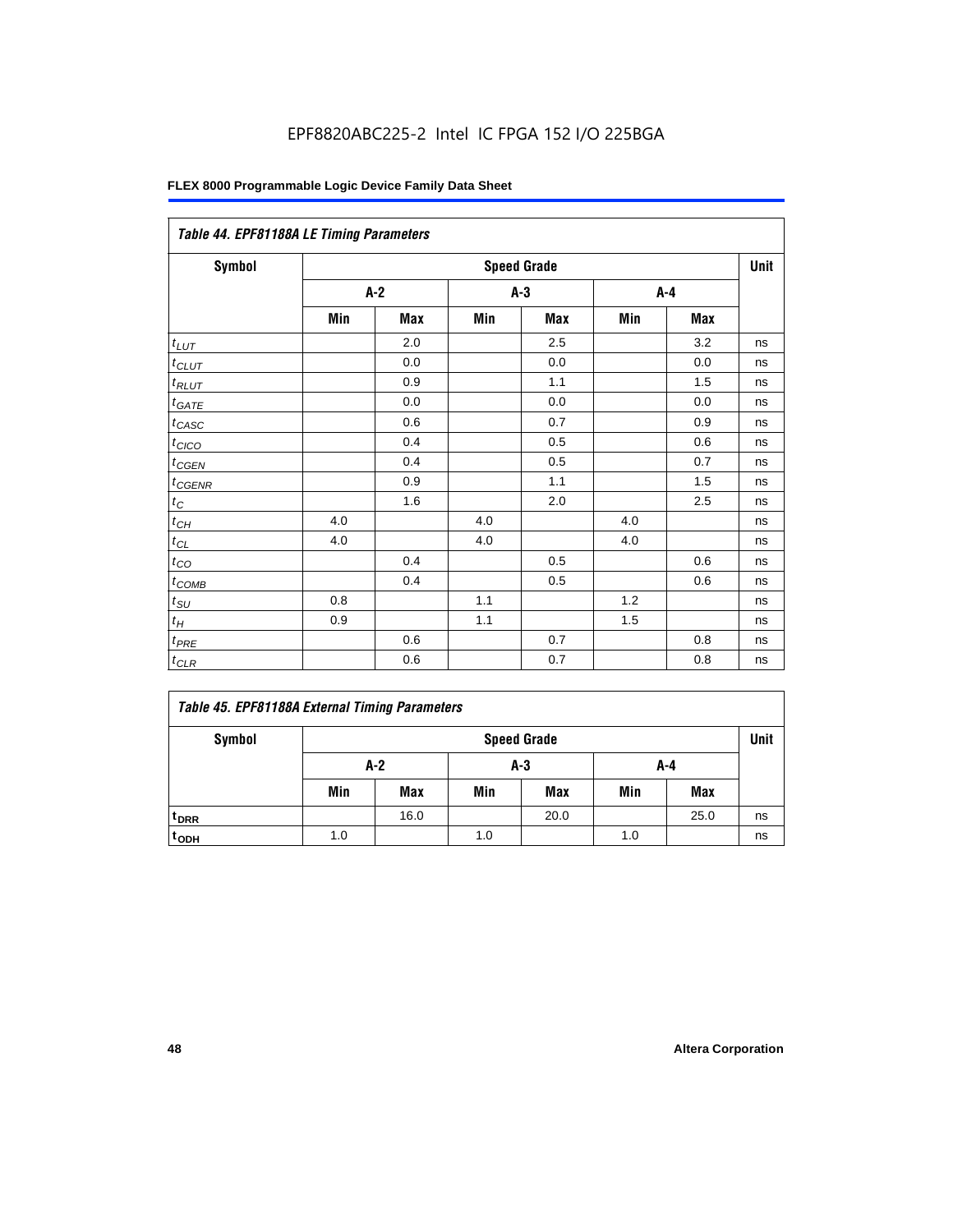|                      | Table 46. EPF81500A I/O Element Timing Parameters<br><b>Speed Grade</b> |       |       |     |     |     |      |
|----------------------|-------------------------------------------------------------------------|-------|-------|-----|-----|-----|------|
| Symbol               |                                                                         |       |       |     |     |     | Unit |
|                      |                                                                         | $A-2$ | $A-3$ |     | A-4 |     |      |
|                      | Min                                                                     | Max   | Min   | Max | Min | Max |      |
| t <sub>IOD</sub>     |                                                                         | 0.7   |       | 0.8 |     | 0.9 | ns   |
| $t_{\text{IOC}}$     |                                                                         | 1.7   |       | 1.8 |     | 1.9 | ns   |
| $t_{IOE}$            |                                                                         | 1.7   |       | 1.8 |     | 1.9 | ns   |
| $t_{IOCO}$           |                                                                         | 1.0   |       | 1.0 |     | 1.0 | ns   |
| $t_{IOCOMB}$         |                                                                         | 0.3   |       | 0.2 |     | 0.1 | ns   |
| $t_{IOSU}$           | 1.4                                                                     |       | 1.6   |     | 1.8 |     | ns   |
| $t_{IOH}$            | 0.0                                                                     |       | 0.0   |     | 0.0 |     | ns   |
| $t_{IOCLR}$          |                                                                         | 1.2   |       | 1.2 |     | 1.2 | ns   |
| $t_{I\!N}$           |                                                                         | 1.5   |       | 1.6 |     | 1.7 | ns   |
| $t_{OD1}$            |                                                                         | 1.1   |       | 1.4 |     | 1.7 | ns   |
| $t_{OD2}$            |                                                                         | 1.6   |       | 1.9 |     | 2.2 | ns   |
| $t_{OD3}$            |                                                                         | 4.6   |       | 4.9 |     | 5.2 | ns   |
| $t_{\underline{XZ}}$ |                                                                         | 1.4   |       | 1.6 |     | 1.8 | ns   |
| $t_{ZX1}$            |                                                                         | 1.4   |       | 1.6 |     | 1.8 | ns   |
| $t_{ZX2}$            |                                                                         | 1.9   |       | 2.1 |     | 2.3 | ns   |
| $t_{ZX3}$            |                                                                         | 4.9   |       | 5.1 |     | 5.3 | ns   |

| <b>Table 47. EPF81500A Interconnect Timing Parameters</b> |       |     |       |                    |     |     |      |  |
|-----------------------------------------------------------|-------|-----|-------|--------------------|-----|-----|------|--|
| Symbol                                                    |       |     |       | <b>Speed Grade</b> |     |     | Unit |  |
|                                                           | $A-2$ |     | $A-3$ |                    | A-4 |     |      |  |
|                                                           | Min   | Max | Min   | Max                | Min | Max |      |  |
| $t_{LABCASC}$                                             |       | 0.3 |       | 0.3                |     | 0.4 | ns   |  |
| $t_{LABCARY}$                                             |       | 0.3 |       | 0.3                |     | 0.4 | ns   |  |
| $t_{\text{LOCAL}}$                                        |       | 0.5 |       | 0.6                |     | 0.8 | ns   |  |
| $t_{ROW}$                                                 |       | 6.2 |       | 6.2                |     | 6.2 | ns   |  |
| $t_{COL}$                                                 |       | 3.0 |       | 3.0                |     | 3.0 | ns   |  |
| $t_{DIN\_C}$                                              |       | 5.0 |       | 5.0                |     | 5.5 | ns   |  |
| $t$ <sub>DIN_D</sub>                                      |       | 8.2 |       | 8.2                |     | 8.7 | ns   |  |
| $t_{DIN\_IO}$                                             |       | 5.0 |       | 5.0                |     | 5.5 | ns   |  |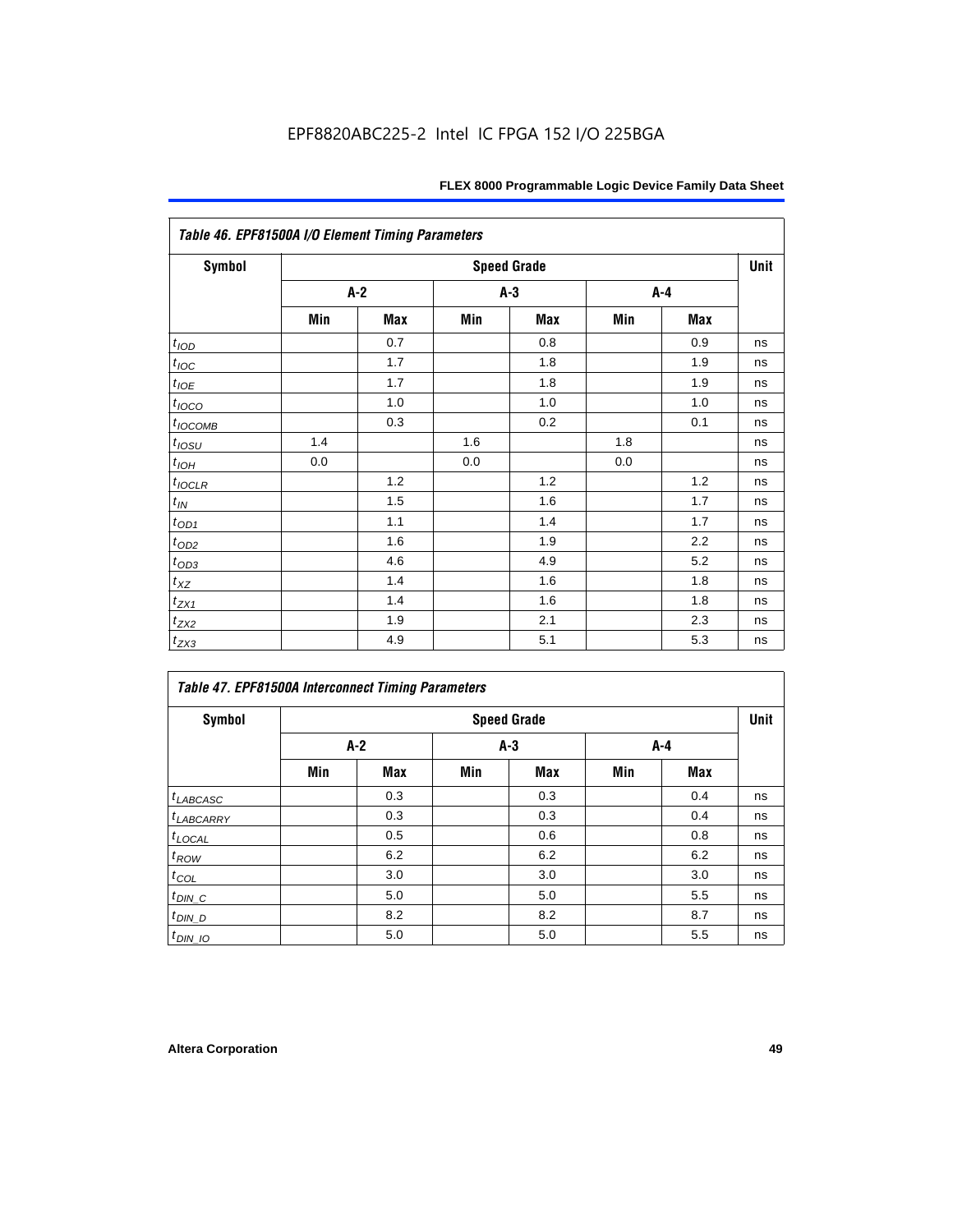| Table 48. EPF81500A LE Timing Parameters |                    |       |     |       |     |     |    |  |
|------------------------------------------|--------------------|-------|-----|-------|-----|-----|----|--|
| <b>Symbol</b>                            | <b>Speed Grade</b> |       |     |       |     |     |    |  |
|                                          |                    | $A-2$ |     | $A-3$ |     | A-4 |    |  |
|                                          | Min                | Max   | Min | Max   | Min | Max |    |  |
| $t_{LUT}$                                |                    | 2.0   |     | 2.5   |     | 3.2 | ns |  |
| $t$ CLUT                                 |                    | 0.0   |     | 0.0   |     | 0.0 | ns |  |
| $t_{RLUT}$                               |                    | 0.9   |     | 1.1   |     | 1.5 | ns |  |
| $t_{\underline{GATE}}$                   |                    | 0.0   |     | 0.0   |     | 0.0 | ns |  |
| $t_{CASC}$                               |                    | 0.6   |     | 0.7   |     | 0.9 | ns |  |
| $t_{CICO}$                               |                    | 0.4   |     | 0.5   |     | 0.6 | ns |  |
| $t_{CGEN}$                               |                    | 0.4   |     | 0.5   |     | 0.7 | ns |  |
| $t_{CGENR}$                              |                    | 0.9   |     | 1.1   |     | 1.5 | ns |  |
| $t_C$                                    |                    | 1.6   |     | 2.0   |     | 2.5 | ns |  |
| $t_{\mathit{CH}}$                        | 4.0                |       | 4.0 |       | 4.0 |     | ns |  |
| $t_{CL}$                                 | 4.0                |       | 4.0 |       | 4.0 |     | ns |  |
| $t_{\rm CO}$                             |                    | 0.4   |     | 0.5   |     | 0.6 | ns |  |
| $t_{\text{COMB}}$                        |                    | 0.4   |     | 0.5   |     | 0.6 | ns |  |
| $t_{\text{SU}}$                          | 0.8                |       | 1.1 |       | 1.2 |     | ns |  |
| $t_H$                                    | 0.9                |       | 1.1 |       | 1.5 |     | ns |  |
| $t_{PRE}$                                |                    | 0.6   |     | 0.7   |     | 0.8 | ns |  |
| $t_{CLR}$                                |                    | 0.6   |     | 0.7   |     | 0.8 | ns |  |

|  |  |  |  | <b>Table 49. EPF81500A External Timing Parameters</b> |
|--|--|--|--|-------------------------------------------------------|
|--|--|--|--|-------------------------------------------------------|

| Symbol             | <b>Speed Grade</b> |            |     |            |     |            |    |
|--------------------|--------------------|------------|-----|------------|-----|------------|----|
|                    | A-2<br>A-3<br>A-4  |            |     |            |     |            |    |
|                    | Min                | <b>Max</b> | Min | <b>Max</b> | Min | <b>Max</b> |    |
| t <sub>DRR</sub>   |                    | 16.1       |     | 20.1       |     | 25.1       | ns |
| $t$ <sub>ODH</sub> | 1.0                |            | 1.0 |            | 1.0 |            | ns |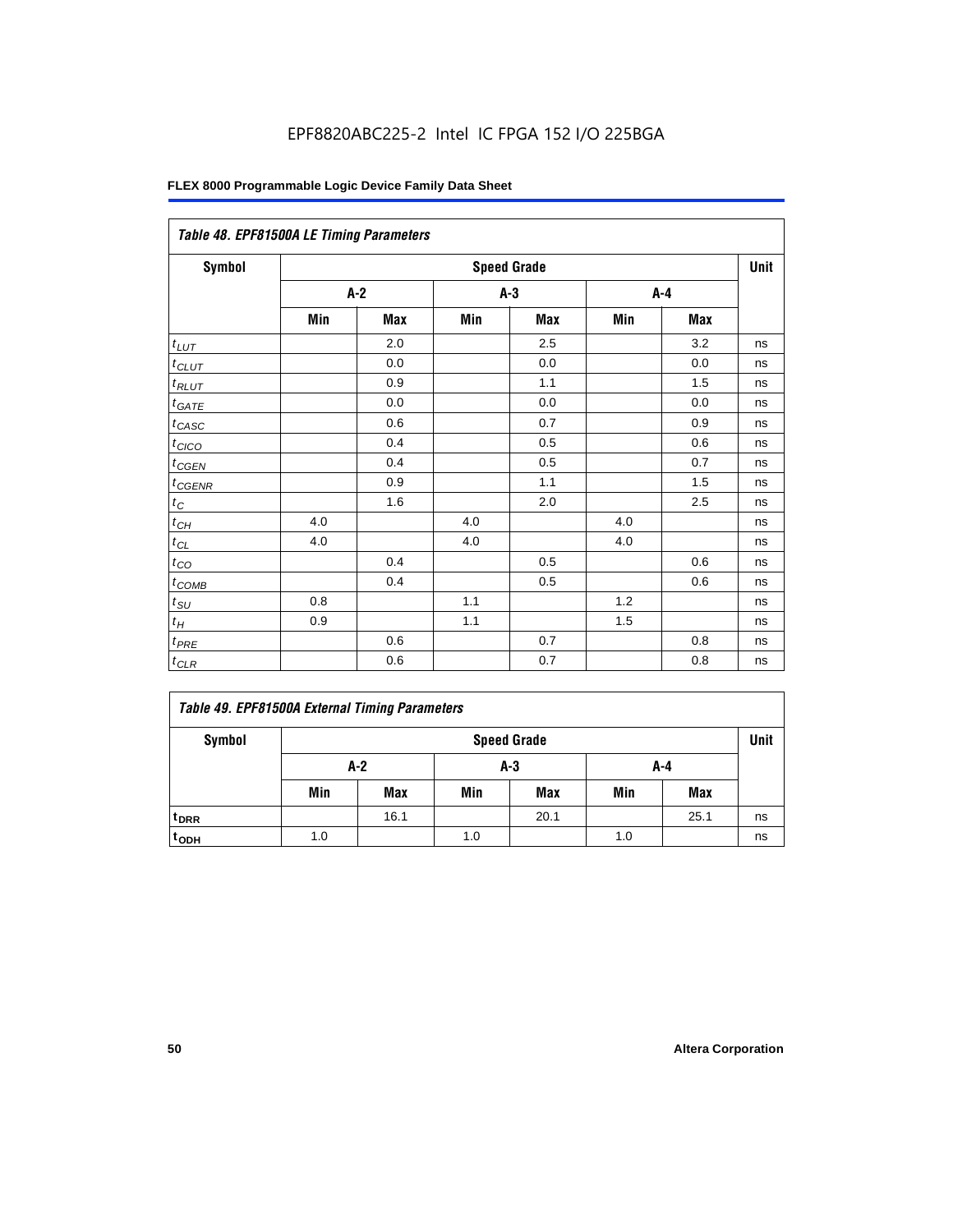| <b>Power</b><br><b>Consumption</b> | The supply power (P) for FLEX 8000 devices can be calculated with the<br>following equation:                                                                                                                                                                                                                                                                                                                                                                                                                                                            |    |  |  |  |  |  |
|------------------------------------|---------------------------------------------------------------------------------------------------------------------------------------------------------------------------------------------------------------------------------------------------------------------------------------------------------------------------------------------------------------------------------------------------------------------------------------------------------------------------------------------------------------------------------------------------------|----|--|--|--|--|--|
|                                    | $P = P_{INT} + P_{IO} = [(I_{CCSTANDBY} + I_{CCACTIVE}) \times V_{CC}] + P_{IO}$                                                                                                                                                                                                                                                                                                                                                                                                                                                                        |    |  |  |  |  |  |
|                                    | Typical $I_{\text{CCSTANDBY}}$ values are shown as $I_{\text{CC0}}$ in Table 11 on page 28 and<br>Table 15 on page 30. The P <sub>IO</sub> value, which depends on the device output<br>load characteristics and switching frequency, can be calculated using the<br>guidelines given in Application Note 74 (Evaluating Power for Altera<br>Devices). The I <sub>CCACTIVE</sub> value depends on the switching frequency and<br>the application logic. This value can be calculated based on the amount of<br>current that each LE typically consumes. |    |  |  |  |  |  |
|                                    | The following equation shows the general formula for calculating<br>ICCACTIVE:                                                                                                                                                                                                                                                                                                                                                                                                                                                                          |    |  |  |  |  |  |
|                                    | $I_{\text{CCACTIVE}} = K \times f_{\text{MAX}} \times N \times \text{tog}_{\text{LC}} \times \frac{\mu A}{\text{MHz} \times \text{LE}}$                                                                                                                                                                                                                                                                                                                                                                                                                 |    |  |  |  |  |  |
|                                    | The parameters in this equation are shown below:                                                                                                                                                                                                                                                                                                                                                                                                                                                                                                        |    |  |  |  |  |  |
|                                    | $=$ Maximum operating frequency in MHz<br>$f_{MAX}$<br>= Total number of logic cells used in the device<br>N<br>= Average percentage of logic cells toggling at each clock<br>$\log_{LC}$<br>K<br>$=$ Constant, shown in Table 50                                                                                                                                                                                                                                                                                                                       |    |  |  |  |  |  |
|                                    | <b>Table 50. Values for Constant K</b>                                                                                                                                                                                                                                                                                                                                                                                                                                                                                                                  |    |  |  |  |  |  |
|                                    | <b>Device</b>                                                                                                                                                                                                                                                                                                                                                                                                                                                                                                                                           | K  |  |  |  |  |  |
|                                    | 5.0-V FLEX 8000 devices                                                                                                                                                                                                                                                                                                                                                                                                                                                                                                                                 | 75 |  |  |  |  |  |
|                                    | 3.3-V FLEX 8000 devices                                                                                                                                                                                                                                                                                                                                                                                                                                                                                                                                 | 60 |  |  |  |  |  |
|                                    | This calculation provides an $I_{CC}$ estimate based on typical conditions<br>with no output load. The actual $I_{CC}$ value should be verified during<br>operation because this measurement is sensitive to the actual pattern in<br>the device and the environmental operating conditions.                                                                                                                                                                                                                                                            |    |  |  |  |  |  |
|                                    | Figure 20 shows the relationship between $I_{CC}$ and operating frequency<br>for several LE utilization values.                                                                                                                                                                                                                                                                                                                                                                                                                                         |    |  |  |  |  |  |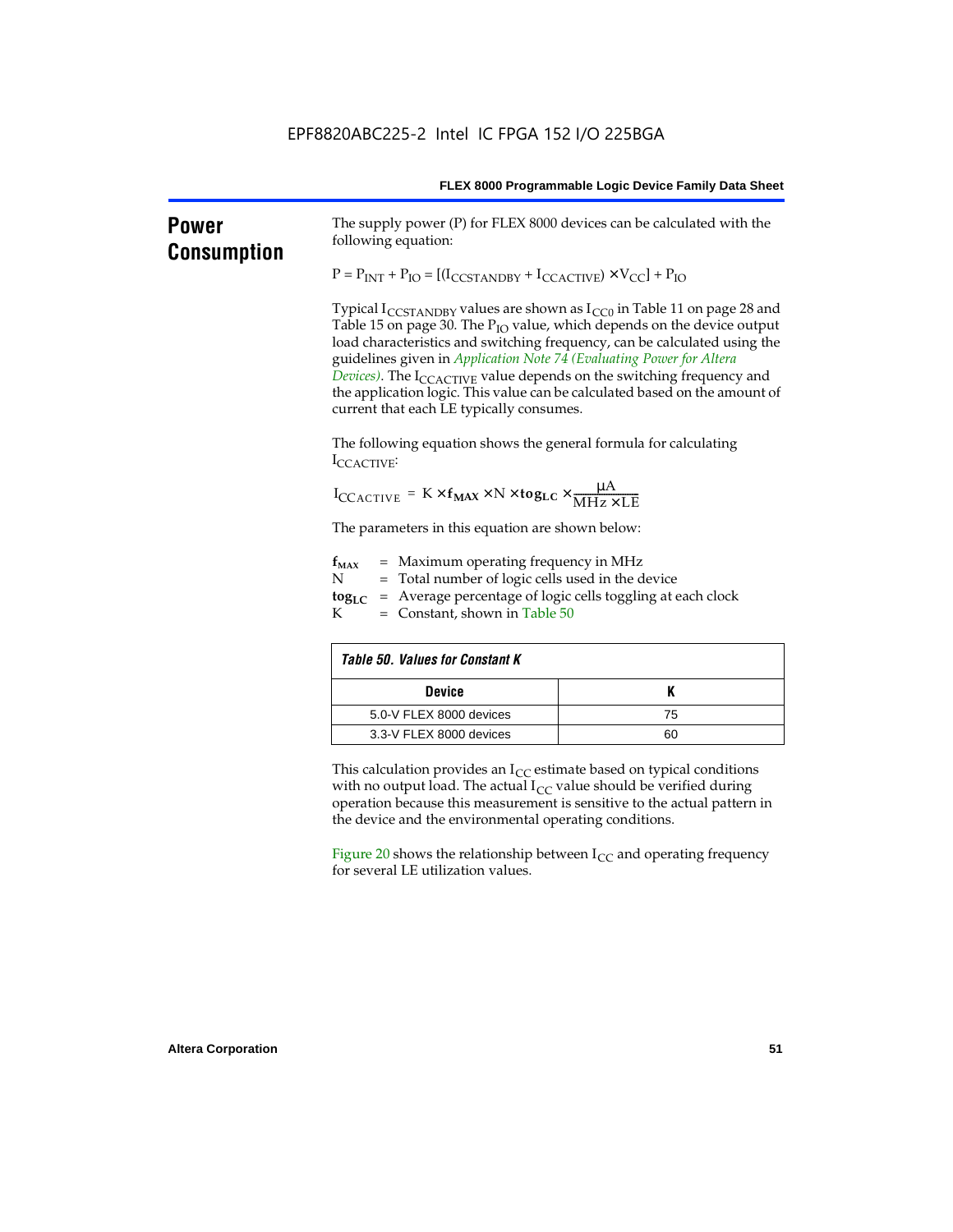

## **Configuration & Operation**

The FLEX 8000 architecture supports several configuration schemes to load a design into the device(s) on the circuit board. This section summarizes the device operating modes and available device configuration schemes.

For more information, go to *Application Note 33 (Configuring FLEX 8000 Devices)* and *Application Note 38 (Configuring Multiple FLEX 8000 Devices)*.

**52 Altera Corporation**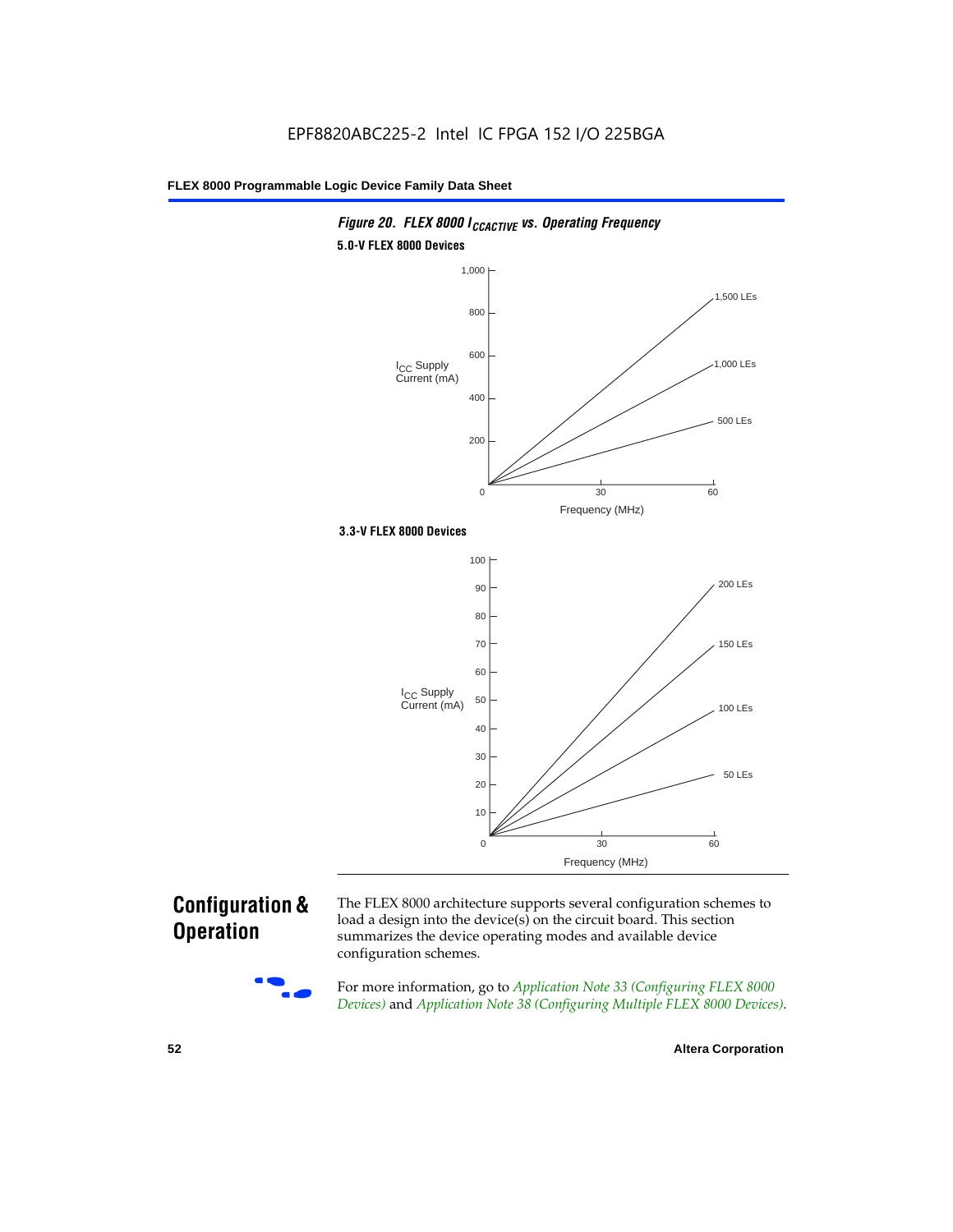#### **Operating Modes**

The FLEX 8000 architecture uses SRAM elements that require configuration data to be loaded whenever the device powers up and begins operation. The process of physically loading the SRAM programming data into the device is called *configuration*. During initialization, which occurs immediately after configuration, the device resets registers, enables I/O pins, and begins to operate as a logic device. The I/O pins are tri-stated during power-up, and before and during configuration. The configuration and initialization processes together are called *command mode*; normal device operation is called *user mode*.

SRAM elements allow FLEX 8000 devices to be reconfigured in-circuit with new programming data that is loaded into the device. Real-time reconfiguration is performed by forcing the device into command mode with a device pin, loading different programming data, reinitializing the device, and resuming user-mode operation. The entire reconfiguration process requires less than 100 ms and can be used to dynamically reconfigure an entire system. In-field upgrades can be performed by distributing new configuration files.

#### **Configuration Schemes**

The configuration data for a FLEX 8000 device can be loaded with one of six configuration schemes, chosen on the basis of the target application. Both active and passive schemes are available. In the active configuration schemes, the FLEX 8000 device functions as the controller, directing the loading operation, controlling external configuration devices, and completing the loading process. The clock source for all active configuration schemes is an oscillator on the FLEX 8000 device that operates between 2 MHz and 6 MHz. In the passive configuration schemes, an external controller guides the FLEX 8000 device. Table 51 shows the data source for each of the six configuration schemes.

| <b>Table 51. Data Source for Configuration</b> |             |                               |  |  |  |  |  |
|------------------------------------------------|-------------|-------------------------------|--|--|--|--|--|
| <b>Configuration Scheme</b>                    | Data Source |                               |  |  |  |  |  |
| Active serial                                  | AS          | Altera configuration device   |  |  |  |  |  |
| Active parallel up                             | APU         | Parallel configuration device |  |  |  |  |  |
| Active parallel down                           | <b>APD</b>  | Parallel configuration device |  |  |  |  |  |
| Passive serial                                 | PS          | Serial data path              |  |  |  |  |  |
| Passive parallel synchronous                   | <b>PPS</b>  | Intelligent host              |  |  |  |  |  |
| Passive parallel asynchronous                  | <b>PPA</b>  | Intelligent host              |  |  |  |  |  |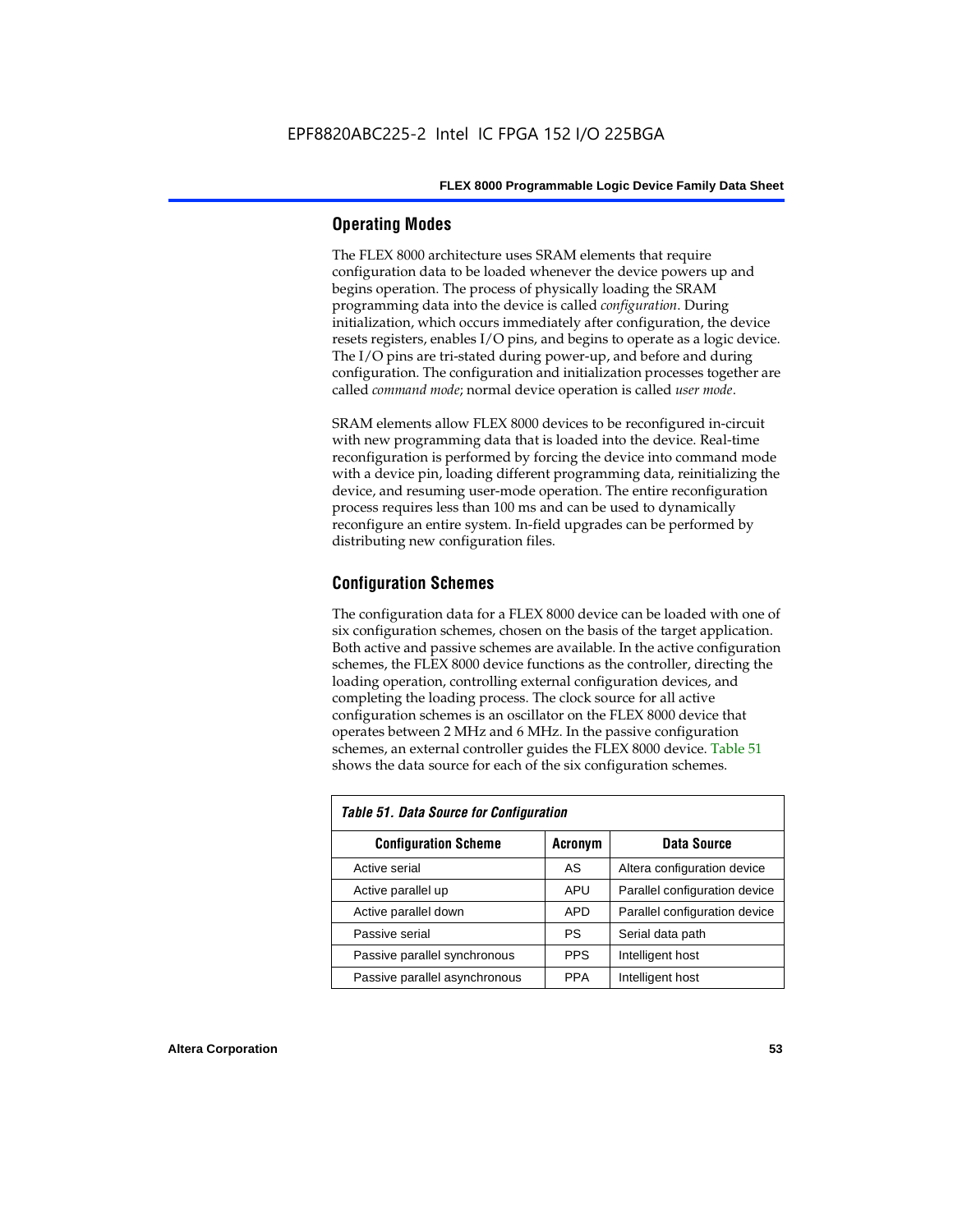# **Device Pin-Outs**

Tables 52 through 54 show the pin names and numbers for the dedicated pins in each FLEX 8000 device package.

| <b>Pin Name</b>  | 84-Pin<br><b>PLCC</b><br><b>EPF8282A</b> | 84-Pin<br><b>PLCC</b><br><b>EPF8452A</b><br><b>EPF8636A</b> | <b>100-Pin</b><br><b>TQFP</b><br><b>EPF8282A</b><br><b>EPF8282AV</b> | <b>100-Pin</b><br><b>TQFP</b><br><b>EPF8452A</b> | 144-Pin<br><b>TQFP</b><br><b>EPF8820A</b> | <b>160-Pin</b><br>PGA<br><b>EPF8452A</b> | <b>160-Pin</b><br><b>PQFP</b><br><b>EPF8820A</b><br>(1) |
|------------------|------------------------------------------|-------------------------------------------------------------|----------------------------------------------------------------------|--------------------------------------------------|-------------------------------------------|------------------------------------------|---------------------------------------------------------|
| nSP(2)           | 75                                       | 75                                                          | 75                                                                   | 76                                               | 110                                       | R1                                       | 1                                                       |
| MSELO(2)         | 74                                       | 74                                                          | 74                                                                   | 75                                               | 109                                       | P <sub>2</sub>                           | $\overline{2}$                                          |
| MSEL1(2)         | 53                                       | 53                                                          | 51                                                                   | 51                                               | 72                                        | A1                                       | 44                                                      |
| nSTATUS (2)      | 32                                       | 32                                                          | 24                                                                   | 25                                               | 37                                        | C <sub>13</sub>                          | 82                                                      |
| $n$ CONFIG $(2)$ | 33                                       | 33                                                          | 25                                                                   | 26                                               | 38                                        | A15                                      | 81                                                      |
| DCLK $(2)$       | 10                                       | 10                                                          | 100                                                                  | 100                                              | 143                                       | P <sub>14</sub>                          | 125                                                     |
| $CONF\_DONE(2)$  | 11                                       | 11                                                          | $\mathbf{1}$                                                         | $\mathbf{1}$                                     | 144                                       | N <sub>13</sub>                          | 124                                                     |
| nWS              | 30                                       | 30                                                          | 22                                                                   | 23                                               | 33                                        | F <sub>13</sub>                          | 87                                                      |
| nRS              | 48                                       | 48                                                          | 42                                                                   | 45                                               | 31                                        | C6                                       | 89                                                      |
| <b>RDCLK</b>     | 49                                       | 49                                                          | 45                                                                   | 46                                               | 12                                        | B <sub>5</sub>                           | 110                                                     |
| nCS              | 29                                       | 29                                                          | 21                                                                   | 22                                               | 4                                         | D <sub>15</sub>                          | 118                                                     |
| CS               | 28                                       | 28                                                          | 19                                                                   | 21                                               | 3                                         | E <sub>15</sub>                          | 121                                                     |
| RDYnBUSY         | 77                                       | 77                                                          | 77                                                                   | 78                                               | 20                                        | P3                                       | 100                                                     |
| CLKUSR           | 50                                       | 50                                                          | 47                                                                   | 47                                               | 13                                        | C <sub>5</sub>                           | 107                                                     |
| ADD17            | 51                                       | 51                                                          | 49                                                                   | 48                                               | 75                                        | <b>B4</b>                                | 40                                                      |
| ADD16            | 36                                       | 55                                                          | 28                                                                   | 54                                               | 76                                        | E <sub>2</sub>                           | 39                                                      |
| ADD15            | 56                                       | 56                                                          | 55                                                                   | 55                                               | 77                                        | D <sub>1</sub>                           | 38                                                      |
| ADD14            | 57                                       | 57                                                          | 57                                                                   | 57                                               | 78                                        | E <sub>1</sub>                           | 37                                                      |
| ADD13            | 58                                       | 58                                                          | 58                                                                   | 58                                               | 79                                        | F <sub>3</sub>                           | 36                                                      |
| ADD12            | 60                                       | 60                                                          | 59                                                                   | 60                                               | 83                                        | F <sub>2</sub>                           | 32                                                      |
| ADD11            | 61                                       | 61                                                          | 60                                                                   | 61                                               | 85                                        | F <sub>1</sub>                           | 30                                                      |
| ADD10            | 62                                       | 62                                                          | 61                                                                   | 62                                               | 87                                        | G2                                       | 28                                                      |
| ADD <sub>9</sub> | 63                                       | 63                                                          | 62                                                                   | 64                                               | 89                                        | G1                                       | 26                                                      |
| ADD <sub>8</sub> | 64                                       | 64                                                          | 64                                                                   | 65                                               | 92                                        | H1                                       | 22                                                      |
| ADD7             | 65                                       | 65                                                          | 65                                                                   | 66                                               | 94                                        | H <sub>2</sub>                           | 20                                                      |
| ADD6             | 66                                       | 66                                                          | 66                                                                   | 67                                               | 95                                        | J1                                       | 18                                                      |
| ADD <sub>5</sub> | 67                                       | 67                                                          | 67                                                                   | 68                                               | 97                                        | J2                                       | 16                                                      |
| ADD4             | 69                                       | 69                                                          | 68                                                                   | 70                                               | 102                                       | K <sub>2</sub>                           | 11                                                      |
| ADD3             | 70                                       | 70                                                          | 69                                                                   | 71                                               | 103                                       | K <sub>1</sub>                           | 10                                                      |
| ADD <sub>2</sub> | 71                                       | 71                                                          | 71                                                                   | 72                                               | 104                                       | K3                                       | 8                                                       |
| ADD1             | 76                                       | 72                                                          | 76                                                                   | 73                                               | 105                                       | M1                                       | $\overline{7}$                                          |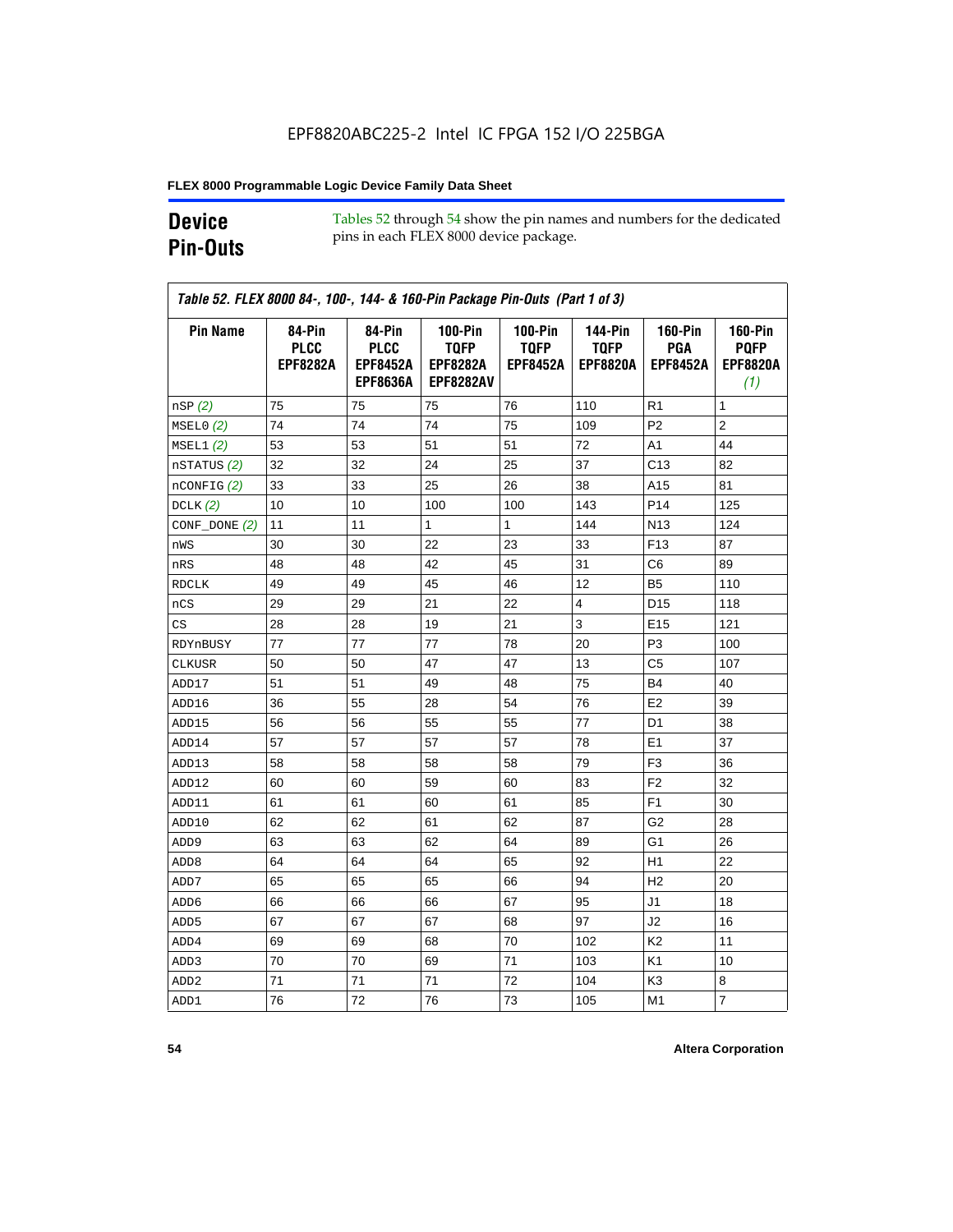| Table 52. FLEX 8000 84-, 100-, 144- & 160-Pin Package Pin-Outs (Part 2 of 3) |                                          |                                                             |                                                                      |                                                  |                                                  |                                                                                                       |                                                         |  |
|------------------------------------------------------------------------------|------------------------------------------|-------------------------------------------------------------|----------------------------------------------------------------------|--------------------------------------------------|--------------------------------------------------|-------------------------------------------------------------------------------------------------------|---------------------------------------------------------|--|
| <b>Pin Name</b>                                                              | 84-Pin<br><b>PLCC</b><br><b>EPF8282A</b> | 84-Pin<br><b>PLCC</b><br><b>EPF8452A</b><br><b>EPF8636A</b> | <b>100-Pin</b><br><b>TQFP</b><br><b>EPF8282A</b><br><b>EPF8282AV</b> | <b>100-Pin</b><br><b>TQFP</b><br><b>EPF8452A</b> | <b>144-Pin</b><br><b>TQFP</b><br><b>EPF8820A</b> | <b>160-Pin</b><br>PGA<br><b>EPF8452A</b>                                                              | <b>160-Pin</b><br><b>PQFP</b><br><b>EPF8820A</b><br>(1) |  |
| ADD <sub>0</sub>                                                             | 78                                       | 76                                                          | 78                                                                   | 77                                               | 106                                              | N <sub>3</sub>                                                                                        | 6                                                       |  |
| DATA7                                                                        | 3                                        | 2                                                           | 90                                                                   | 89                                               | 131                                              | P <sub>8</sub>                                                                                        | 140                                                     |  |
| DATA6                                                                        | $\overline{4}$                           | $\overline{4}$                                              | 91                                                                   | 91                                               | 132                                              | P <sub>10</sub>                                                                                       | 139                                                     |  |
| DATA5                                                                        | 6                                        | $\,6$                                                       | 92                                                                   | 95                                               | 133                                              | R <sub>12</sub>                                                                                       | 138                                                     |  |
| DATA4                                                                        | $\overline{7}$                           | $\overline{7}$                                              | 95                                                                   | 96                                               | 134                                              | R <sub>13</sub>                                                                                       | 136                                                     |  |
| DATA3                                                                        | 8                                        | 8                                                           | 97                                                                   | 97                                               | 135                                              | P <sub>13</sub>                                                                                       | 135                                                     |  |
| DATA2                                                                        | 9                                        | 9                                                           | 99                                                                   | 98                                               | 137                                              | R <sub>14</sub>                                                                                       | 133                                                     |  |
| DATA1                                                                        | 13                                       | 13                                                          | $\overline{4}$                                                       | $\overline{4}$                                   | 138                                              | N <sub>15</sub>                                                                                       | 132                                                     |  |
| DATA0                                                                        | 14                                       | 14                                                          | 5                                                                    | 5                                                | 140                                              | K <sub>13</sub>                                                                                       | 129                                                     |  |
| SDOUT(3)                                                                     | 79                                       | 78                                                          | 79                                                                   | 79                                               | 23                                               | P <sub>4</sub>                                                                                        | 97                                                      |  |
| TDI $(4)$                                                                    | 55                                       | 45 $(5)$                                                    | 54                                                                   | $\overline{\phantom{0}}$                         | 96                                               | $\overline{\phantom{0}}$                                                                              | 17                                                      |  |
| TDO(4)                                                                       | 27                                       | 27(5)                                                       | 18                                                                   | $\overline{\phantom{0}}$                         | 18                                               | $-$                                                                                                   | 102                                                     |  |
| TCK $(4)$ , $(6)$                                                            | 72                                       | 44 $(5)$                                                    | 72                                                                   |                                                  | 88                                               | $\overline{a}$                                                                                        | 27                                                      |  |
| TMS $(4)$                                                                    | 20                                       | 43 $(5)$                                                    | 11                                                                   |                                                  | 86                                               | $\overline{\phantom{0}}$                                                                              | 29                                                      |  |
| TRST $(7)$                                                                   | 52                                       | 52(8)                                                       | 50                                                                   |                                                  | 71                                               | $\overline{a}$                                                                                        | 45                                                      |  |
| Dedicated                                                                    | 12, 31, 54,                              | 12, 31, 54,                                                 | 3, 23, 53, 73 3, 24, 53,                                             |                                                  | 9, 26, 82,                                       | C3, D14,                                                                                              | 14, 33, 94,                                             |  |
| Inputs $(10)$                                                                | 73                                       | 73                                                          |                                                                      | 74                                               | 99                                               | N <sub>2</sub> , R <sub>15</sub>                                                                      | 113                                                     |  |
| VCCINT                                                                       | 17, 38, 59,<br>80                        | 17, 38, 59,<br>80                                           | 6, 20, 37, 56, 9, 32, 49,<br>70, 87                                  | 59, 82                                           | 8, 28, 70,<br>90, 111                            | B2, C4, D3,<br>D8, D12,<br>G3, G12,<br>H4, H13,<br>J3, J12,<br>M4, M7,<br>M9, M13,<br>N <sub>12</sub> | 3, 24, 46,<br>92, 114,<br>160                           |  |
| <b>VCCIO</b>                                                                 |                                          |                                                             | $\overline{\phantom{0}}$                                             | $\overline{\phantom{0}}$                         | 16, 40, 60,<br>69, 91,<br>112, 122,<br>141       | -                                                                                                     | 23, 47, 57,<br>69, 79,<br>104, 127,<br>137, 149,<br>159 |  |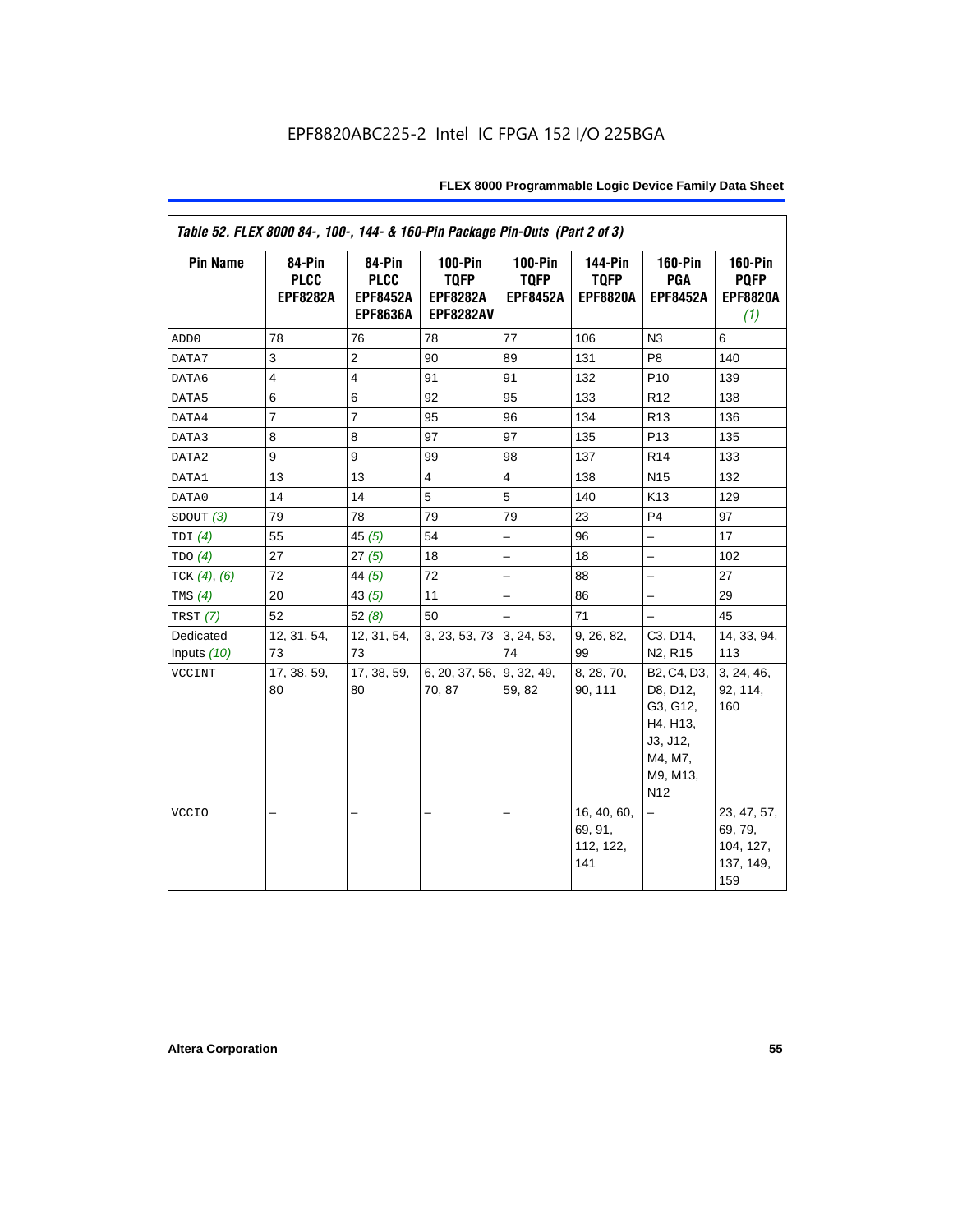| Table 52. FLEX 8000 84-, 100-, 144- & 160-Pin Package Pin-Outs (Part 3 of 3) |                                          |                                                             |                                                          |                                                                                |                                                           |                                                                                                               |                                                                                        |
|------------------------------------------------------------------------------|------------------------------------------|-------------------------------------------------------------|----------------------------------------------------------|--------------------------------------------------------------------------------|-----------------------------------------------------------|---------------------------------------------------------------------------------------------------------------|----------------------------------------------------------------------------------------|
| <b>Pin Name</b>                                                              | 84-Pin<br><b>PLCC</b><br><b>EPF8282A</b> | 84-Pin<br><b>PLCC</b><br><b>EPF8452A</b><br><b>EPF8636A</b> | $100-Pin$<br>TQFP<br><b>EPF8282A</b><br><b>EPF8282AV</b> | $100-Pin$<br><b>TQFP</b><br><b>EPF8452A</b>                                    | <b>144-Pin</b><br><b>TQFP</b><br><b>EPF8820A</b>          | <b>160-Pin</b><br>PGA<br><b>EPF8452A</b>                                                                      | <b>160-Pin</b><br><b>PQFP</b><br><b>EPF8820A</b><br>(1)                                |
| <b>GND</b>                                                                   | 5, 26, 47, 68                            | 5, 26, 47,<br>68                                            | 2, 13, 30, 44,<br>52, 63, 80,<br>94                      | 19, 44, 69,<br>94                                                              | 7, 17, 27,<br>39, 54,<br>80, 81,<br>100, 101,<br>128, 142 | C12, D4,<br>D7, D9,<br>D13, G4,<br>G13, H3,<br>H12, J4,<br>J13, L1,<br>M3, M8,<br>M12, M15,<br>N <sub>4</sub> | 12, 13, 34,<br>35, 51, 63,<br>75, 80, 83,<br>93, 103,<br>115, 126,<br>131, 143,<br>155 |
| No Connect<br>(N.C.)<br>Total User I/O<br>Pins $(9)$                         | 64                                       | 64                                                          | 74                                                       | 2, 6, 13, 30,<br>37, 42, 43,<br>50, 52, 56,<br>63, 80, 87,<br>92, 93, 99<br>64 | 108                                                       | 116                                                                                                           | 116                                                                                    |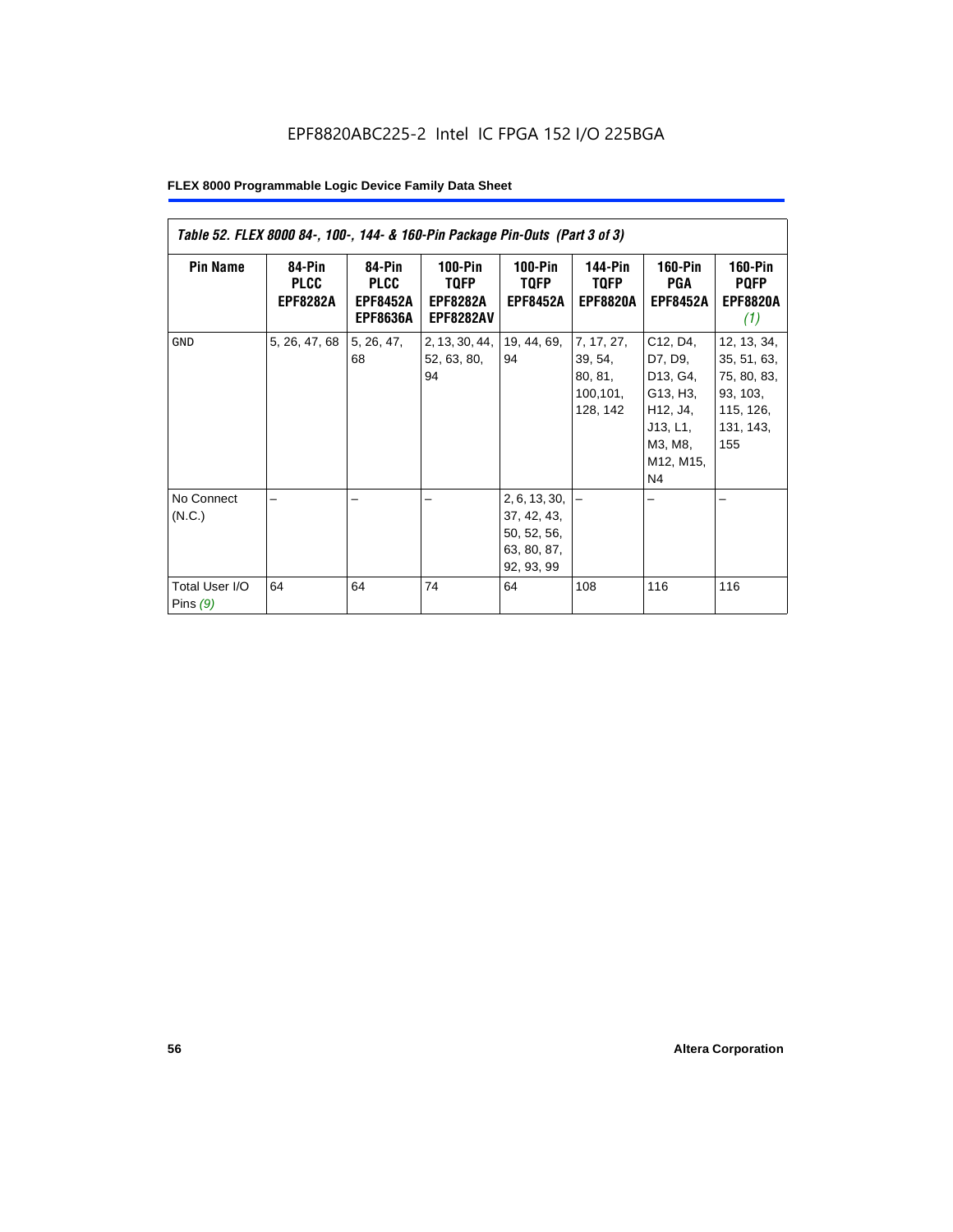| Table 53. FLEX 8000 160-, 192- & 208-Pin Package Pin-Outs (Part 1 of 2) |                                                  |                                                  |                                                   |                        |                        |                                                                   |
|-------------------------------------------------------------------------|--------------------------------------------------|--------------------------------------------------|---------------------------------------------------|------------------------|------------------------|-------------------------------------------------------------------|
| <b>Pin Name</b>                                                         | <b>160-Pin</b><br><b>PQFP</b><br><b>EPF8452A</b> | <b>160-Pin</b><br><b>PQFP</b><br><b>EPF8636A</b> | 192-Pin PGA<br><b>EPF8636A</b><br><b>EPF8820A</b> | 208-Pin<br><b>PQFP</b> | 208-Pin<br><b>PQFP</b> | 208-Pin<br><b>PQFP</b><br>EPF8636A (1) EPF8820A (1) EPF81188A (1) |
| nSP (2)                                                                 | 120                                              | 1                                                | R <sub>15</sub>                                   | 207                    | 207                    | 5                                                                 |
| MSELO(2)                                                                | 117                                              | 3                                                | T <sub>15</sub>                                   | 4                      | 4                      | 21                                                                |
| MSEL1(2)                                                                | 84                                               | 38                                               | T <sub>3</sub>                                    | 49                     | 49                     | 33                                                                |
| nSTATUS (2)                                                             | 37                                               | 83                                               | B <sub>3</sub>                                    | 108                    | 108                    | 124                                                               |
| nCONFIG (2)                                                             | 40                                               | 81                                               | C <sub>3</sub>                                    | 103                    | 103                    | 107                                                               |
| DCLK $(2)$                                                              | 1                                                | 120                                              | C <sub>15</sub>                                   | 158                    | 158                    | 154                                                               |
| CONF_DONE<br>(2)                                                        | 4                                                | 118                                              | <b>B15</b>                                        | 153                    | 153                    | 138                                                               |
| nWS                                                                     | 30                                               | 89                                               | C5                                                | 114                    | 114                    | 118                                                               |
| nRS                                                                     | 71                                               | 50                                               | B <sub>5</sub>                                    | 66                     | 116                    | 121                                                               |
| <b>RDCLK</b>                                                            | 73                                               | 48                                               | C <sub>11</sub>                                   | 64                     | 137                    | 137                                                               |
| nCS                                                                     | 29                                               | 91                                               | <b>B13</b>                                        | 116                    | 145                    | 142                                                               |
| CS                                                                      | 27                                               | 93                                               | A16                                               | 118                    | 148                    | 144                                                               |
| RDYnBUSY                                                                | 125                                              | 155                                              | A <sub>8</sub>                                    | 201                    | 127                    | 128                                                               |
| CLKUSR                                                                  | 76                                               | 44                                               | A10                                               | 59                     | 134                    | 134                                                               |
| ADD17                                                                   | 78                                               | 43                                               | R <sub>5</sub>                                    | 57                     | 43                     | 46                                                                |
| ADD16                                                                   | 91                                               | 33                                               | U <sub>3</sub>                                    | 43                     | 42                     | 45                                                                |
| ADD15                                                                   | 92                                               | 31                                               | T <sub>5</sub>                                    | 41                     | 41                     | 44                                                                |
| ADD14                                                                   | 94                                               | 29                                               | U <sub>4</sub>                                    | 39                     | 40                     | 39                                                                |
| ADD13                                                                   | 95                                               | 27                                               | R <sub>6</sub>                                    | 37                     | 39                     | 37                                                                |
| ADD12                                                                   | 96                                               | 24                                               | T <sub>6</sub>                                    | 31                     | 35                     | 36                                                                |
| ADD11                                                                   | 97                                               | 23                                               | R7                                                | 30                     | 33                     | 31                                                                |
| ADD10                                                                   | 98                                               | 22                                               | T7                                                | 29                     | 31                     | 30                                                                |
| ADD <sub>9</sub>                                                        | 99                                               | 21                                               | T <sub>8</sub>                                    | 28                     | 29                     | 29                                                                |
| ADD <sub>8</sub>                                                        | 101                                              | 20                                               | U <sub>9</sub>                                    | 24                     | 25                     | 26                                                                |
| ADD7                                                                    | 102                                              | 19                                               | U10                                               | 23                     | 23                     | 25                                                                |
| ADD <sub>6</sub>                                                        | 103                                              | 18                                               | U11                                               | 22                     | 21                     | 24                                                                |
| ADD <sub>5</sub>                                                        | 104                                              | 17                                               | U12                                               | 21                     | 19                     | 18                                                                |
| ADD4                                                                    | 105                                              | 13                                               | R <sub>12</sub>                                   | 14                     | 14                     | 17                                                                |
| ADD <sub>3</sub>                                                        | 106                                              | 11                                               | U14                                               | 12                     | 13                     | 16                                                                |
| ADD <sub>2</sub>                                                        | 109                                              | 9                                                | U15                                               | 10                     | 11                     | 10                                                                |
| ADD1                                                                    | 110                                              | $\overline{7}$                                   | R <sub>13</sub>                                   | 8                      | 10                     | 9                                                                 |
| ADD <sub>0</sub>                                                        | 123                                              | 157                                              | U16                                               | 203                    | 9                      | 8                                                                 |
| DATA7                                                                   | 144                                              | 137                                              | H <sub>17</sub>                                   | 178                    | 178                    | 177                                                               |
| DATA6                                                                   | 150                                              | 132                                              | G17                                               | 172                    | 176                    | 175                                                               |
| DATA5                                                                   | 152                                              | 129                                              | F <sub>17</sub>                                   | 169                    | 174                    | 172                                                               |

**Altera Corporation 57**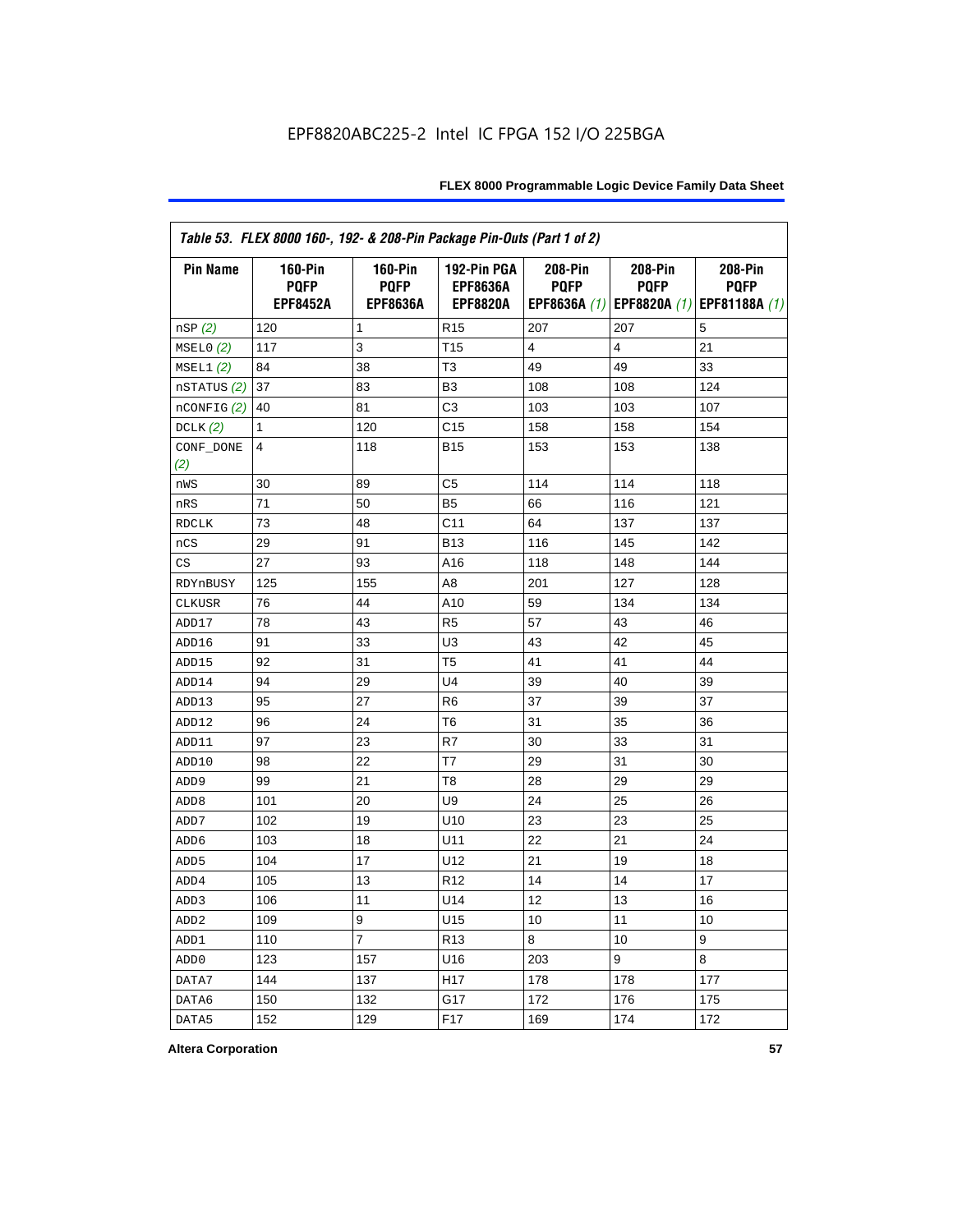| <b>Pin Name</b>                     | <b>160-Pin</b><br><b>PQFP</b>                                | $160-Pin$<br><b>PQFP</b>                                                   | 192-Pin PGA<br><b>EPF8636A</b>                                                                                                    | 208-Pin<br><b>PQFP</b>                                                                                                                                                           | 208-Pin<br><b>PQFP</b>                                                              | 208-Pin<br><b>PQFP</b>                                                                                   |
|-------------------------------------|--------------------------------------------------------------|----------------------------------------------------------------------------|-----------------------------------------------------------------------------------------------------------------------------------|----------------------------------------------------------------------------------------------------------------------------------------------------------------------------------|-------------------------------------------------------------------------------------|----------------------------------------------------------------------------------------------------------|
|                                     | <b>EPF8452A</b>                                              | <b>EPF8636A</b>                                                            | <b>EPF8820A</b>                                                                                                                   | EPF8636A (1)                                                                                                                                                                     | EPF8820A (1)                                                                        | EPF81188A (1)                                                                                            |
| DATA4                               | 154                                                          | 127                                                                        | E17                                                                                                                               | 165                                                                                                                                                                              | 172                                                                                 | 170                                                                                                      |
| DATA3                               | 157                                                          | 124                                                                        | G15                                                                                                                               | 162                                                                                                                                                                              | 171                                                                                 | 168                                                                                                      |
| DATA2                               | 159                                                          | 122                                                                        | F <sub>15</sub>                                                                                                                   | 160                                                                                                                                                                              | 167                                                                                 | 166                                                                                                      |
| DATA1                               | 11                                                           | 115                                                                        | E16                                                                                                                               | 149                                                                                                                                                                              | 165                                                                                 | 163                                                                                                      |
| DATA0                               | 12                                                           | 113                                                                        | C <sub>16</sub>                                                                                                                   | 147                                                                                                                                                                              | 162                                                                                 | 161                                                                                                      |
| SDOUT(3)                            | 128                                                          | 152                                                                        | C7(11)                                                                                                                            | 198                                                                                                                                                                              | 124                                                                                 | 119                                                                                                      |
| TDI(4)                              | $\overline{\phantom{0}}$                                     | 55                                                                         | R <sub>11</sub>                                                                                                                   | 72                                                                                                                                                                               | 20                                                                                  |                                                                                                          |
| TDO(4)                              |                                                              | 95                                                                         | B <sub>9</sub>                                                                                                                    | 120                                                                                                                                                                              | 129                                                                                 |                                                                                                          |
| TCK $(4)$ , $(6)$                   |                                                              | 57                                                                         | U8                                                                                                                                | 74                                                                                                                                                                               | 30                                                                                  |                                                                                                          |
| TMS $(4)$                           |                                                              | 59                                                                         | U7                                                                                                                                | 76                                                                                                                                                                               | 32                                                                                  | $\overline{\phantom{0}}$                                                                                 |
| TRST $(7)$                          |                                                              | 40                                                                         | R <sub>3</sub>                                                                                                                    | 54                                                                                                                                                                               | 54                                                                                  |                                                                                                          |
| Dedicated<br>Inputs $(10)$          | 5, 36, 85, 116                                               | 6, 35, 87, 116                                                             | A5, U5, U13,<br>A13                                                                                                               | 7, 45, 112,<br>150                                                                                                                                                               | 17, 36, 121,<br>140                                                                 | 13, 41, 116,<br>146                                                                                      |
| <b>VCCINT</b><br>(5.0 V)            | 21, 41, 53, 67,<br>80, 81, 100, 121,<br>133, 147, 160        | 4, 5, 26, 85,<br>106                                                       | C8, C9, C10,<br>R8, R9, R10,<br>R <sub>14</sub>                                                                                   | 5, 6, 33, 110,<br>137                                                                                                                                                            | 5, 6, 27, 48,<br>119, 141                                                           | 4, 20, 35, 48,<br>50, 102, 114,<br>131, 147                                                              |
| <b>VCCIO</b><br>(5.0 V or<br>3.3 V  |                                                              | 25, 41, 60, 70,<br>80, 107, 121,<br>140, 149, 160                          | D3, D4, D9,<br>D14, D15, G4,<br>G14, L4, L14,<br>P4, P9, P14                                                                      | 32, 55, 78, 91,<br>102, 138, 159,<br>182, 193, 206                                                                                                                               | 26, 55, 69, 87,<br>102, 131, 159,<br>173, 191, 206                                  | 3, 19, 34, 49,<br>69, 87, 106,<br>123, 140, 156,<br>174, 192                                             |
| GND                                 | 13, 14, 28, 46,<br>60, 75, 93, 107,<br>108, 126, 140,<br>155 | 15, 16, 36, 37,<br>45, 51, 75, 84,<br>86, 96, 97,<br>117, 126, 131,<br>154 | C4, D7, D8,<br>D10, D11, H4,<br>H <sub>14</sub> , K <sub>4</sub> , K <sub>14</sub> ,<br>P7, P8, P10,<br>P <sub>11</sub>           | 19, 20, 46, 47,<br>60, 67, 96,<br>109, 111, 124,<br>125, 151, 164,<br>171, 200                                                                                                   | 15, 16, 37, 38,<br>60, 78, 96,<br>109, 110, 120,<br>130, 142, 152,<br>164, 182, 200 | 11, 12, 27, 28,<br>42, 43, 60, 78,<br>96, 105, 115,<br>122, 132, 139,<br>148, 155, 159,<br>165, 183, 201 |
| No Connect<br>(N.C.)                | 2, 3, 38, 39, 70,<br>82, 83, 118, 119,<br>148                | 2, 39, 82, 119                                                             | C6, C12, C13,<br>C14, E3, E15,<br>F3, J3, J4,<br>J14, J15, N3,<br>N <sub>15</sub> , P <sub>3</sub> , P <sub>15</sub> ,<br>R4 (12) | 1, 2, 3, 16, 17,<br>18, 25, 26, 27,<br>34, 35, 36, 50,<br>51, 52, 53,<br>104, 105, 106,<br>107, 121, 122,<br>123, 130, 131,<br>132, 139, 140,<br>141, 154, 155,<br>156, 157, 208 | 1, 2, 3, 50, 51,<br>52, 53, 104,<br>105, 106, 107,<br>154, 155, 156,<br>157, 208    | 1, 2, 51, 52, 53,<br>54, 103, 104,<br>157, 158, 207,<br>208                                              |
| <b>Total User</b><br>I/O Pins $(9)$ | 116                                                          | 114                                                                        | 132, 148 (13)                                                                                                                     | 132                                                                                                                                                                              | 148                                                                                 | 144                                                                                                      |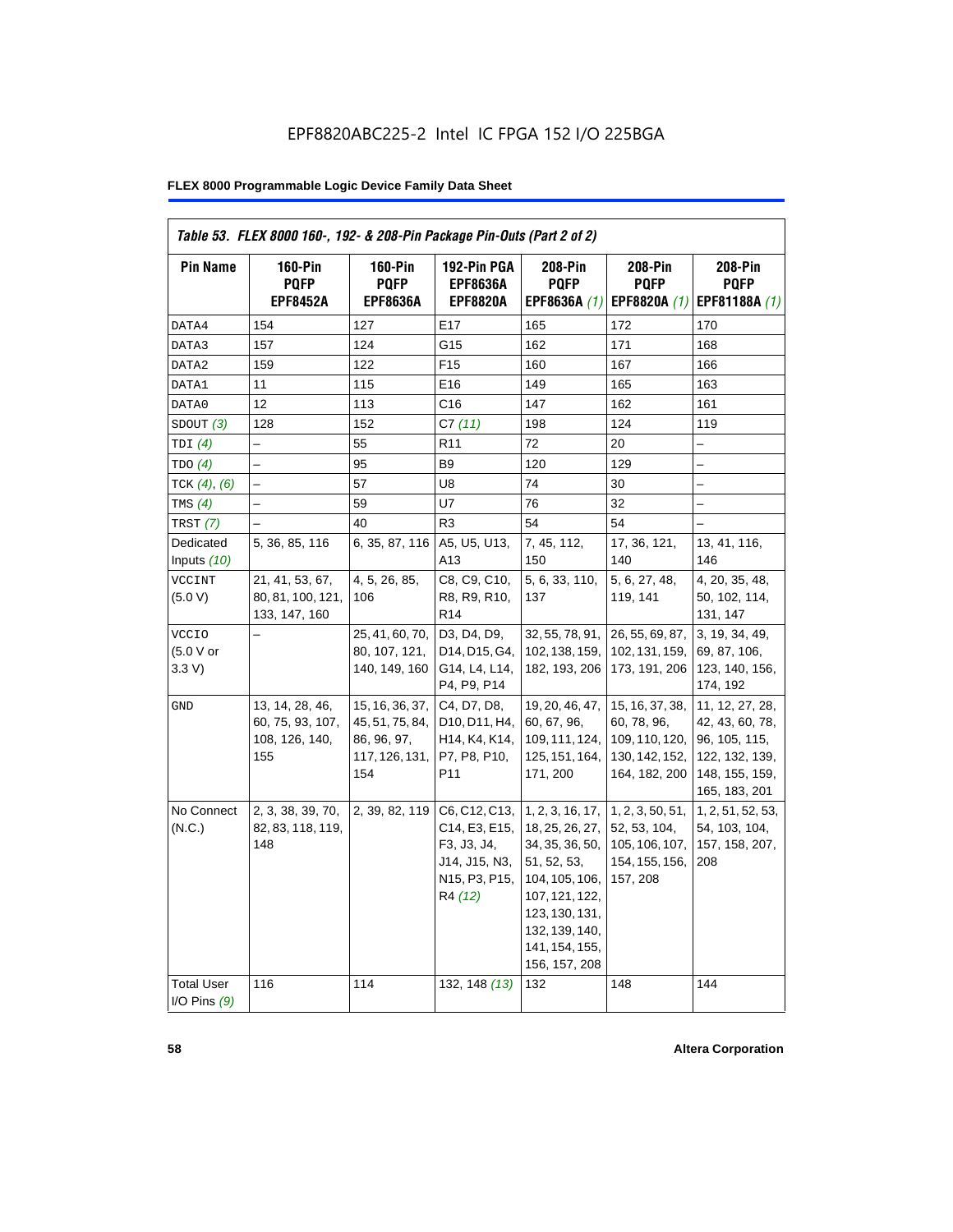| Table 54. FLEX 8000 225-, 232-, 240-, 280- & 304-Pin Package Pin-Outs (Part 1 of 3) |                                                 |                                           |                                            |                                                   |                                    |                                            |
|-------------------------------------------------------------------------------------|-------------------------------------------------|-------------------------------------------|--------------------------------------------|---------------------------------------------------|------------------------------------|--------------------------------------------|
| <b>Pin Name</b>                                                                     | <b>225-Pin</b><br><b>BGA</b><br><b>EPF8820A</b> | 232-Pin<br><b>PGA</b><br><b>EPF81188A</b> | <b>240-Pin</b><br><b>PQFP</b><br>EPF81188A | <b>240-Pin</b><br><b>PQFP</b><br><b>EPF81500A</b> | 280-Pin<br><b>PGA</b><br>EPF81500A | 304-Pin<br><b>ROFP</b><br><b>EPF81500A</b> |
| nSP(2)                                                                              | A15                                             | C14                                       | 237                                        | 237                                               | W <sub>1</sub>                     | 304                                        |
| MSELO(2)                                                                            | <b>B14</b>                                      | G15                                       | 21                                         | 19                                                | N <sub>1</sub>                     | 26                                         |
| MSEL1(2)                                                                            | R <sub>15</sub>                                 | L15                                       | 40                                         | 38                                                | H <sub>3</sub>                     | 51                                         |
| nSTATUS (2)                                                                         | P <sub>2</sub>                                  | L <sub>3</sub>                            | 141                                        | 142                                               | G19                                | 178                                        |
| $n$ CONFIG $(2)$                                                                    | R <sub>1</sub>                                  | R <sub>4</sub>                            | 117                                        | 120                                               | <b>B18</b>                         | 152                                        |
| DCLK(2)                                                                             | B <sub>2</sub>                                  | C <sub>4</sub>                            | 184                                        | 183                                               | U18                                | 230                                        |
| CONF_DONE (2)                                                                       | A1                                              | G3                                        | 160                                        | 161                                               | M16                                | 204                                        |
| nWS                                                                                 | L4                                              | P <sub>1</sub>                            | 133                                        | 134                                               | F <sub>18</sub>                    | 167                                        |
| nRS                                                                                 | K <sub>5</sub>                                  | N <sub>1</sub>                            | 137                                        | 138                                               | G18                                | 171                                        |
| <b>RDCLK</b>                                                                        | F <sub>1</sub>                                  | G <sub>2</sub>                            | 158                                        | 159                                               | M17                                | 202                                        |
| nCS                                                                                 | D <sub>1</sub>                                  | E <sub>2</sub>                            | 166                                        | 167                                               | N <sub>16</sub>                    | 212                                        |
| CS                                                                                  | C1                                              | E <sub>3</sub>                            | 169                                        | 170                                               | N <sub>18</sub>                    | 215                                        |
| RDYnBUSY                                                                            | J3                                              | K <sub>2</sub>                            | 146                                        | 147                                               | J17                                | 183                                        |
| <b>CLKUSR</b>                                                                       | G <sub>2</sub>                                  | H <sub>2</sub>                            | 155                                        | 156                                               | K <sub>19</sub>                    | 199                                        |
| ADD17                                                                               | M14                                             | R <sub>15</sub>                           | 58                                         | 56                                                | E <sub>3</sub>                     | 73                                         |
| ADD16                                                                               | L12                                             | T17                                       | 56                                         | 54                                                | E <sub>2</sub>                     | 71                                         |
| ADD15                                                                               | M15                                             | P <sub>15</sub>                           | 54                                         | 52                                                | F <sub>4</sub>                     | 69                                         |
| ADD14                                                                               | L13                                             | M14                                       | 47                                         | 45                                                | G1                                 | 60                                         |
| ADD13                                                                               | L14                                             | M15                                       | 45                                         | 43                                                | H <sub>2</sub>                     | 58                                         |
| ADD12                                                                               | K <sub>13</sub>                                 | M16                                       | 43                                         | 41                                                | H1                                 | 56                                         |
| ADD11                                                                               | K <sub>15</sub>                                 | K <sub>15</sub>                           | 36                                         | 34                                                | J3                                 | 47                                         |
| ADD10                                                                               | J13                                             | K17                                       | 34                                         | 32                                                | K <sub>3</sub>                     | 45                                         |
| ADD <sub>9</sub>                                                                    | J15                                             | J14                                       | 32                                         | 30                                                | K4                                 | 43                                         |
| ADD <sub>8</sub>                                                                    | G14                                             | J15                                       | 29                                         | 27                                                | L1                                 | 34                                         |
| ADD7                                                                                | G13                                             | H <sub>17</sub>                           | 27                                         | 25                                                | L2                                 | 32                                         |
| ADD <sub>6</sub>                                                                    | G11                                             | H <sub>15</sub>                           | 25                                         | 23                                                | M <sub>1</sub>                     | 30                                         |
| ADD <sub>5</sub>                                                                    | F <sub>14</sub>                                 | F <sub>16</sub>                           | 18                                         | 16                                                | N <sub>2</sub>                     | 20                                         |
| ADD4                                                                                | E <sub>13</sub>                                 | F <sub>15</sub>                           | 16                                         | 14                                                | N <sub>3</sub>                     | 18                                         |
| ADD3                                                                                | D <sub>15</sub>                                 | F14                                       | 14                                         | 12                                                | N <sub>4</sub>                     | 16                                         |
| ADD <sub>2</sub>                                                                    | D <sub>14</sub>                                 | D <sub>15</sub>                           | 7                                          | 5                                                 | U1                                 | 8                                          |
| ADD1                                                                                | E12                                             | <b>B17</b>                                | 5                                          | 3                                                 | U2                                 | 6                                          |
| ADD <sub>0</sub>                                                                    | C <sub>15</sub>                                 | C <sub>15</sub>                           | 3                                          | 1                                                 | V <sub>1</sub>                     | 4                                          |
| DATA7                                                                               | A7                                              | A7                                        | 205                                        | 199                                               | W13                                | 254                                        |
| DATA6                                                                               | D7                                              | D <sub>8</sub>                            | 203                                        | 197                                               | W14                                | 252                                        |
| DATA5                                                                               | A6                                              | B7                                        | 200                                        | 196                                               | W15                                | 250                                        |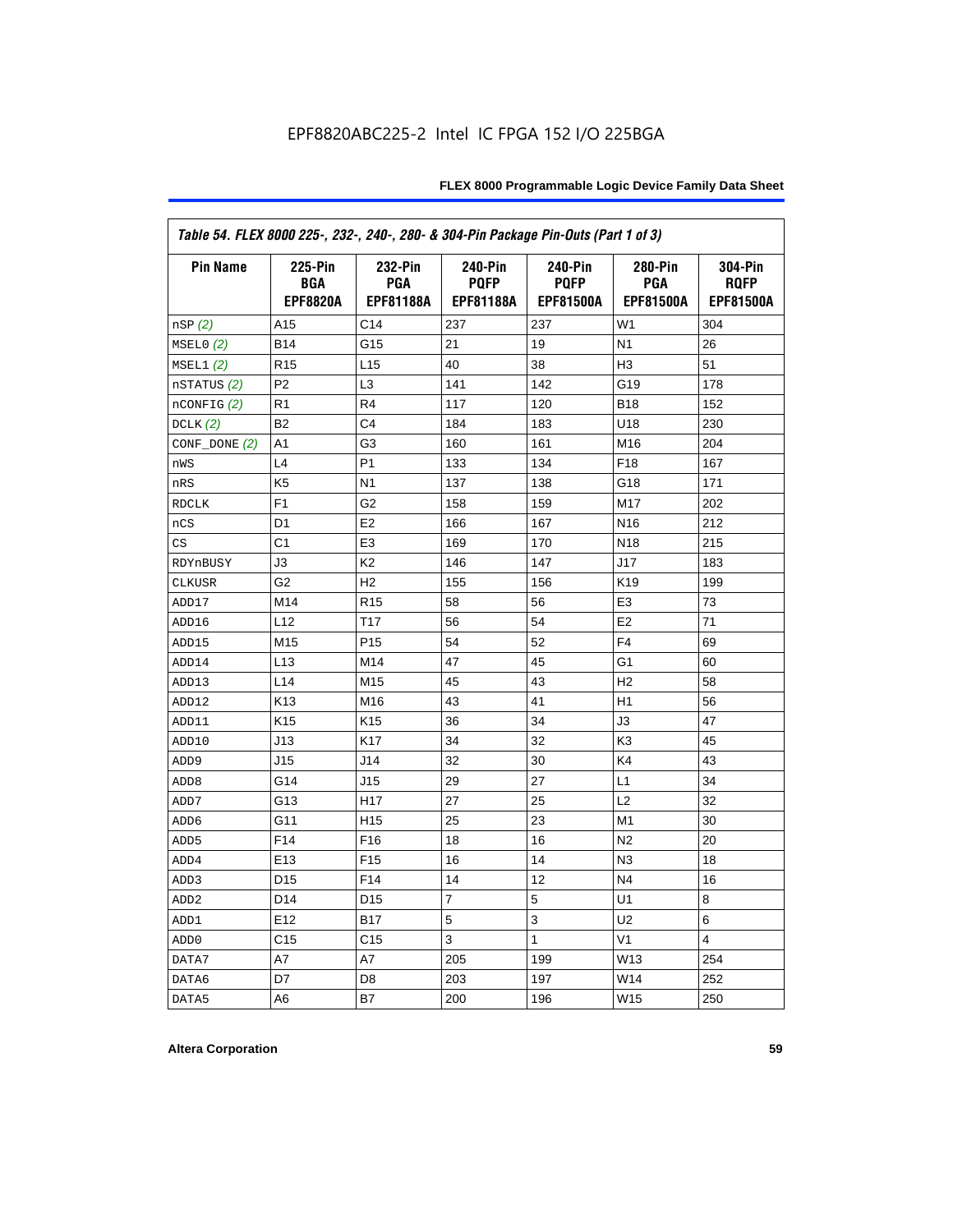| Table 54. FLEX 8000 225-, 232-, 240-, 280- & 304-Pin Package Pin-Outs (Part 2 of 3) |                                                                                                               |                                                                              |                                                                |                                                                              |                                                                                                                            |                                                                      |
|-------------------------------------------------------------------------------------|---------------------------------------------------------------------------------------------------------------|------------------------------------------------------------------------------|----------------------------------------------------------------|------------------------------------------------------------------------------|----------------------------------------------------------------------------------------------------------------------------|----------------------------------------------------------------------|
| <b>Pin Name</b>                                                                     | 225-Pin<br><b>BGA</b><br><b>EPF8820A</b>                                                                      | 232-Pin<br>PGA<br><b>EPF81188A</b>                                           | 240-Pin<br><b>PQFP</b><br><b>EPF81188A</b>                     | 240-Pin<br><b>PQFP</b><br><b>EPF81500A</b>                                   | <b>280-Pin</b><br>PGA<br><b>EPF81500A</b>                                                                                  | <b>304-Pin</b><br><b>RQFP</b><br><b>EPF81500A</b>                    |
| DATA4                                                                               | A <sub>5</sub>                                                                                                | C7                                                                           | 198                                                            | 194                                                                          | W16                                                                                                                        | 248                                                                  |
| DATA3                                                                               | <b>B5</b>                                                                                                     | D7                                                                           | 196                                                            | 193                                                                          | W17                                                                                                                        | 246                                                                  |
| DATA2                                                                               | E <sub>6</sub>                                                                                                | <b>B5</b>                                                                    | 194                                                            | 190                                                                          | V16                                                                                                                        | 243                                                                  |
| DATA1                                                                               | D <sub>5</sub>                                                                                                | A3                                                                           | 191                                                            | 189                                                                          | U16                                                                                                                        | 241                                                                  |
| DATA0                                                                               | C <sub>4</sub>                                                                                                | A2                                                                           | 189                                                            | 187                                                                          | V17                                                                                                                        | 239                                                                  |
| SDOUT(3)                                                                            | K <sub>1</sub>                                                                                                | N <sub>2</sub>                                                               | 135                                                            | 136                                                                          | F <sub>19</sub>                                                                                                            | 169                                                                  |
| TDI                                                                                 | F15(4)                                                                                                        | -                                                                            | -                                                              | 63(14)                                                                       | B1 (14)                                                                                                                    | 80(14)                                                               |
| TDO                                                                                 | J2(4)                                                                                                         | $\overline{\phantom{0}}$                                                     | $\overline{\phantom{0}}$                                       | 117                                                                          | C <sub>17</sub>                                                                                                            | 149                                                                  |
| TCK $(6)$                                                                           | J14(4)                                                                                                        | $\overline{\phantom{0}}$                                                     | -                                                              | 116 $(14)$                                                                   | A <sub>19</sub> $(14)$                                                                                                     | 148 $(14)$                                                           |
| TMS                                                                                 | J12(4)                                                                                                        |                                                                              | -                                                              | 64 (14)                                                                      | C2(14)                                                                                                                     | 81(14)                                                               |
| TRST (7)                                                                            | P <sub>14</sub>                                                                                               | $\equiv$                                                                     | $\overline{\phantom{0}}$                                       | 115 $(14)$                                                                   | A18 $(14)$                                                                                                                 | 145 (14)                                                             |
| Dedicated Inputs<br>(10)                                                            | F4, L1, K12,<br>E <sub>15</sub>                                                                               | C1, C17, R1,<br><b>R17</b>                                                   | 10, 51, 130,<br>171                                            | 8, 49, 131,<br>172                                                           | F1, F16, P3,<br>P <sub>19</sub>                                                                                            | 12, 64, 164,<br>217                                                  |
| <b>VCCINT</b><br>(5.0 V)                                                            | F5, F10, E1,<br>L2, K4, M12,<br>P15, H13,<br>H14, B15,<br>C13                                                 | E4, H4, L4,<br>P12, L14,<br>H14, E14,<br>R14, U1                             | 20, 42, 64, 66,<br>114, 128, 150,<br>172, 236                  | 18, 40, 60, 62,<br>91, 114, 129,<br>151, 173, 209,<br>236                    | B17, D3, D15,<br>E8, E10, E12,<br>E14, R7, R9,<br>R <sub>11</sub> , R <sub>13</sub> ,<br>R <sub>14</sub> , T <sub>14</sub> | 24, 54, 77,<br>144, 79, 115,<br>162, 191, 218,<br>266, 301           |
| <b>VCCIO</b><br>(5.0 V or 3.3 V)                                                    | H3, H2, P6,<br>R6, P10, N10,<br>R14, N13,<br>H15, H12,<br>D12, A14,<br>B10, A10, B6,<br>C6, A2, C3,<br>M4, R2 | N10, M13,<br>M5, K13, K5,<br>H13, H5, F5,<br>E10, E8, N8,<br>F <sub>13</sub> | 19, 41, 65, 81,<br>99, 116, 140,<br>162, 186, 202,<br>220, 235 | 17, 39, 61, 78,<br>94, 108, 130,<br>152, 174, 191,<br>205, 221, 235 T13, T15 | D14, E7, E9,<br>E11, E13, R6,<br>R8, R10, R12,                                                                             | 22, 53, 78, 99,<br>119, 137, 163,<br>193, 220, 244,<br>262, 282, 300 |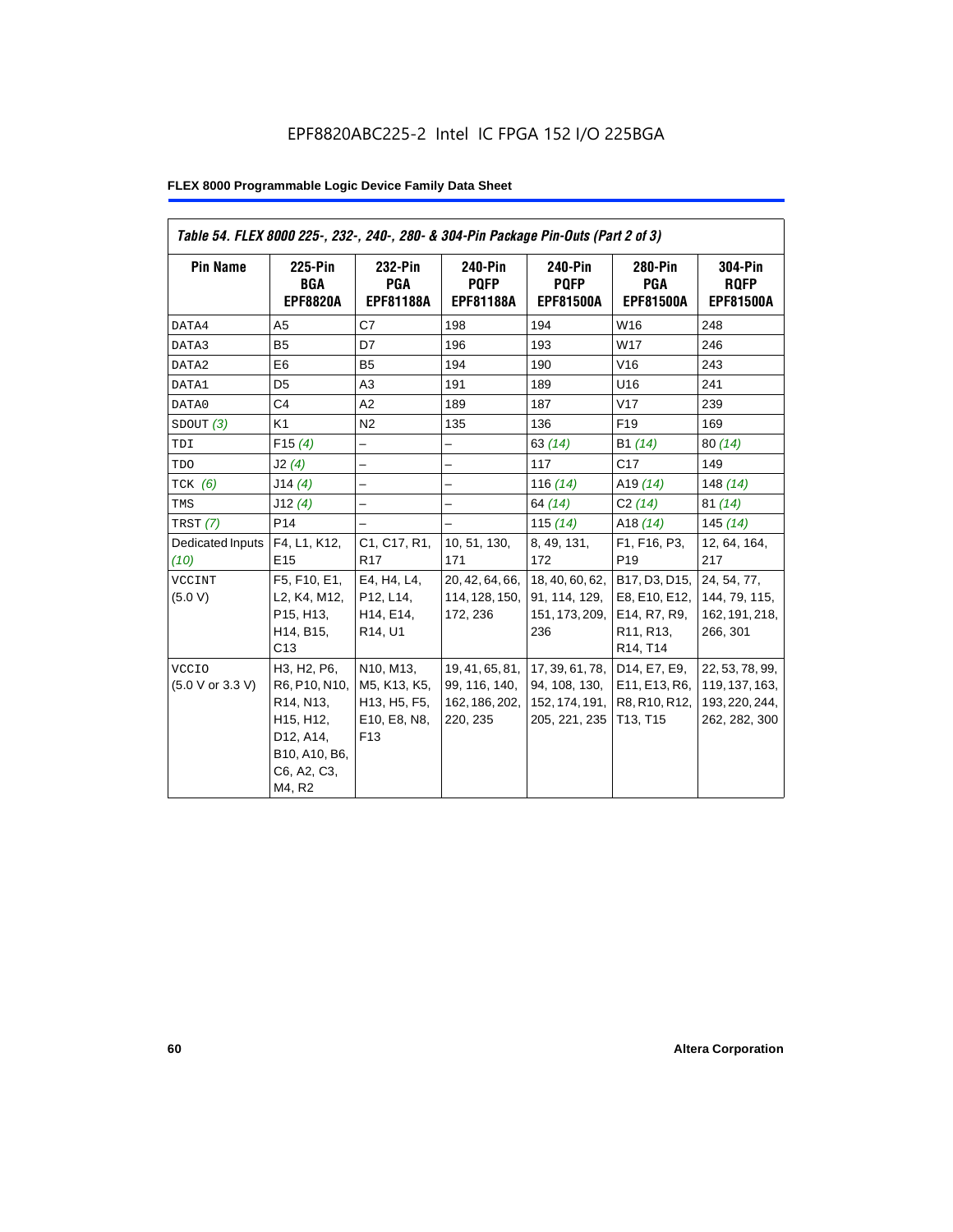| Table 54. FLEX 8000 225-, 232-, 240-, 280- & 304-Pin Package Pin-Outs (Part 3 of 3) |                                                                                                                                                                              |                                                                                                          |                                                                                                         |                                                                                                                                                              |                                                                                                                                                    |                                                                                                                                                                                                            |
|-------------------------------------------------------------------------------------|------------------------------------------------------------------------------------------------------------------------------------------------------------------------------|----------------------------------------------------------------------------------------------------------|---------------------------------------------------------------------------------------------------------|--------------------------------------------------------------------------------------------------------------------------------------------------------------|----------------------------------------------------------------------------------------------------------------------------------------------------|------------------------------------------------------------------------------------------------------------------------------------------------------------------------------------------------------------|
| <b>Pin Name</b>                                                                     | <b>225-Pin</b><br><b>BGA</b><br><b>EPF8820A</b>                                                                                                                              | 232-Pin<br><b>PGA</b><br><b>EPF81188A</b>                                                                | <b>240-Pin</b><br><b>PQFP</b><br><b>EPF81188A</b>                                                       | <b>240-Pin</b><br><b>PQFP</b><br><b>EPF81500A</b>                                                                                                            | 280-Pin<br><b>PGA</b><br><b>EPF81500A</b>                                                                                                          | 304-Pin<br><b>ROFP</b><br><b>EPF81500A</b>                                                                                                                                                                 |
| <b>GND</b>                                                                          | B1, D4, E14,<br>F7, F8, F9,<br>F12, G6, G7,<br>G8, G9, G10,<br>H1, H4, H5,<br>H6, H7, H8,<br>H9, H10, H11,<br>J6, J7, J8, J9,<br>J10, K6, K7,<br>K8, K9, K11,<br>L15, N3, P1 | A1, D6, E11,<br>E7, E9, G4,<br>G5, G13,<br>G14, J5, J13,<br>K4, K14, L5,<br>L13, N4, N7,<br>N9, N11, N14 | 8, 9, 30, 31,<br>52, 53, 72, 90,<br>108, 115, 129,<br>139, 151, 161,<br>173, 185, 187,<br>193, 211, 229 | 6, 7, 28, 29,<br>50, 51, 71, 85, E4, E5, E6,<br>92, 101, 118,<br>162, 163, 184, H5, H15, J5,<br>185, 186, 198, J15, K5, K15,<br>208, 214, 228   L5, L15, M5, | D4, D5, D16,<br>E15, E16, F5,<br>119, 140, 141, F15, G5, G15,<br>M15, N5,<br>N15, P4, P5,<br>P15, P16, R4,<br>R5, R15, R16,<br>T4, T5, T16,<br>U17 | 9, 11, 36, 38,<br>65, 67, 90,<br>108, 116,<br>128, 150,<br>151, 175, 177,<br>206, 208, 231,<br>232, 237, 253,<br>265, 273, 291                                                                             |
| No Connect<br>(N.C.)                                                                |                                                                                                                                                                              |                                                                                                          | 61, 62, 119,<br>120, 181, 182,<br>239, 240                                                              |                                                                                                                                                              |                                                                                                                                                    | 10, 21, 23, 25,<br>35, 37, 39, 40,<br>41, 42, 52, 55,<br>66, 68, 146,<br>147, 161, 173,<br>174, 176, 187,<br>188, 189, 190,<br>192, 194, 195,<br>205, 207, 219,<br>221, 233, 234,<br>235, 236, 302,<br>303 |
| Total User I/O<br>Pins $(9)$                                                        | 148                                                                                                                                                                          | 180                                                                                                      | 180                                                                                                     | 177                                                                                                                                                          | 204                                                                                                                                                | 204                                                                                                                                                                                                        |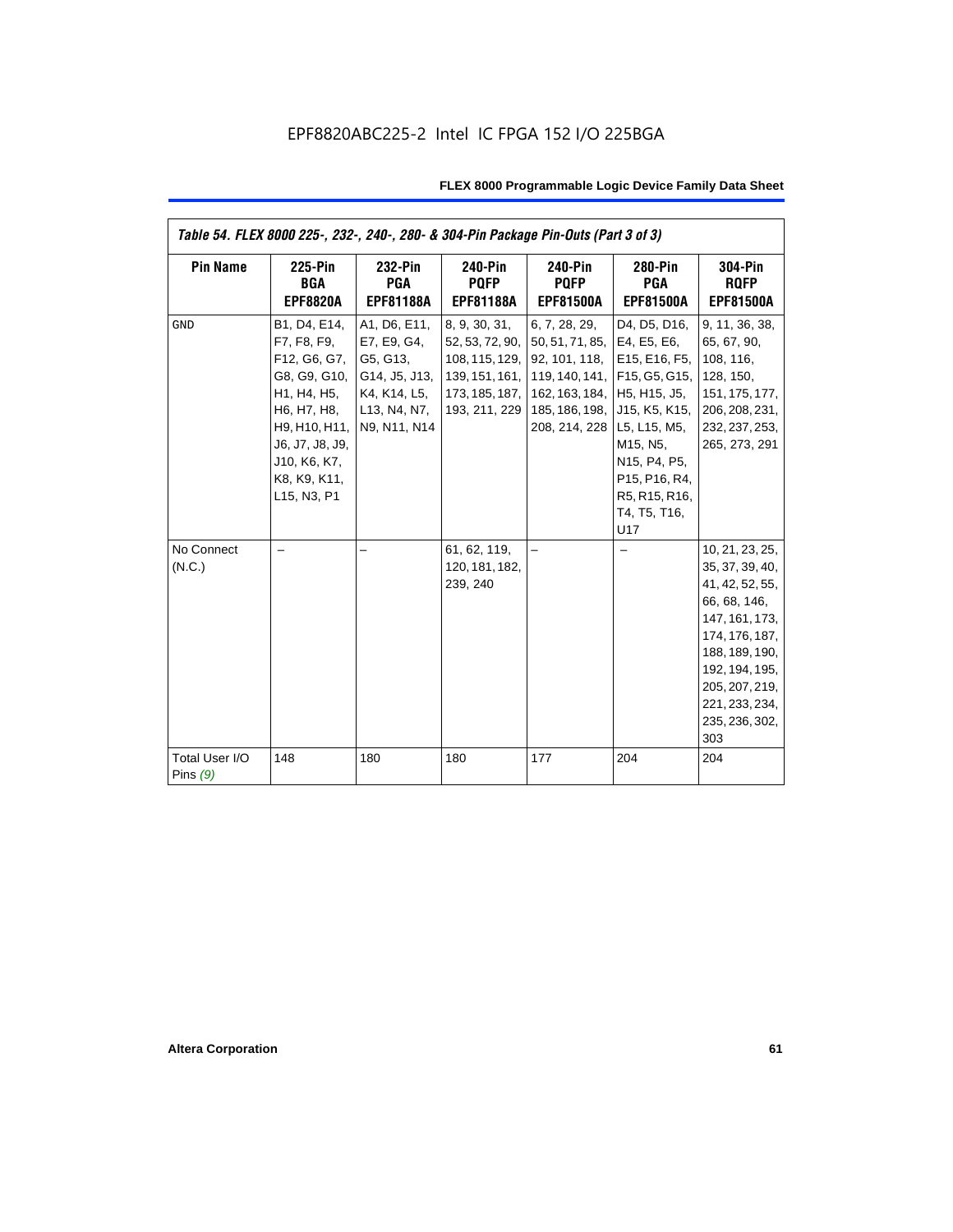#### EPF8820ABC225-2 Intel IC FPGA 152 I/O 225BGA

#### **FLEX 8000 Programmable Logic Device Family Data Sheet**

#### *Notes to tables:*

- (1) Perform a complete thermal analysis before committing a design to this device package. See *Application Note 74 (Evaluating Power for Altera Devices)* for more information.
- (2) This pin is a dedicated pin and is not available as a user I/O pin.
- (3) SDOUT will drive out during configuration. After configuration, it may be used as a user I/O pin. By default, the MAX+PLUS II software will not use SDOUT as a user I/O pin; the user can override the MAX+PLUS II software and use SDOUT as a user I/O pin.
- (4) If the device is not configured to use the JTAG BST circuitry, this pin is available as a user I/O pin.
- (5) JTAG pins are available for EPF8636A devices only. These pins are dedicated user I/O pins.
- $(6)$  If this pin is used as an input in user mode, ensure that it does not toggle before or during configuration.
- (7) TRST is a dedicated input pin for JTAG use. This pin must be grounded if JTAG BST is not used.
- (8) Pin 52 is a  $V_{CC}$  pin on EPF8452A devices only.
- (9) The user I/O pin count includes dedicated input pins and all I/O pins.
- (10) Unused dedicated inputs should be tied to ground on the board.
- (11) SDOUT does not exist in the EPF8636GC192 device.
- (12) These pins are no connect (N.C.) pins for EPF8636A devices only. They are user I/O pins in EPF8820A devices.
- (13) EPF8636A devices have 132 user I/O pins; EPF8820A devices have 148 user I/O pins.
- (14) For EPF81500A devices, these pins are dedicated JTAG pins and are not available as user I/O pins. If JTAG BST is not used, TDI, TCK, TMS, and TRST should be tied to GND.

**Revision History**

The information contained in the *FLEX 8000 Programmable Logic Device Family Data Sheet* version 11.1 supersedes information published in previous versions. The *FLEX 8000 Programmable Logic Device Family Data Sheet* version 11.1 contains the following change: minor textual updates.